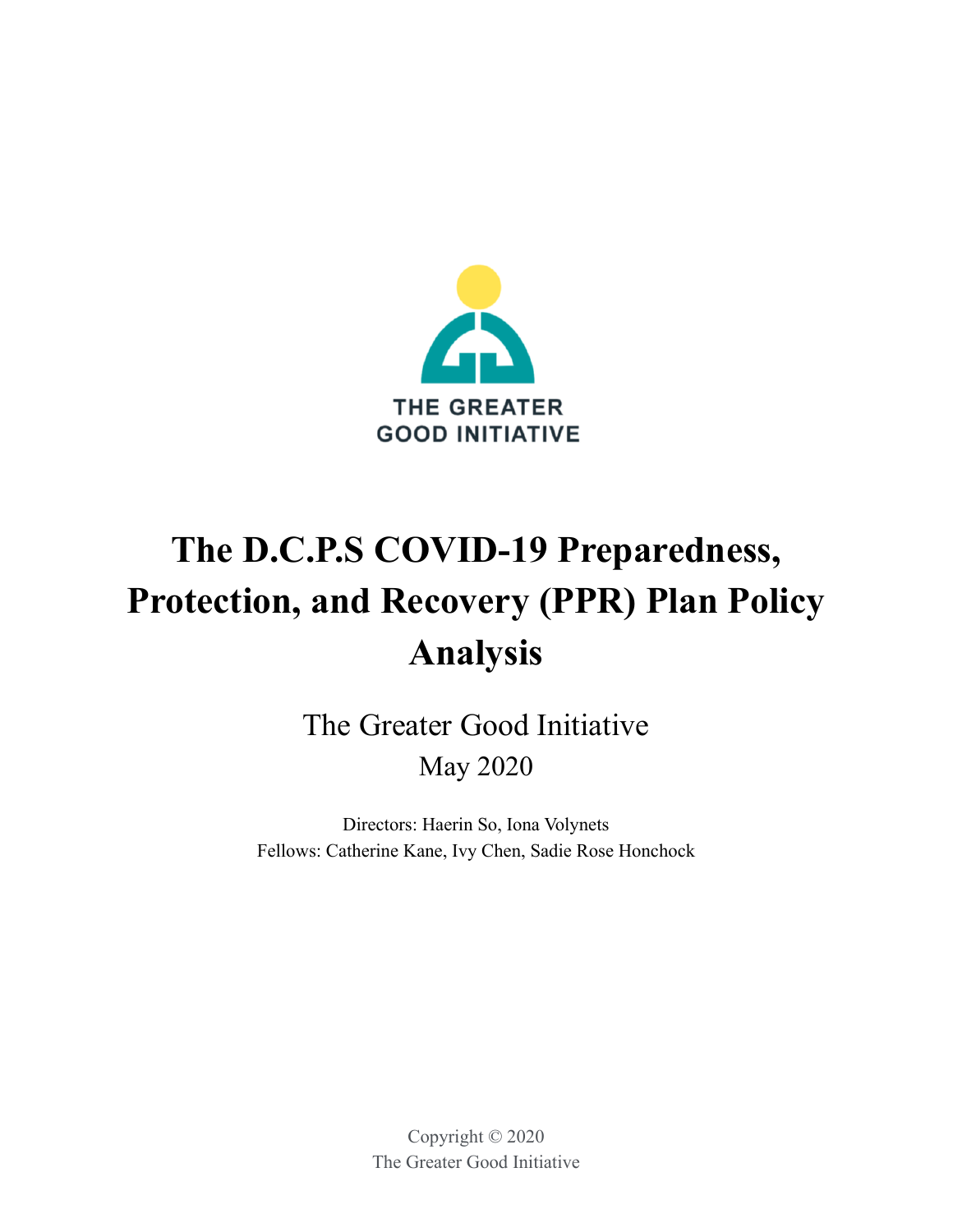| CODE OF DCPS SCHOOL EMERGENCY RESPONSE PLAN AND |  |
|-------------------------------------------------|--|
|                                                 |  |
|                                                 |  |
|                                                 |  |
|                                                 |  |

## **TABLE OF CONTENTS**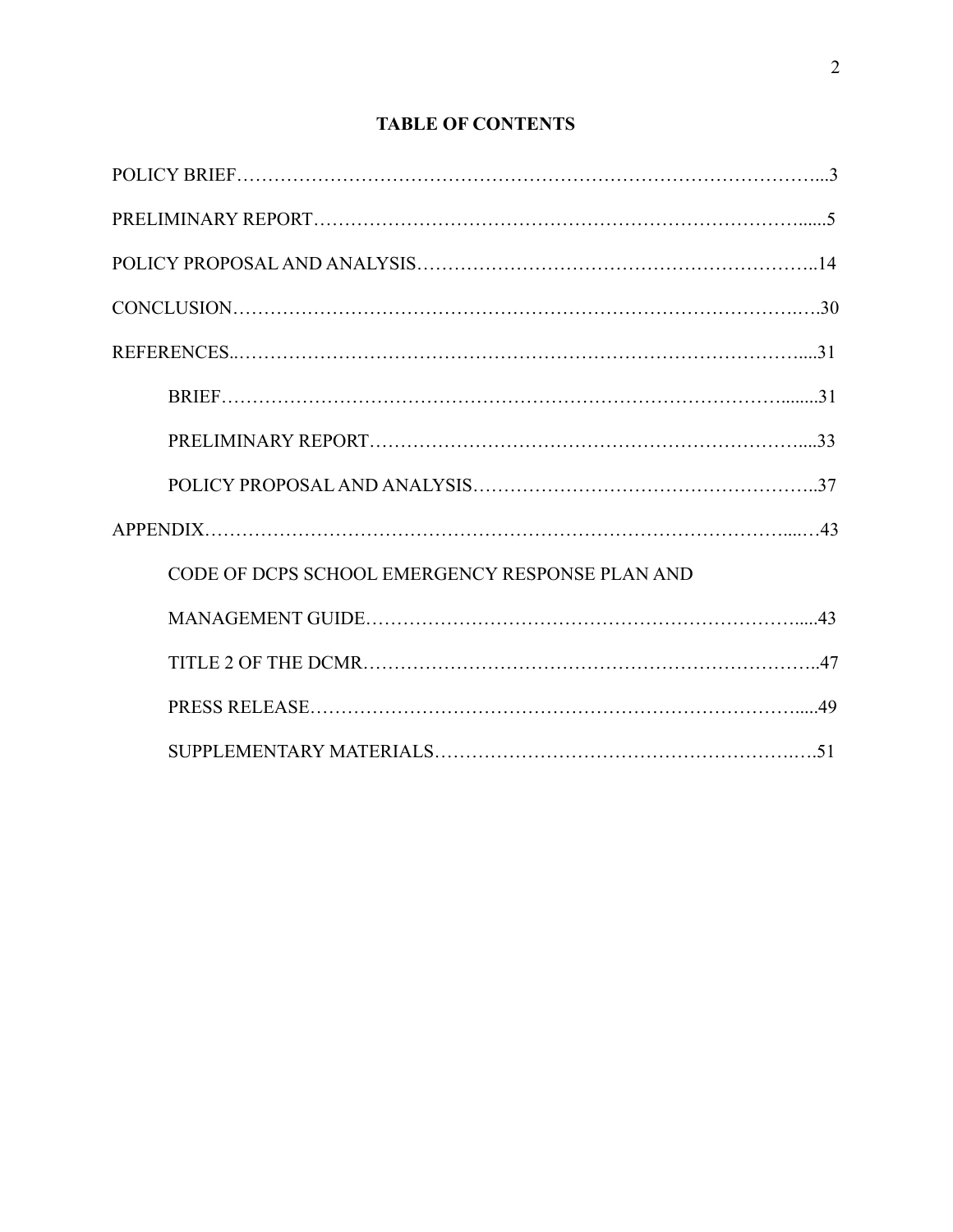#### **POLICY BRIEF**

There are two main ways for COVID-19 to be transmitted: respiratory and contact<sup>1</sup>. Since children are as susceptible to contracting COVID-19 as other age groups, it is pertinent to consider how school sanitation will affect communities, especially in densely populated areas like the Washington D.C. metropolitan area<sup>2</sup>. D.C. is being heavily impacted by the COVID-19 pandemic, with  $6.871$  confirmed cases and  $975$  deaths as of May  $15<sup>3</sup>$ . It is important to establish proper sanitation measures within schools to prevent an unmanageable resurgence of the pandemic when D.C. public schools reopen in the Fall of 2020. 11.1% of children under the age of 18 live in homes where their grandparents are the primary householders, and 38.5% of these grandparents are over the age of 60.<sup>4</sup> 88.7% of these grandparents are African-American and 24.7% are in poverty,<sup>5</sup> meaning that they are among the most vulnerable<sup>6</sup> to COVID-19<sup>7</sup>. Because of the strong evidence indicating that there will be a second wave in the Fall,<sup>8</sup> there

<sup>&</sup>lt;sup>1</sup> Water, sanitation, hygiene and waste management for COVID-19. (2020, March 19). World Health Organization. Retrieved from https://www.who.int/ publications-detail/water-sanitation-hygiene-and-waste-management-for-covid-19

<sup>2</sup> Van Beusekom, M. (2020, March 19). Children's COVID-19 risks unique, Chinese studies find. Retrieved April 22, 2020, from https://www.cidrap.umn.edu/ news-perspective/2020/03/childrens-covid-19-risks-unique-chinese-studies-find

<sup>3</sup> Coronavirus Data. (2020, May 1). Retrieved May 1, 2020, from https://coronavirus.dc.gov/page/coronavirus-data

<sup>4</sup> GRANDFACTS, STATE FACT SHEETS FOR GRANDFAMILIES. (2017, May). Retrieved April 22, 2020, from https://www.grandfamilies.org/Portals/0/ State%20Fact%20Sheets/Grandfamilies-Fact-Sheet-District-of-Columbia.pdf

<sup>5</sup> GRANDFACTS, STATE FACT SHEETS FOR GRANDFAMILIES. (2017, May). Retrieved April 22, 2020, from https://www.grandfamilies.org/Portals/0/

State%20Fact%20Sheets/Grandfamilies-Fact-Sheet-District-of-Columbia.pdf

<sup>6</sup>Thompson, D. (2020, April 1). The Coronavirus Will Be a Catastrophe for the Poor. Retrieved from

https://www.theatlantic.com/ideas/archive/2020/03/coronavirus-will-supercharge-american-inequality/608419/

<sup>7</sup> Portnoy, J., Sullivan, P., & Olivo, A. (2020, April 27). Coronavirus in the DMV: What you need to know. Retrieved from https://www.washingtonpost.com/dc-md-va/2020/03/07/maryland-virginia-dc-coronavirus/?arc404=true

<sup>8</sup> Coyne, M. (2020, April 2). The U.S. May Be Heading To A Second (Or Even Fourth) Wave Of The Coronavirus Epidemic. Here's What That Means. Retrieved May 1, 2020, from https://www.forbes.com/sites/marleycoyne/2020/04/02/ the-us-may-be-heading-to-a-second-or-even-fourth-wave-of-the-coronavirus-epidemic -heres-what-that-means/#2305e39616a0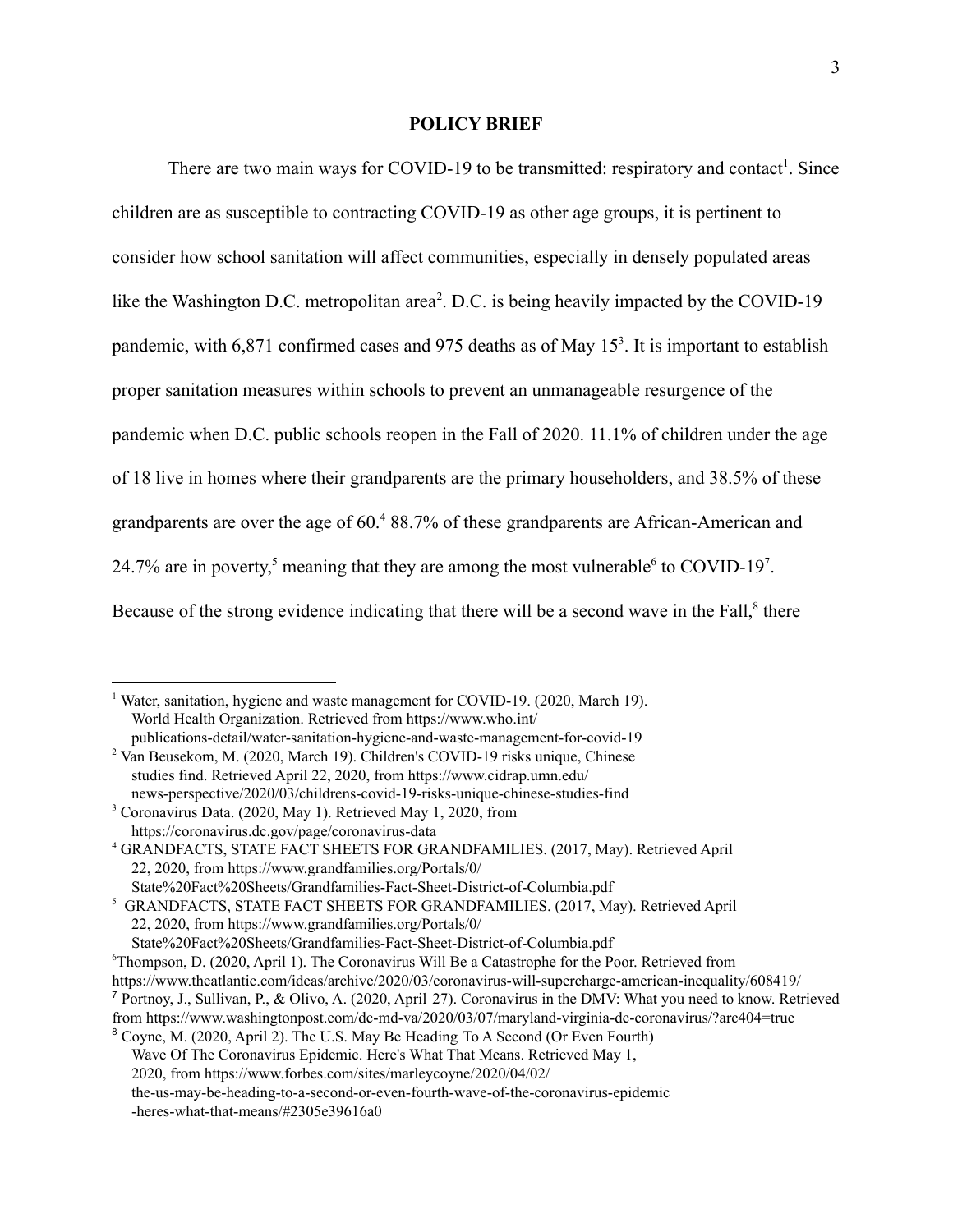must be standardized measures put in place to promote healthy and safe practices within schools. Such sanitation practices include but are not limited to: incorporating masks as a mandatory part of the dress code, improving hygiene in bathrooms and school classrooms, installing sanitation stations outside of the school for students to use before entering, mandating lunches to be eaten in classrooms rather than the cafeteria, providing materials for students to disinfect their desks before leaving the classroom, and creating an educational program to teach children, teachers, and other faculty how to limit the spread of COVID-19 and practice safe hygiene. Students who meet one or more of the four criteria to qualify for or apply for free lunches<sup>9</sup> should be given masks free of charge. Lastly, it is equally as important to provide Personal Protective Equipment (PPE) for other DCPS staff, including cafeteria workers, janitors, administration, and bus drivers. Furthermore, these parameters could contribute to a larger Pandemic Preparedness Plan or other emergency protocol in place to protect and prevent the spread of an outbreak like COVID-19 in D.C. Public Schools in the coming months or perhaps years to come. In addition to the existing 9 factors used to calculate each school's allocation $10$ , a 10th factor should be added that calculates the cost of implementing these COVID-19 prevention and protection measures given the school's population and possible existing shortfalls in health and sanitation measures. This factor should be in place until a vaccine is developed and administered to every student and staff member enrolled in and working for DCPS schools. At that point, these measures can be re-evaluated.

<sup>9</sup> Free and Reduced Price Meals (FARM). (n.d.). Retrieved May 1, 2020, from https://dcps.dc.gov/farm

<sup>&</sup>lt;sup>10</sup> Learn the Process & Analyze the Data. (n.d.). Retrieved May 1, 2020, from https://www.dcpsdatacenter.com/budget\_process.html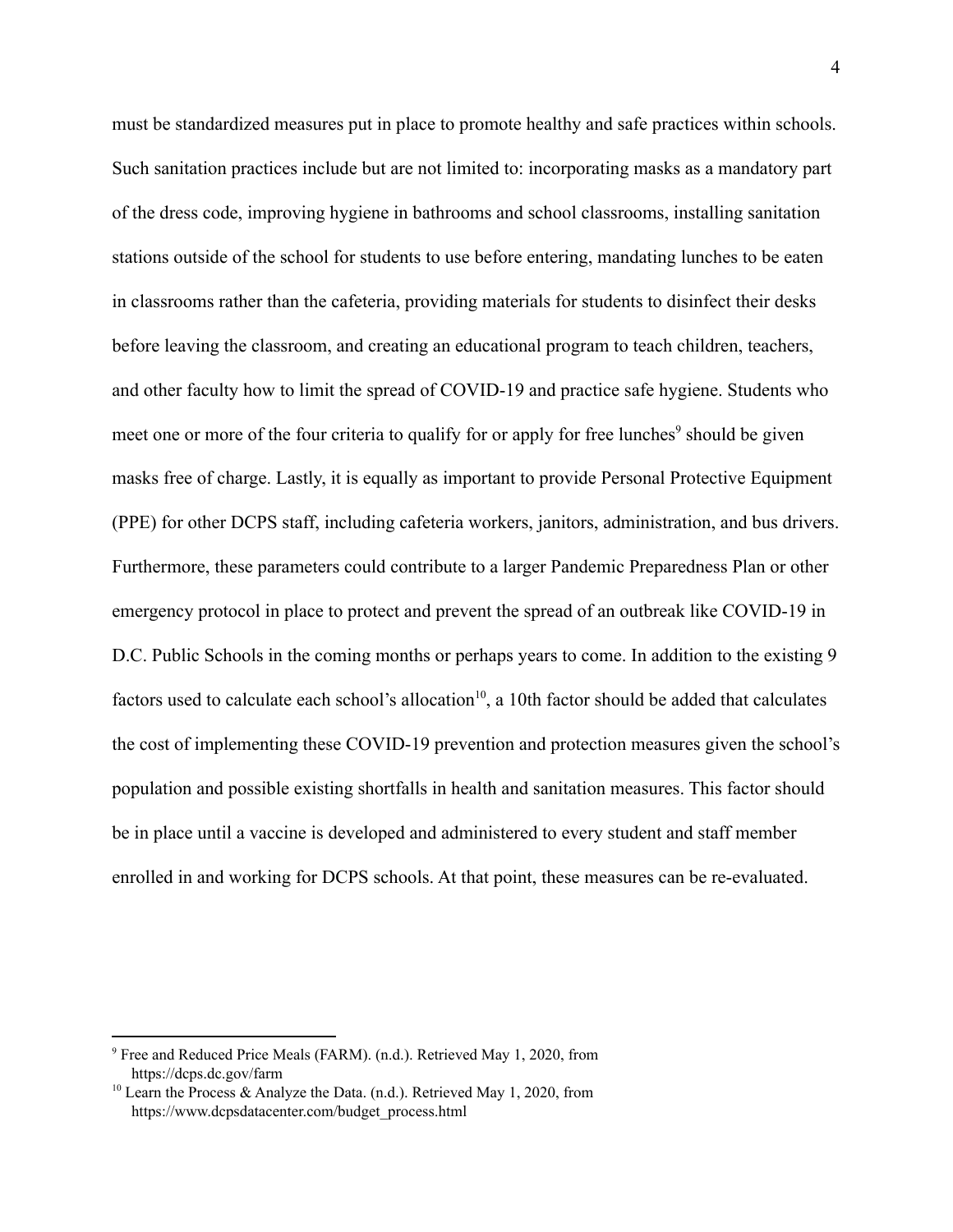#### **PRELIMINARY REPORT**

#### What is the problem that you're trying to fix?

With the spread of COVID-19 at hand, issues this policy aims to fix and combat against include the primary concern the Preparedness, Protection, and Recovery Plan is addressing how to prevent school closures again. For decades, there has been evidence that classroom learning designed to get students to participate in the learning process produces better educational outcomes and success than virtual learning does. For instance, according to a 2019 study in Proceedings of the National Academy of Sciences, students learn more than they do in traditional courses because of the ability of taking part in classrooms and the hands-on examples and interactions in a classroom environment.<sup>11</sup> The benefits of traditional learning outweigh online learning, with advantages that include, but are not limited to face-to-face learning, which allows students and teachers to get to know each other better as it allows teachers to pick up on physical nuances and behaviors that would go practically unnoticed during an online setting, as well as creating a good scheduled school routine as it establishes important routines and sets them up for success as a working adult<sup>12</sup>. A hands-on environment is more realistic and possible with traditional learning, as it is a crucial element for education because it enables students to have the opportunity to witness real life examples of their learning since they can touch and interact with others<sup>13</sup>. Traditional learning teaches beneficial social skills as students are put into a classroom

<sup>&</sup>lt;sup>11</sup>Reuell, P. (2019, September 4). Lessons in learning. Retrieved May 6, 2020, from https://news.harvard.edu/gazette/story/2019/09/study-shows-that-students-learn-more-when-taking-part-in-classroo ms-that-employ-active-learning-strategies/

 $12$  Paduraru, C. (n.d.). The Advantages of Traditional Classroom Learning. Retrieved May 6, 2020, from https://classroom.synonym.com/advantages-traditional-classroom-learning-7964781.html

<sup>&</sup>lt;sup>13</sup> What Are The Benefits Of Hands-On Learning? (n.d.). Retrieved May 6, 2020, from https://newschoolarch.edu/blog/what-are-the-benefits-of-hands-on-learning/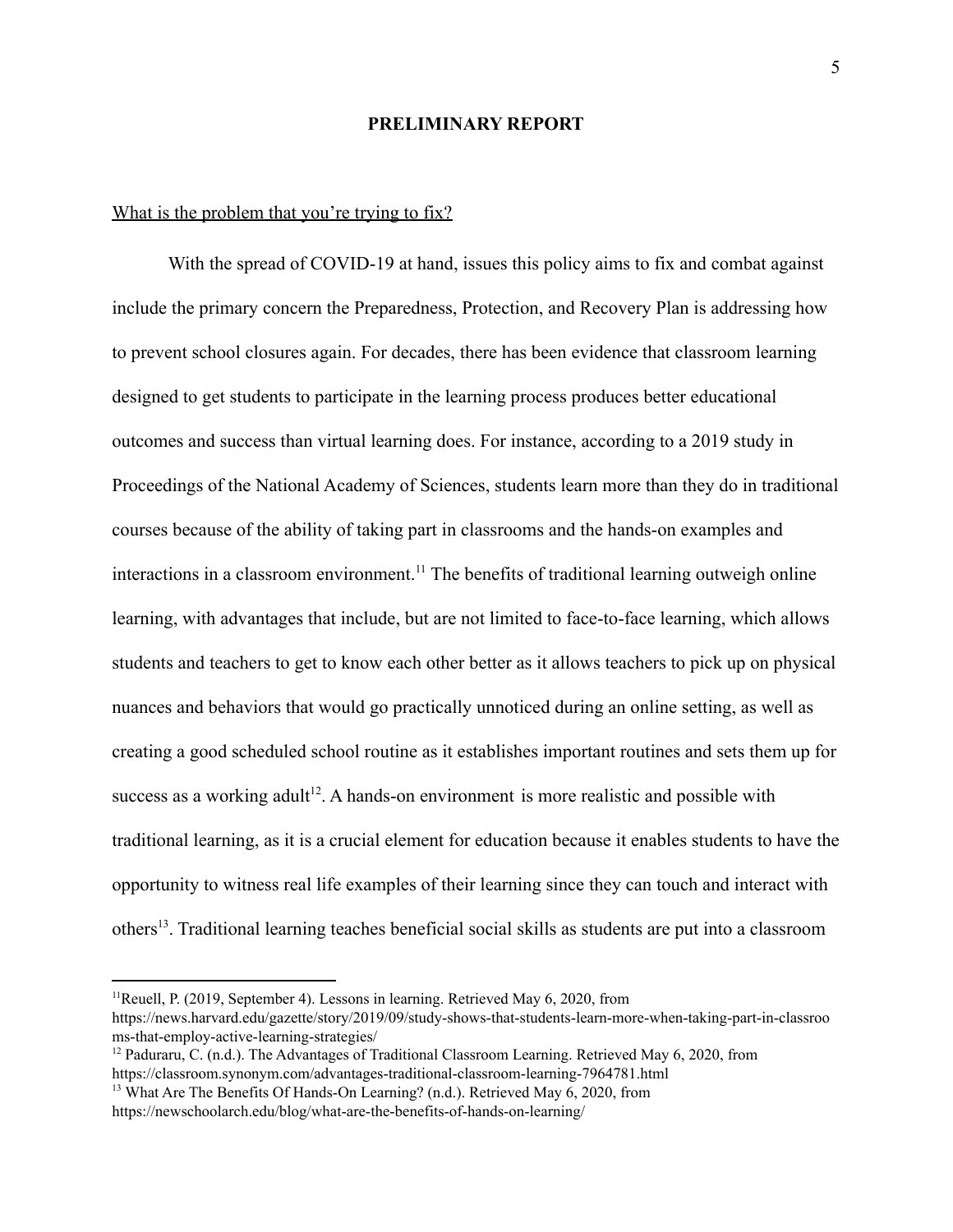environment with people of different backgrounds and beliefs that allows for countless social opportunities that would not happen in an online format. Additionally, an analysis released from EmpowerK12 analyzed education data according to DC students' score on the Partnership for Assessment of Readiness for College and Careers exams (PARCC) and explained that distance learning could decrease student's academic performance as virtual schooling has demonstrated little evidence of success, especially for students from low-income families and students with disabilities.<sup>14</sup> As evidence points in the direction of in-person schooling being highly beneficial as opposed to a virtual learning environment, it is crucial that we prevent school closures again to allow students to reap the benefits of a traditional environment. In order to achieve this as safely as possible, current sanitary measures in DC schools must be improved by ensuring that schools receive enough funding to implement standardized safety measures that must be put in place to promote sanitary and safe practices within schools. Likewise, it is important to address the concerns of youth and children where their grandparents are the primary householders since those over the age of 65, according to the Center for Disease Control and Prevention (CDC), are the most vulnerable to  $COVID-19<sup>15</sup>$ . With these concerns in place, the policy will limit the spread of COVID-19 within schools to protect the health and well-being of students, teachers, and staff. Additionally, the Preparedness, Protection, and Recovery Plan works to address the sanitary issues in schools and to ensure the implementation of standard procedures will decrease the

<sup>&</sup>lt;sup>14</sup> Truong, D. (2020, April 7). Achievement Could Drop In D.C. Schools During Coronavirus Closures, Study Finds. Retrieved May 6, 2020, from

https://wamu.org/story/20/04/07/heres-how-much-achievement-could-drop-in-d-c-schools-during-coronavirus-closu res/

<sup>&</sup>lt;sup>15</sup> People Who Are at Higher Risk for Severe Illness. (n.d.). Retrieved May 6, 2020, from

https://www.cdc.gov/coronavirus/2019-ncov/need-extra-precautions/people-at-higher-risk.html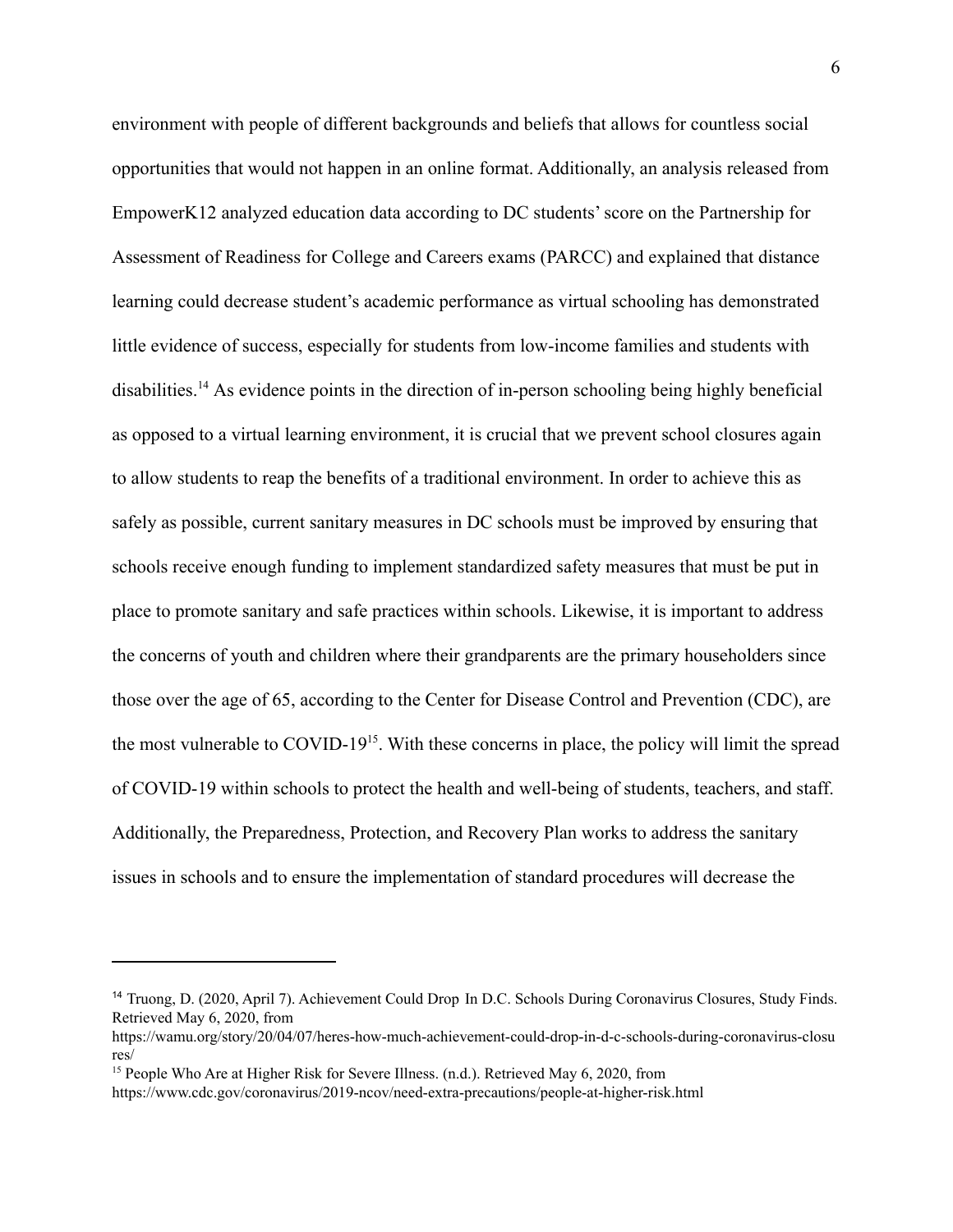dangerous health concerns at school. The policy also works to decrease the danger of the pandemic from being transmitted from schools to surrounding communities, therefore protecting the entire society at large and establishing beneficial conditions to limit the spread of COVID-19. Furthermore, this plan will ensure that the sanitary practices set in place will contribute to the health and wellness of the community and secure that there will be no threats to students and the faculty.

#### What is the solution proposed?

To address sanitation concerns in schools, there must be standardized procedures implemented to insure the safety of students, teachers, staff, and the community at large. Some of these measures include mandating masks as a part of the dress code, having lunches in classrooms rather than the cafeteria, providing greater sanitary equipment for classrooms and bathrooms, installing sanitation stations outside the school for use before entering and exiting the building, and implementing an educational program for students, teachers, and other faculty on the spread of COVID-19 and best practices to prevent the spread. Masks should be provided free of charge to students that meet the criteria for free and reduced lunch<sup>16</sup>. These are steps that can be taken to mitigate a possible influx of cases upon the returning to schools. Furthermore, it is imperative to provide Personal Protective Equipment (PPE) to non-instructional staff working on the front lines such as cafeteria workers, janitors, administrators, and bus drivers that are essential to the smooth reopening and operation of DCPS schools. The allocation of school

<sup>&</sup>lt;sup>16</sup> Free and Reduced Price Meals (FARM). (n.d.). Retrieved May 1, 2020, from https://dcps.dc.gov/farm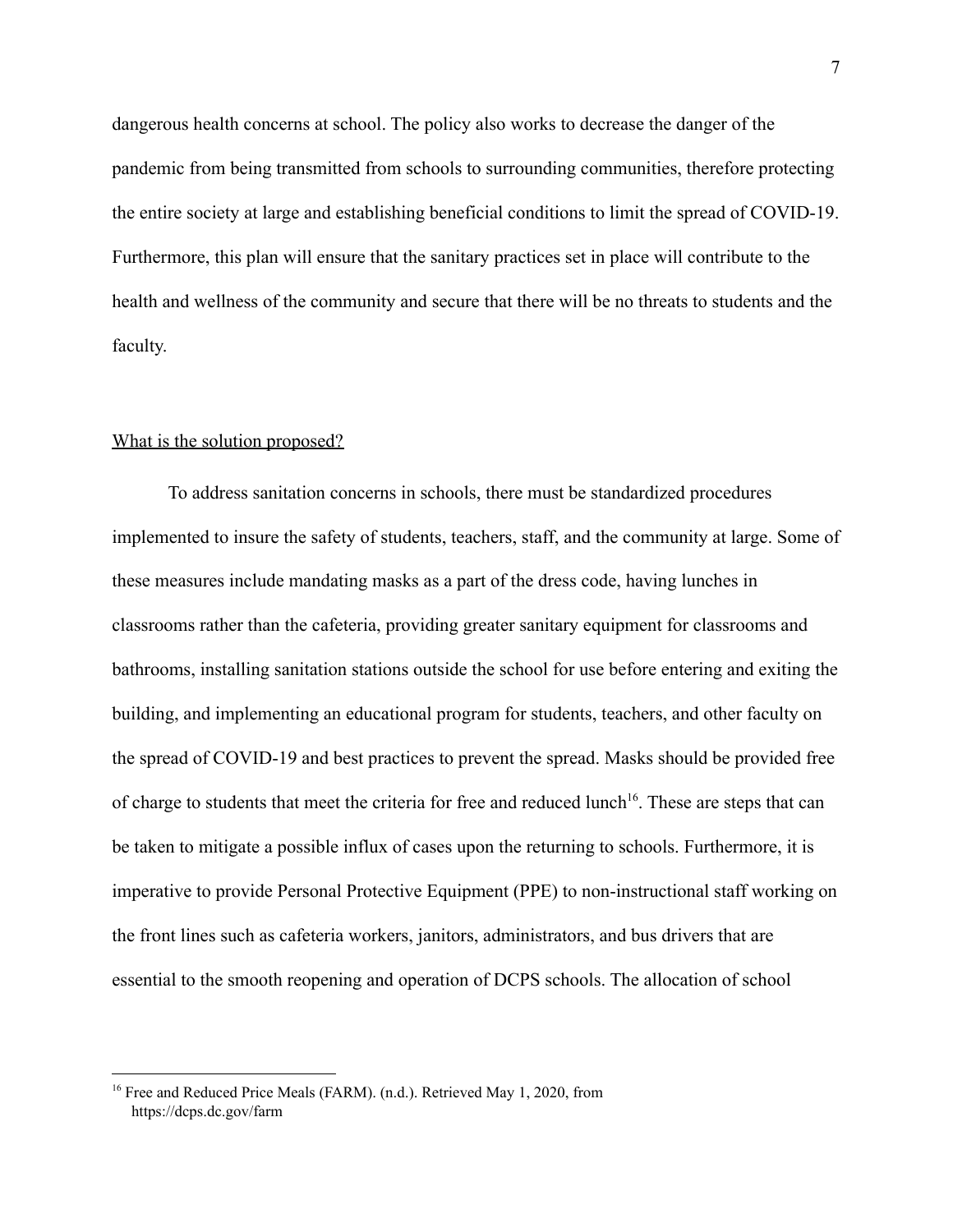funding should include an additional  $10th^{17}$  factor that gauges the cost of the implementation of COVID-19 protection and prevention methods considering existing sanitation measures and population at each school. New funding procedures should be in place until a vaccine can be administered to all students and faculty. At that time, the additional allocation factor can be re-evaluated. These parameters could be worked into a larger Pandemic Preparedness Plan to prevent and protect in the event of an outbreak of COVID-19 in the next coming months or years for DCPS.

#### Why was this specific issue chosen?

Due to the highly contagious and unpredictable nature of COVID-19 $^{18}$  and the issue of schooling access for students in the DC area, measures to protect students while still providing them with the best education possible are necessary. Students need access to an in-person academic environment for a number of reasons from the recent increase in domestic violence since lockdown<sup>19</sup> to the fact that in-person learning is generally proven to be more beneficial to students<sup>20</sup>. However, sending students back to school unprotected in the midst of a pandemic--particularly just before the predicted second wave<sup>21</sup>-- would be risky for students and

<sup>&</sup>lt;sup>17</sup> Learn the Process & Analyze the Data. (n.d.). Retrieved May 1, 2020, from https://www.dcpsdatacenter.com/budget\_process.html

<sup>18</sup> Sanche, S., Lin, Y. T., Xu, C., Romero-Severson, E., Hengartner, N., & Ke, R. (2020, April 7). Early Release - High Contagiousness and Rapid Spread of Severe Acute Respiratory Syndrome Coronavirus 2 - Volume 26, Number 7-July 2020 - Emerging Infectious Diseases journal - CDC. Retrieved May 7, 2020, from https://wwwnc.cdc.gov/eid/article/26/7/20-0282\_article

<sup>19</sup> Campbell, A. M. (2020, April 12). An increasing risk of family violence during the Covid-19 pandemic: Strengthening community collaborations to save lives. Retrieved May 7, 2020, from https://reader.elsevier.com/reader/sd/pii/S2665910720300384?

<sup>20</sup> {See footnote 4}

<sup>21</sup> Leung, K., Wu, J. T., Liu, D., & Leung, G. M. (2020). First-wave COVID-19 transmissibility and severity in China outside Hubei after control measures, and second-wave scenario planning: a modelling impact assessment. Lancet, 1–12. Retrieved from

https://reader.elsevier.com/reader/sd/pii/S0140673620307467?token=735D046C995D750A6D9DCAAD361F5B3CC7F975FD71357BB948359D291EA1A3E28 8C2BD1A1D67978DACBD7A706FB4B043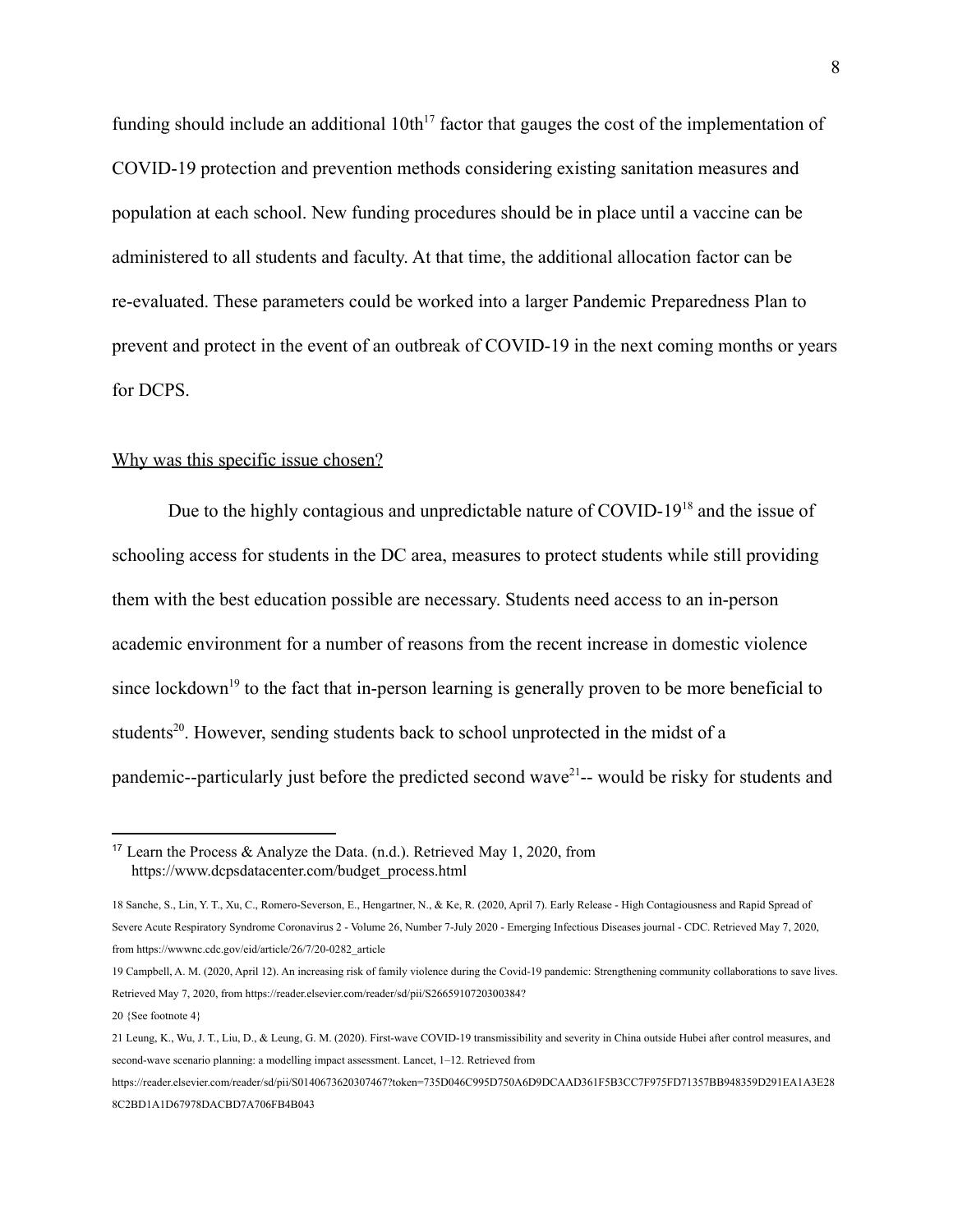faculty at best. In order to prepare students and schools to resume schooling with minimal interference from COVID-19 while still ensuring the safety and security of students and school faculty, the aforementioned sanitation policy is being proposed. Sanitation has been specifically selected due to the fact that the DCPS School Emergency Response Plan and Management Guide are not updated to handle an issue like the COVID-19 pandemic and students and faculty need to be protected from direct contact with COVID-19 at all times.<sup>22</sup> This policy will allow students to return to school and continue their education in-person while still following procedures that ensure the safety of students and faculty.

#### What were the broad questions that guided research into this issue?

Questions that guided this research include: What types of sanitary measures can be put in place to ensure a healthy and safe school environment?; How can schools implement safety measures to establish a hygienic environment for students and staff?; How can we address school sanitation practices in densely populated areas?; How can school closures be avoided in the event of another pandemic or in the event of a second wave of COVID-19?; What are the concerns regarding COVID-19 affecting schools and how do they affect a student's learning abilities?; How can we respond to the evidence indicating a second wave of COVD-19 in the fall<sup>23</sup>?; When

https://www.who.int/publications-detail/infection-prevention-and-control-during-health-care-when-novel-coronavirus-(nc ov)-infection-is-suspected-20200125

<sup>22</sup> Infection prevention and control during health care when novel coronavirus (nCoV) infection is suspected. (2020,

March 19). Retrieved May 11, 2020, from

<sup>&</sup>lt;sup>23</sup> Coyne, M. (2020, April 2). The U.S. May Be Heading To A Second (Or Even Fourth) Wave Of The Coronavirus Epidemic. Here's What That Means. Retrieved May 1, 2020, from https://www.forbes.com/sites/marleycoyne/2020/04/02/ the-us-may-be-heading-to-a-second-or-even-fourth-wave-of-the-coronavirus-epidemic -heres-what-that-means/#2305e39616a0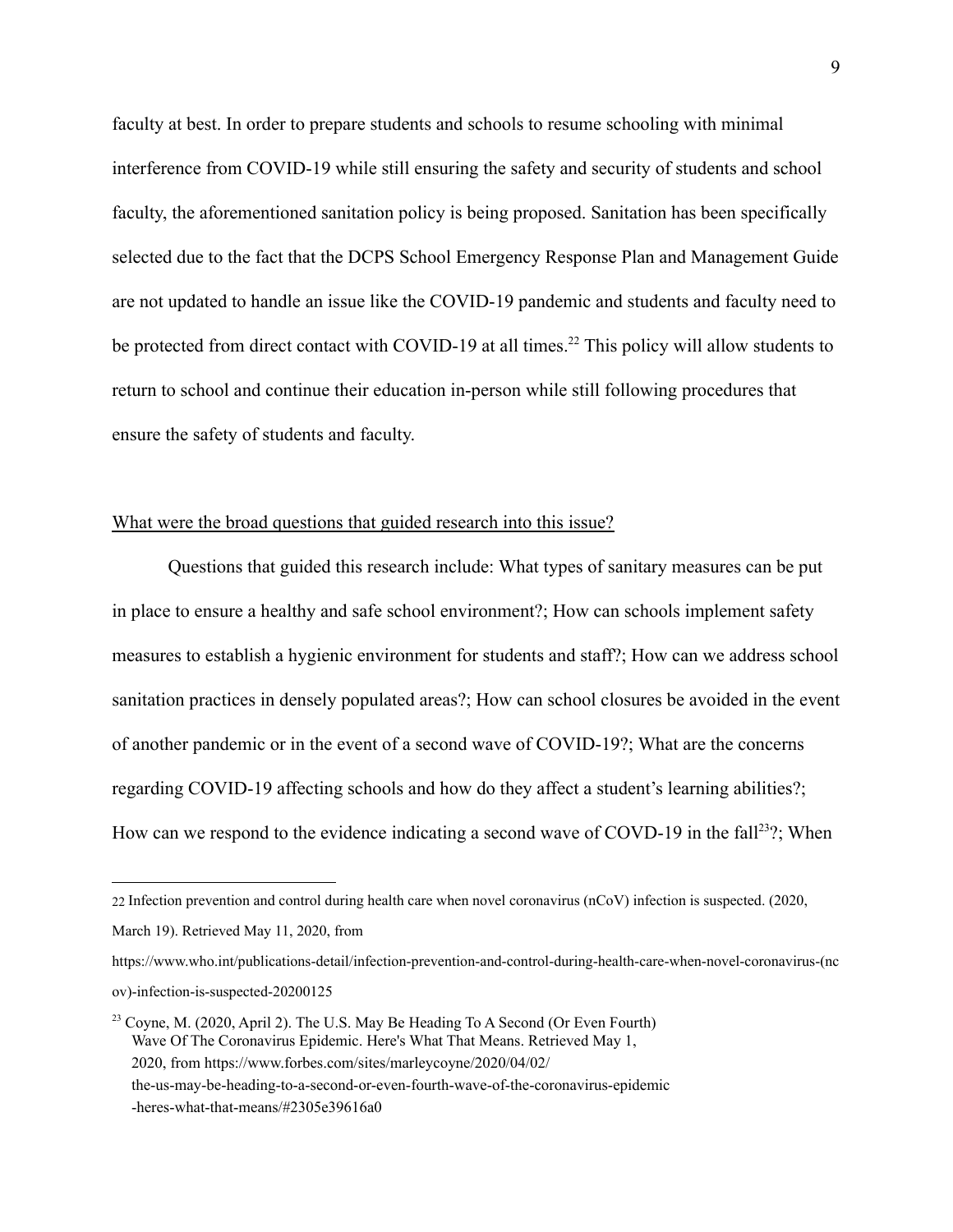will schools be able to reopen and under what circumstances? As a result of these questions pertaining to COVID-19, it is necessary to conduct research and implement a policy that focuses on preparedness, protection, and recovery in the education sector.

#### What is the relevance of the issues to the District of Columbia and its citizens?

The COVID-19 pandemic has had widespread and devastating effects on the DC economy, healthcare system, and public school system. Considering evidence that there is likely to be a second wave of infections in the fall<sup>24</sup>, it is in the interest of DCPS and the people it serves to plan for a new influx upon returning to school. DCPS is posed with a unique challenge in that 77% of its students are economically disadvantaged<sup>25</sup> and preliminary data has shown that COVID-19 has a particularly devastating effect on families and communities of lower income<sup>26</sup>. In addition, 11% of DCPS students live with grandparents<sup>27</sup> who are an at risk group for the virus. The risk of students exposing members of their households and community is a direct consequence of these students being exposed in schools. New and improved sanitation and social distancing practices in schools will help to keep students in school and prevent school closures. Social distancing measures that have forced school closures are causing chaos and havoc on the academic year and especially on the education of low income and special needs students<sup>28</sup>. For so

 $24$  Sun, L. (2020, April 21). CDC director warns second wave of coronavirus is likely to be even more devastating. The Washington Post, Health. Retrieved from https://www.washingtonpost.com/health/2020/04/21/ coronavirus-secondwave-cdcdirector/

<sup>&</sup>lt;sup>25</sup> DCPS. (n.d.). DCPS at a Glance: Enrollment. Retrieved April, 2020, from https://dcps.dc.gov/page/dcps-glance-enrollment

 $26$ Thompson, D. (2020, March 20). The Coronavirus Will Be a Catastrophe for the Poor. The Atlantic. Retrieved from https://www.theatlantic.com/ideas/ archive/2020/03/coronavirus-will-supercharge-american-inequality/608419/

 $27$ DCPS. (2017, May). DCPS at a Glance: Enrollment. Retrieved April, 2020, from https://dcps.dc.gov/page/dcps-glance-enrollment

 $28$  Yglesias, M. (2020, April). Prolonged school closures could be very costly for America's students. Vox. Retrieved from https://www.vox.com/2020/4/21/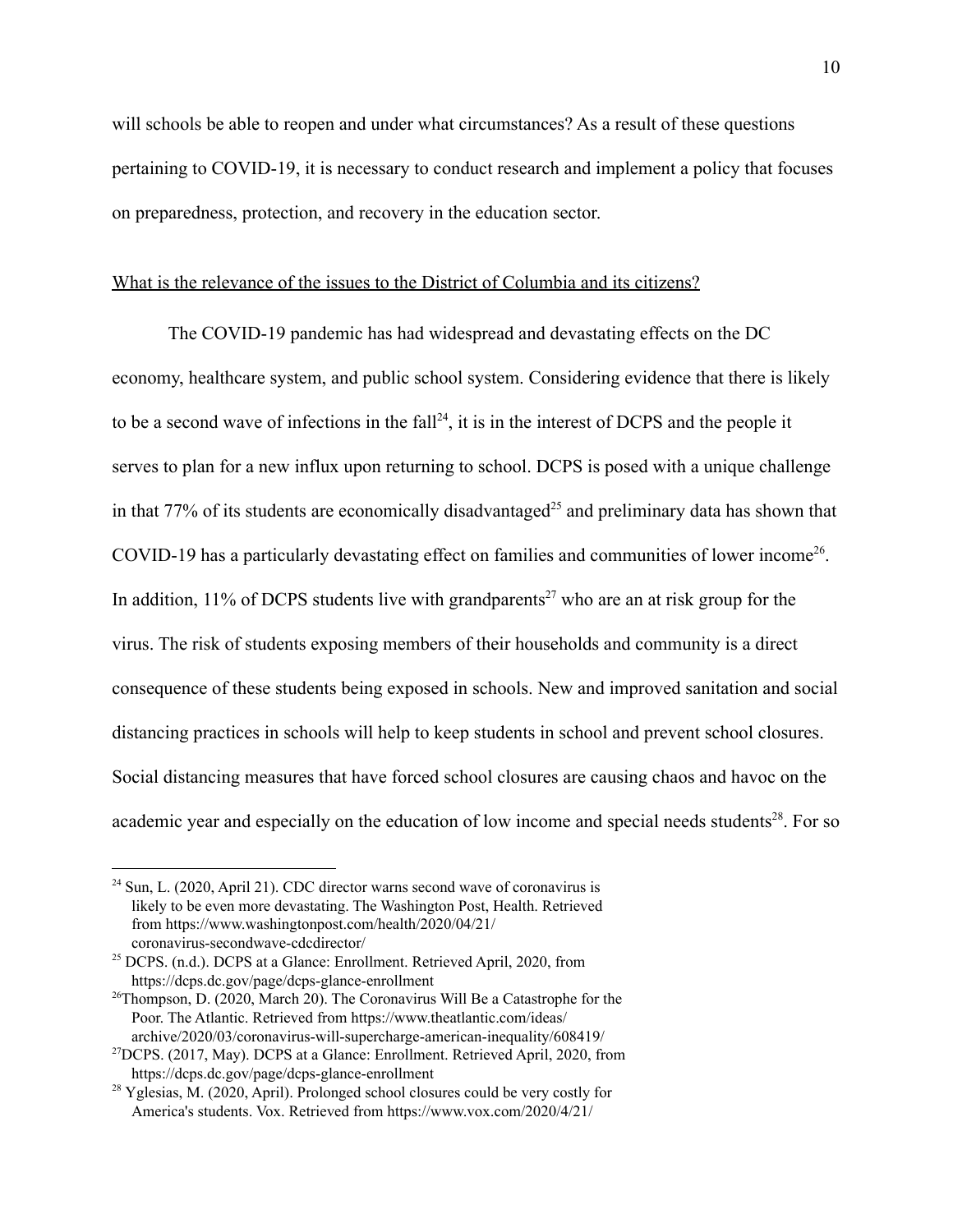many, school is a refuge, a place to escape unfavorable situations at home<sup>29</sup>, have a social life, and gain access to educational needs that cannot be met in the home<sup>30</sup>. The longer and more frequently schools are closed, the more students who are already at risk will suffer. The COVID-19 pandemic has already had an immense impact on the 2019-2020 academic year and most likely will be carried with students for the rest of their academic career. Therefore, it is in the interest of not only public health of the community and school, but also the education of its members, to design and implement standard sanitation measures in schools.

#### Why is this an issue that requires governmental response?

This is an issue that requires governmental response, since only the government has the ability to standardize and regulate these methods that are being proposed. Government regulation would allow all schools to universally receive access to masks, sanitation equipment, COVID-19 educational posters, and the capacity to maintain social distancing. Funding to handle safety concerns, sanitary supplies, and PPE such as masks need to be provided by the government so they may be distributed in an equitable manner so that no student or faculty member contracts a preventable case of COVID-19 as a result of unequal or unregulated cleaning methods.

## What are the arguments for the creation of the programmatic or policy response to issues that will be proposed?

Arguments for the implementation of this programmatic response include addressing the concern that schools won't be able to receive enough resources or funding to implement safety

<sup>21223585/</sup>school-closure-impact-students-children

 $^{29}$  Safai, Y., Dr. (2020, April). How school closures put children at risk. ABC News. Retrieved from https://abcnews.go.com/US/ school-closures-put-children-risk/story?id=70329613

<sup>30</sup> All Things Considered [Radio program transcript]. (2020, March 27). NPR.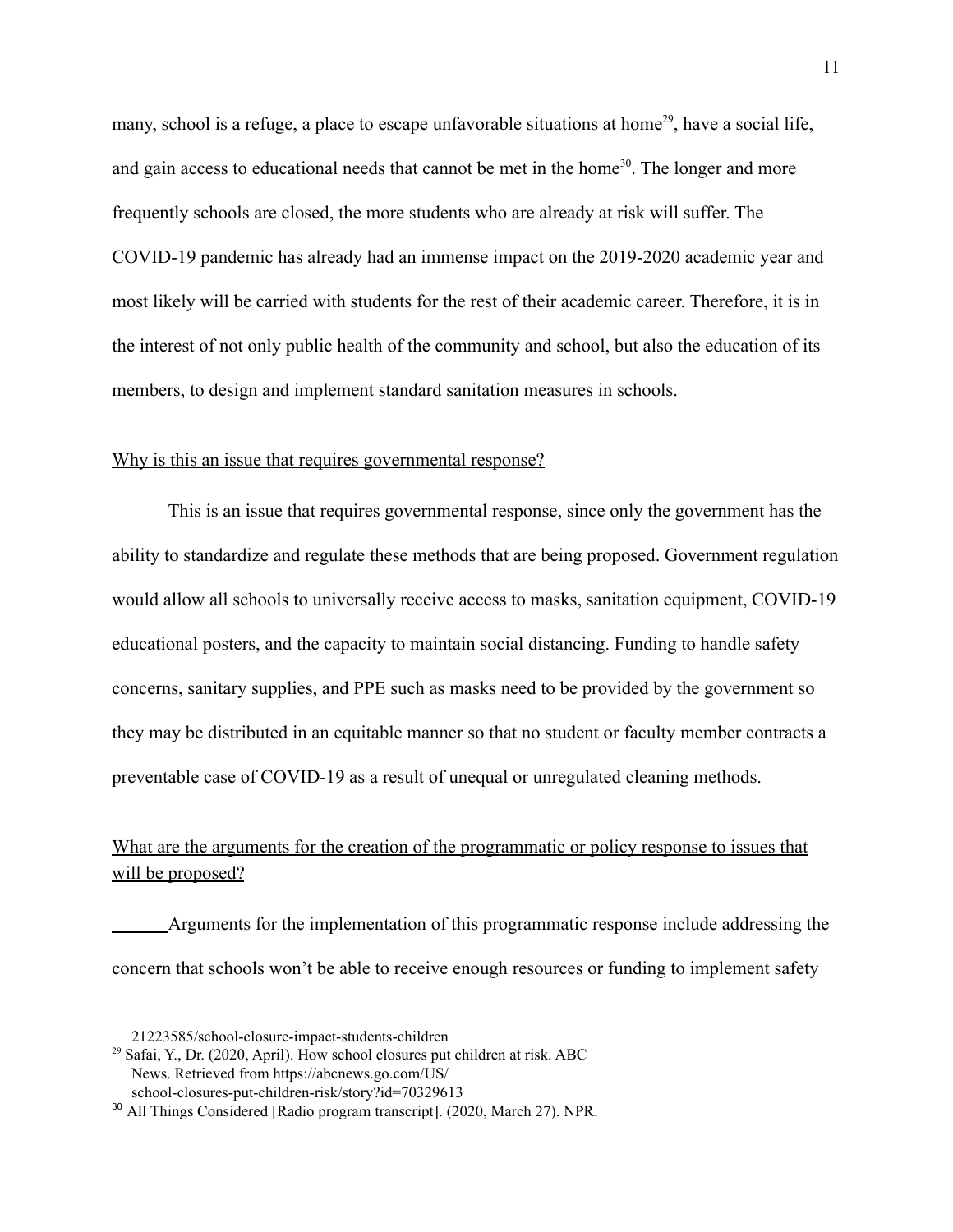measures to keep their students protected from COVID-19. As a result, the policy will ensure that schools have enough funding to utilize standardized safety measures and enough funding to provide Personal Protective Equipment (PPE) for DCPS staff and workers. In addition, the implementation of this policy includes its ability to combat the danger of students living with their grandparents, since those over the age of 65 are the most vulnerable to COVID-19 $31$  and ensuring that students are not contracting or spreading COVID-19 in the event that they are in contact with other students during the day. Since there is strong evidence indicating that there will be a second wave in the fall<sup>32</sup>, and the fact that these safety recommendations proposed by this policy follow the CDC and DCPS Pandemic Preparedness Plan, the policy works to ensure the safety and wellbeing of students and the educational environment.

#### What is the basic form of your policy response?

This policy would be to update Section 2: Unit 4 and 5 of the School Emergency Response Plan and Management Guide and Section 209.3 of Chapter 2 of Subtitle B of Title 2 of the District of Columbia Municipal Regulations (DCMR). Currently, the Response Plan and Management Guide has not been updated since October 2009 and only addresses an influenza pandemic and the response for employees, not students.<sup>33</sup> The policy proposed would suggest best practices for schools in returning to classes for the 2020-2021 academic school year. This

Wave Of The Coronavirus Epidemic. Here's What That Means. Retrieved May 1, 2020, from https://www.forbes.com/sites/marleycoyne/2020/04/02/ the-us-may-be-heading-to-a-second-or-even-fourth-wave-of-the-coronavirus-epidemic -heres-what-that-means/#2305e39616a0

<sup>&</sup>lt;sup>32</sup> Coyne, M. (2020, April 2). The U.S. May Be Heading To A Second (Or Even Fourth) **<sup>31</sup>** People Who Are at Higher Risk for Severe Illness. (n.d.). Retrieved May 6, 2020, from https://www.cdc.gov/coronavirus/2019-ncov/need-extra-precautions/people-at-higher-risk.html

<sup>&</sup>lt;sup>33</sup> DCPS. (2009, October). School Emergency Response Plan & Management Guide. Retrieved May 8, 2020, from https://esa.dc.gov/page/ school-emergency-response-plan-management-guide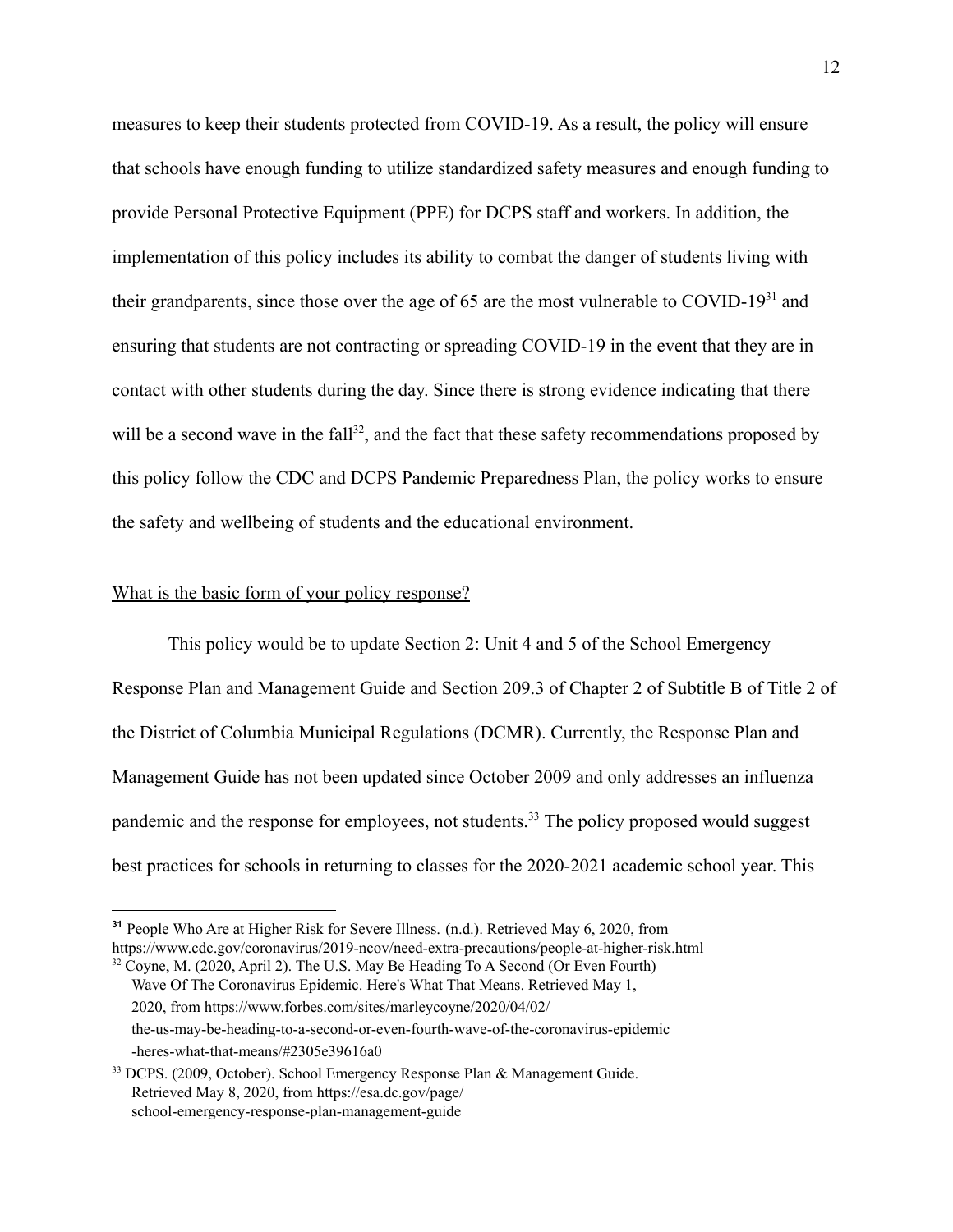policy closely mirrors the CDC's guide for how to reduce transmission in the school settings (as outlined in the 'Implementation of Mitigation Strategies for Communities with Local COVID-19 Transmission'). The guidelines include the evaluation of at risk staff and parents, general sanitation procedures, reviewing and updating emergency response guides, and education on the signs, symptoms, and spread of COVID-19. $34$  The policy will also be following closely with other government agencies' guidelines like the Occupational Safety and Health Administration's (OSHA) PPE guidelines. In addition, the policy seeks to better prepare DCPS for future outbreaks of COVID-19 and other pandemic illnesses.

#### What ongoing questions do you have?

It is necessary to find out what percentage of students rely on public transport to get to school and how many individuals they would interact with so the risk of students either contracting or spreading the virus can be calculated and applied to schools accordingly. How much these systematic changes would cost and how to make them cost effective without reducing the protections they offer is also key to the implementation of this policy. In order to plan for the future there also needs to be a plan on how to proceed in the event of a vaccine for COVID-19 being unable to be completed. Another, more present, issue is how to handle absenteeism in faculty and students to maximize the safety of students and faculty as well as the effectiveness of the education for students.

<sup>&</sup>lt;sup>34</sup> CDC. (2020, March 19). Interim Guidance for Administrators of US K-12 Schools and Child Care Programs. Retrieved May 8, 2020, from https://www.cdc.gov/ coronavirus/2019-ncov/community/schools-childcare/guidance-for-schools.html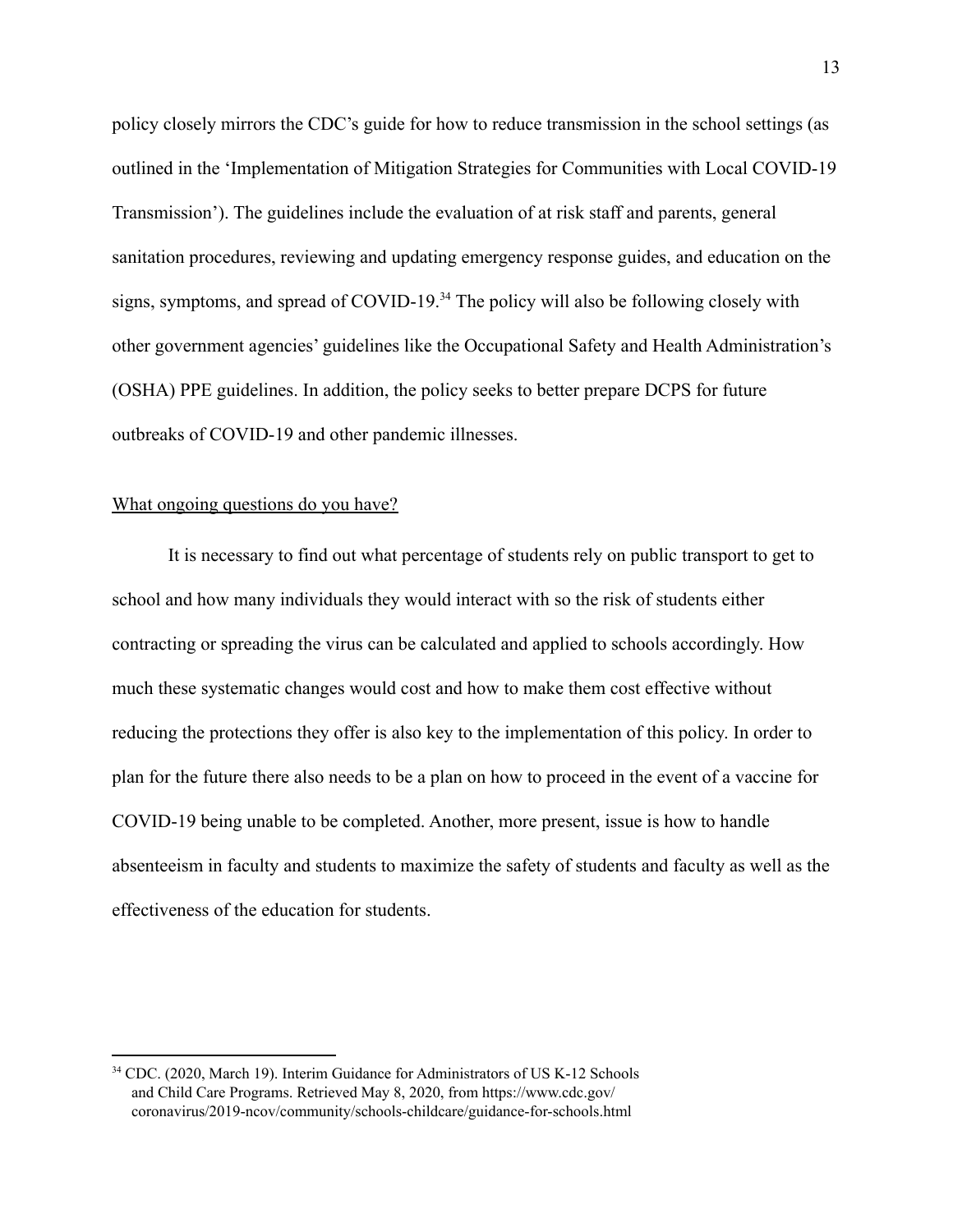#### **POLICY PROPOSAL AND ANALYSIS**

#### What is the programmatic or policy response to the problem that was chosen?

The policy response is a series of sanitary and protective measures designed to prevent the spread of COVID-19 within schools and the communities of students and faculty. Such sanitation practices include incorporating masks as a mandatory part of the dress code, improving hygiene in bathrooms and school classrooms, and installing sanitation stations outside of the school for students to use before entering. These stations could either be hand sanitizer or hand washing stations, depending upon the cost of stations and the estimated time it would take for each student to use a station. Students who meet one or more of the four criteria to qualify for or apply for free lunches<sup>35</sup> should be given masks free of charge. The policy also includes mandating lunches to be eaten in classrooms rather than the cafeteria so that students are not standing in line together and sharing tables with masks off, and preventing students from being within 6 feet of each other with no protective equipment. The recommendations also include providing materials for students to disinfect their desks before leaving the classroom and creating an educational program to teach children, teachers, and other faculty how to limit the spread of COVID-19 and practice safe hygiene. This educational program should include using the COVID-19 mask use<sup>36</sup> and misinformation<sup>37</sup> infographics published by the World Health Organization to create posters. Any additional means of education, including additions to the

<sup>&</sup>lt;sup>35</sup> Free and Reduced Price Meals (FARM). (n.d.). Retrieved May 1, 2020, from https://dcps.dc.gov/farm

<sup>37</sup> "Myth Busters." *World Health Organization*, World Health Organization, <sup>36</sup> "When and How to Use Masks." *World Health Organization*, World Health Organization, www.who.int/emergencies/diseases/novel-coronavirus-2019/advice-for-public/when-and-how-to-use-masks.

www.who.int/emergencies/diseases/novel-coronavirus-2019/advice-for-public/myth-busters.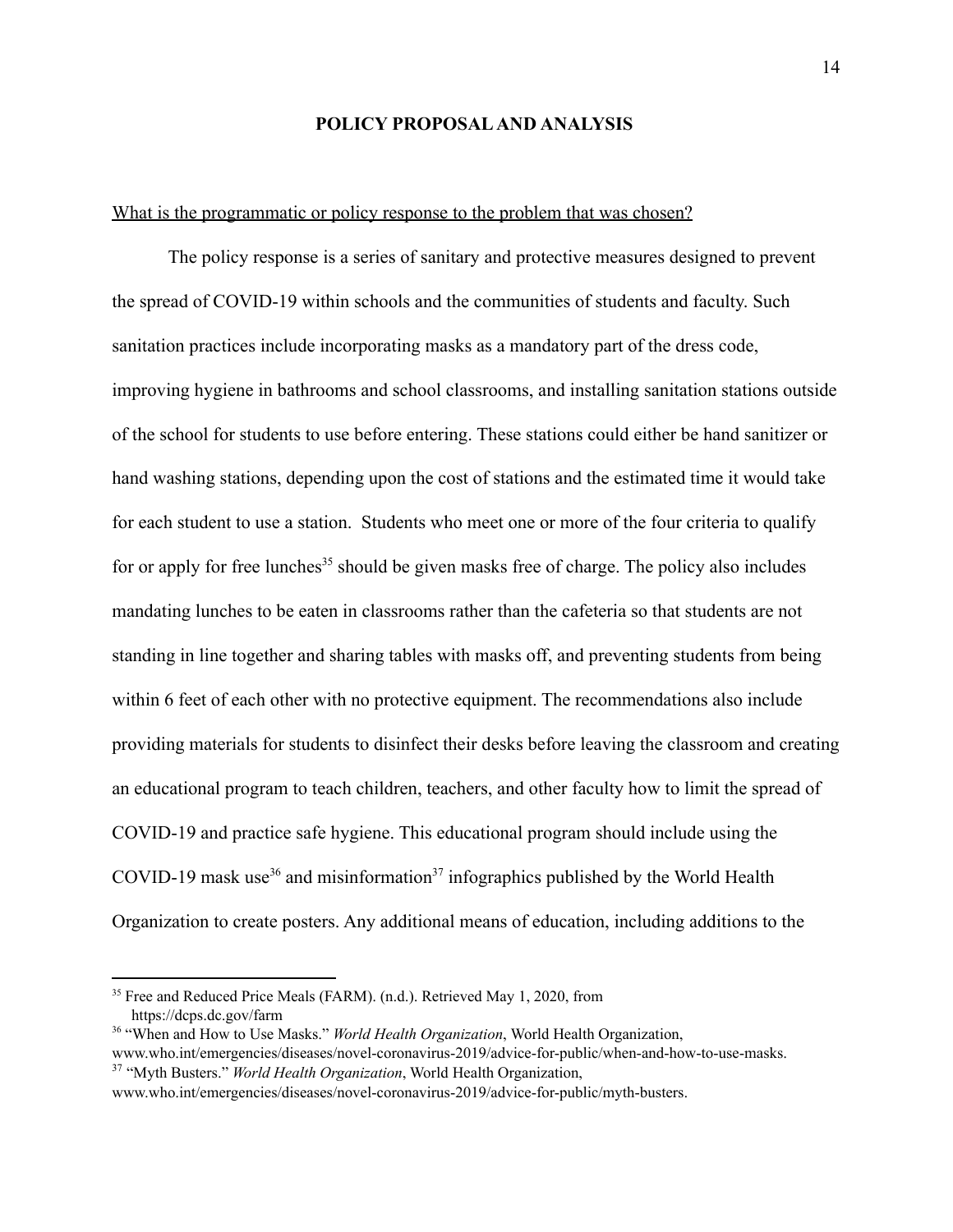health curriculum, videos, and social media posts should reflect the CDC's information on how to protect yourself from the virus<sup>38</sup> and what to do if you are sick.<sup>39</sup> Lastly, it is equally as important to provide Personal Protective Equipment (PPE) for other DCPS staff, including cafeteria workers, janitors, administration, and bus drivers. Furthermore, these parameters could contribute to a larger Pandemic Preparedness Plan or other emergency protocol in place to protect and prevent the spread of an outbreak like COVID-19 in DCPS in the coming months or perhaps years to come. In addition to the existing 9 factors used to calculate each school's allocation<sup>40</sup>, a 10th factor should be added that calculates the cost of implementing these COVID-19 prevention and protection measures given the school's population and possible existing shortfalls in health and sanitation measures. This factor should be in place until a vaccine is developed and administered to every student and staff member enrolled in and working for DCPS schools. At that point, these measures can be re-evaluated.

# Outline the process your policy proposal will take once implemented. Explain any systems that will be in place, administrative changes, agency authority changes, etc.

Currently, the DCPS School Emergency Response Plan and Management Guide has not been updated since October 2009. The only sections that include sanitation measures amidst a pandemic is in "Section 2: Executive Support: E. Alternative Operating Facility/Emergency

<sup>38</sup> "How to Protect Yourself & Others." *Centers for Disease Control and Prevention*, Centers for Disease Control and Prevention, 24 Apr. 2020, www.cdc.gov/coronavirus/2019-ncov/prevent-getting-sick/prevention.html.

<sup>39</sup> "What to Do If You Are Sick | CDC." *Center for Disease Control and Prevention*, Center for Disease Control and Prevention, 6 May 2020, www.cdc.gov/coronavirus/2019-ncov/if-you-are-sick/steps-when-sick.html.

<sup>40</sup> "Learn the Process & Analyze the Data." *Learn the Process - DCPS Interactive Data Center*, District of Columbia Public Schools, 2020, www.dcpsdatacenter.com/budget\_process.html.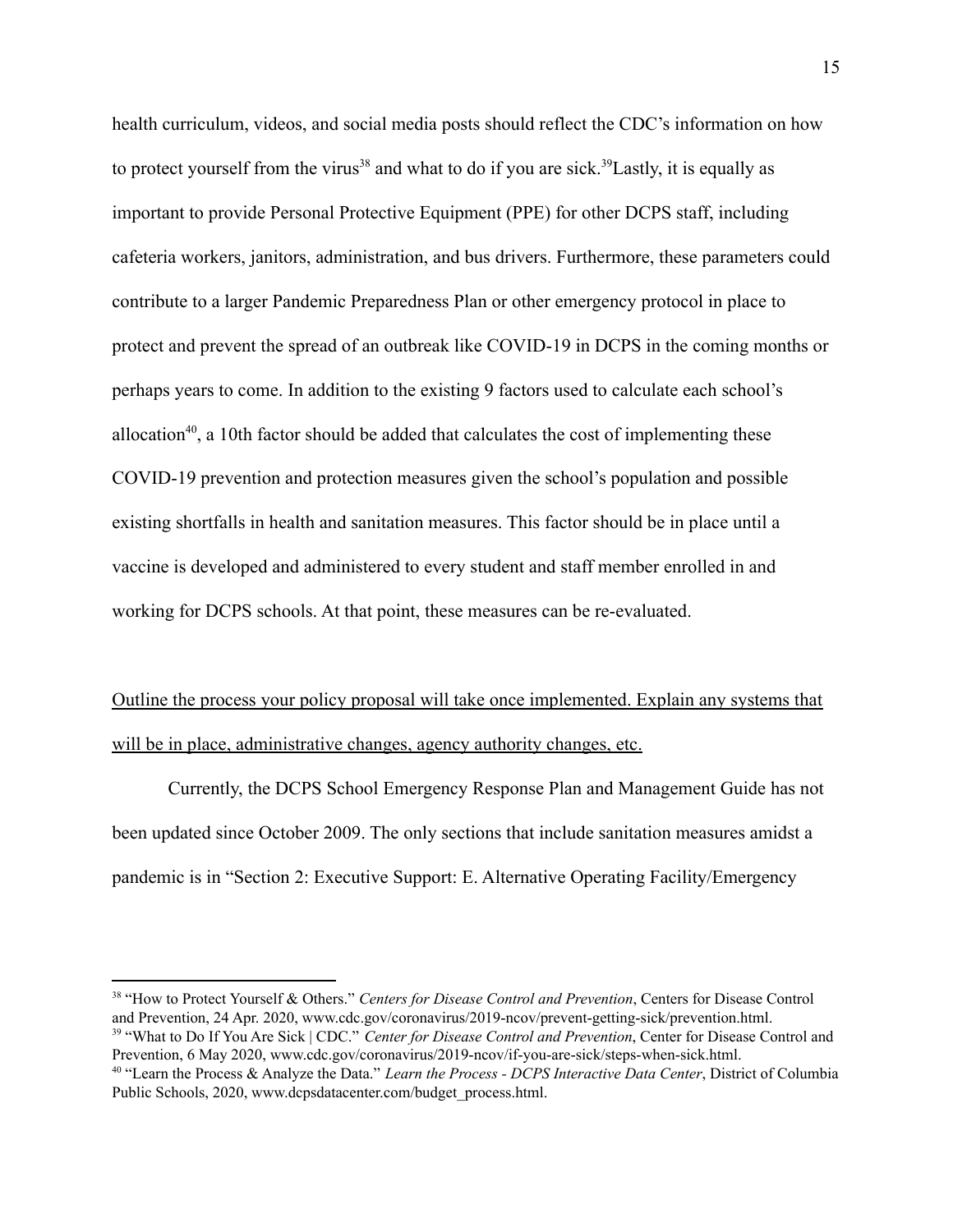Relocation<sup>41</sup> Site (ERS)," however, the section only focuses on the influenza virus and focuses heavily on employees rather than students. In light of such absence, a major result of this proposal would be the inclusion of emergency sanitation protocol for students in "Section 2: Executive Support Planning Unit 4: Pandemic Flu Response Planning, Command and Control," ; our recommended policy additions are below in bold:

Upon notification that a pandemic is occurring, the EST and affected facility SERTs must do the following:

- Set up prominent notices at all entry points to facility, advising staff, students, and visitors not to enter if they have symptoms of influenza.
- Educate employees, students, parents, and visitors on how to stop the spread of the virus. Notices may be placed around the school (including entrances, notice boards, meeting rooms, and restrooms). Notices should contain information regarding hand hygiene, covering coughs and sneezes, and student spacing. **More promising educational measures include educational programs using school technology through morning news shows, mandatory 5-minute educational videos to be shown at one point during the day, or health and physical education classes. Such measures will vary based on individual school resources.**
- **● Adapt masks into DCPS dress code. For students without access to masks or mouth coverings, DCPS will provide these students with such masks or mouth coverings based on the criteria of free and reduced lunches. This addition is not permanent,**

<sup>41</sup> Note: spelled as "relecotion" in guide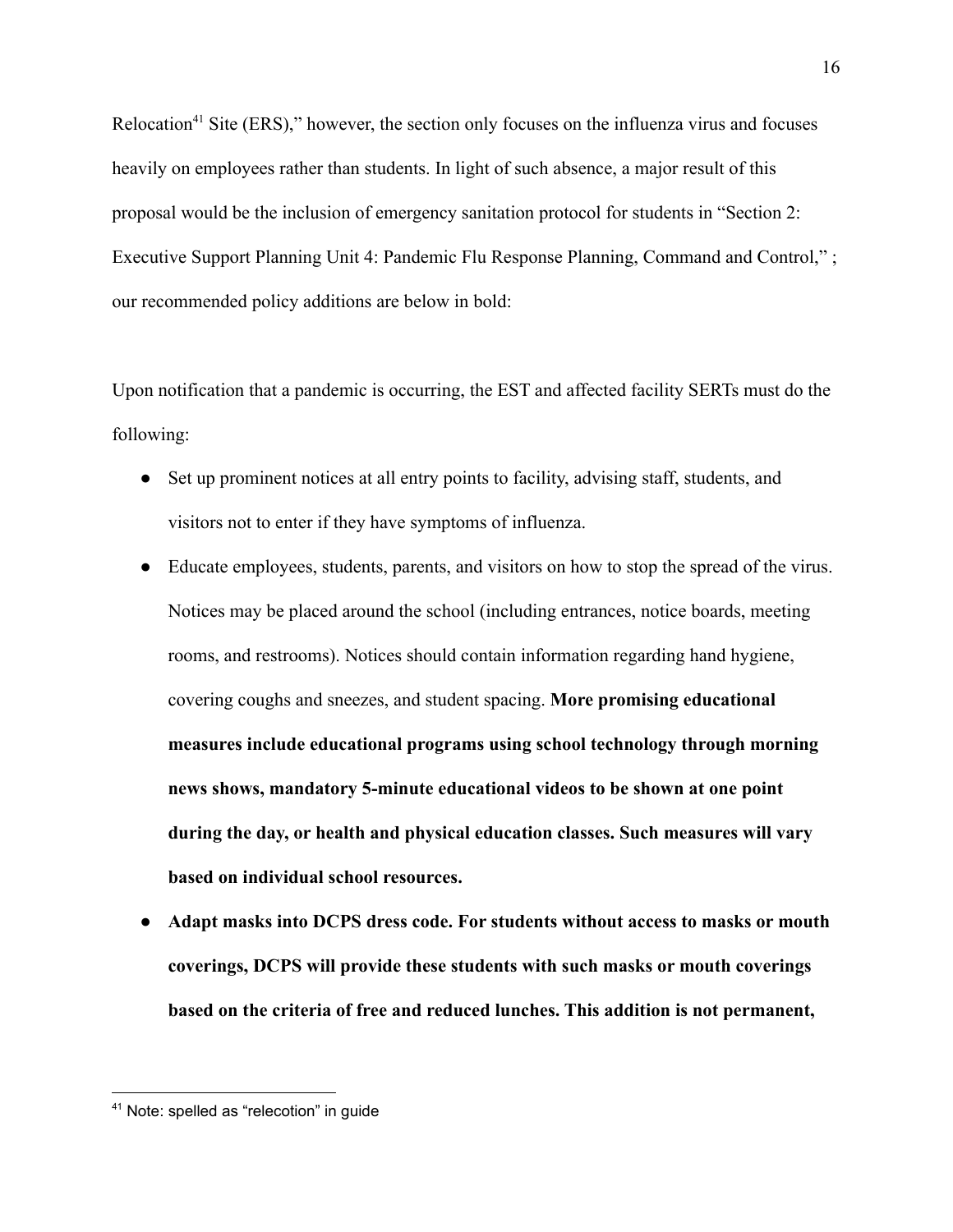**but to be activated at the discretion of the D.C. mayor and DCPS superintendent and officials.**

- Ensure adequate supplies of tissues, hand sanitizing gels, soap, water, and cleaning supplies are available for employees and students. **These sanitation measures must follow CDC guidelines including use of any alcohol-based hand sanitizer must <sup>42</sup> contain at least 60% alcohol, and also comply with OSHA's standards on Bloodborne Pathogens, including proper disposal of regulated waste, and PPE.**
- **● Ensure mandatory Personal Protective Equipment (PPE) for ALL DCPS staff including but not limited to: teachers, administration, cafeteria workers, bus drivers, etc.**
- The EST and SERT should ensure that employee, student, and parent education includes a pandemic influenza fact sheet containing information regarding stopping the spread of the virus and performing effective student spacing.
- Shared work areas such as desktops, tables, door knobs, stair rails, etc., should be cleaned with a disinfectant at least daily, more often if possible. **Upon return to schools after emergency leave, all shared work areas must be disinfected at the end of each period, and otherwise maintained periodically throughout the day.**
- Consider and prepare for how the school may function with 30 percent of the workforce absent.
- Consider alternatives such as staggered school times, changes in busing, and telecommunications.

<sup>42</sup> "Cleaning and Disinfecting Your Facility | CDC." *Center for Disease Control and Prevention*, Center for Disease Control and Prevention, 2020, www.cdc.gov/coronavirus/2019-ncov/community/disinfecting-building-facility.html.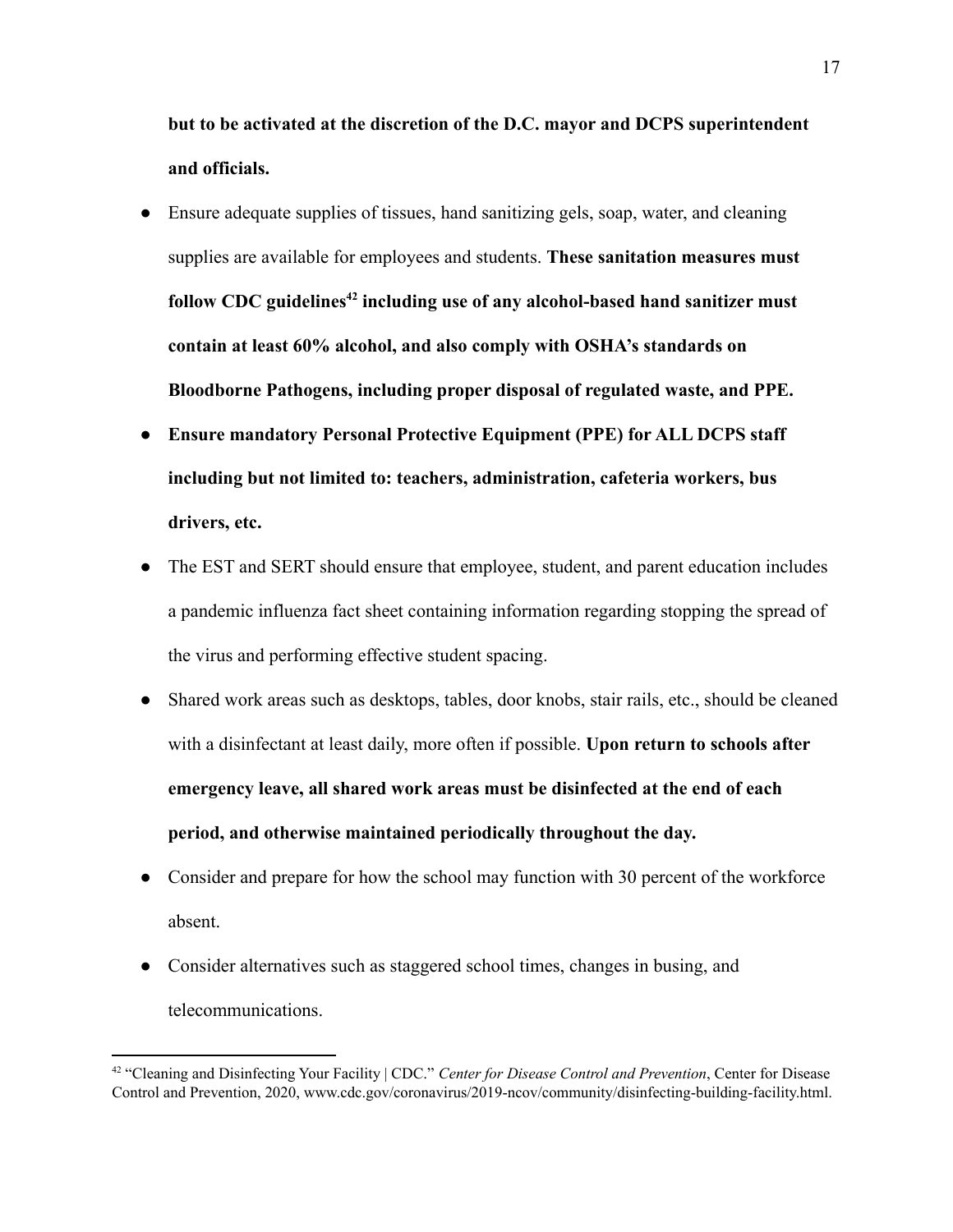- Consider establishing policies and procedures for implementing containment measures (canceling sports events and other mass gatherings).
- Consider developing alternative procedures to assure continuity of instruction, distance learning methods (web-based, telephone trees, mailed lessons and assignments, and instruction via local radio and TV stations) in the event of widespread absenteeism or school closure. **Start transitioning into online learning at early stages of possible emergency to ease the situations at home with technology to come.**
- Depending on the significance of the outbreak, as a last resort and in consultation with public health officials, consider if/when the school will close. School closures may actually increase disease transmission if not orchestrated correctly.
- Provide education, communication, and guidance to the community that closing schools is a last resort and is only effective for disease containment if the staff and students are directed to stay at home during the school closure. **If there is a school closure, ensure daily updates surrounding the crisis to students and families through various use of technology and traditional methods. These include but are not limited to: social media, email newsletters, local TV, or phone calls.**

Furthermore, "Section 5: Recovery, Unit 1: Recovery" allows for sections to cover physical/structural recovery, business/fiscal recovery, academic recovery, and emotional recovery. However, there are no concrete guidelines around the sanitation protocols upon recovery in schools. Thus, our policy proposes the addition of a "health and sanitation recovery" section as follows: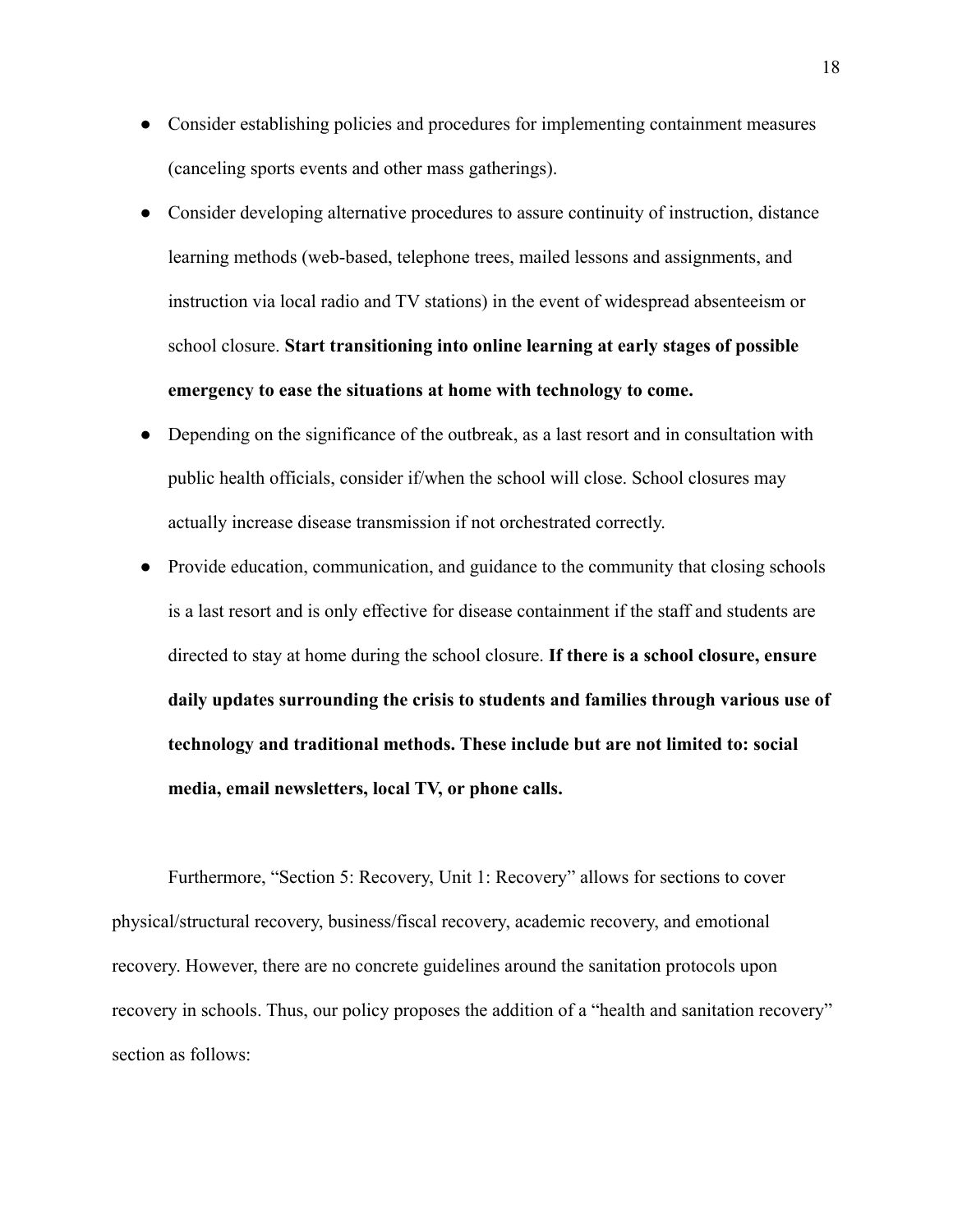#### **Health and Sanitation Recovery**

**Upon the return to schools post-emergency, health and sanitation of students, staff, and other faculty must be prioritized to prevent further spread and contamination. Ensuring there is adequate supplies and resources for anyone interacting with a physical school building is important to maintain health standards within DCPS.**

**Considerations for Physical Recovery:**

- **● Mandating sanitation periods throughout the day**
- **● Incorporating masks as a mandatory part of the dress code**
- **● Improving hygiene in bathrooms and school classrooms and installing sanitation stations outside of the school for students to use before entering**
- **● Mandating lunches to be eaten in classrooms rather than the cafeteria**
- **● Providing materials for students to disinfect their desks before leaving the classroom**
- **● Creating an educational program to teach children, teachers, and other faculty how to limit the spread of COVID-19 and practice safe hygiene**
- **● Providing Personal Protective Equipment (PPE) for all DCPS staff, including cafeteria workers, janitors, administration, and bus drivers.**

Furthermore, Section 209 of Chapter 2 of Subtitle B of Title 2 of the District of Columbia Municipal Regulations (DCMR), which pertains to communicable diseases contracted by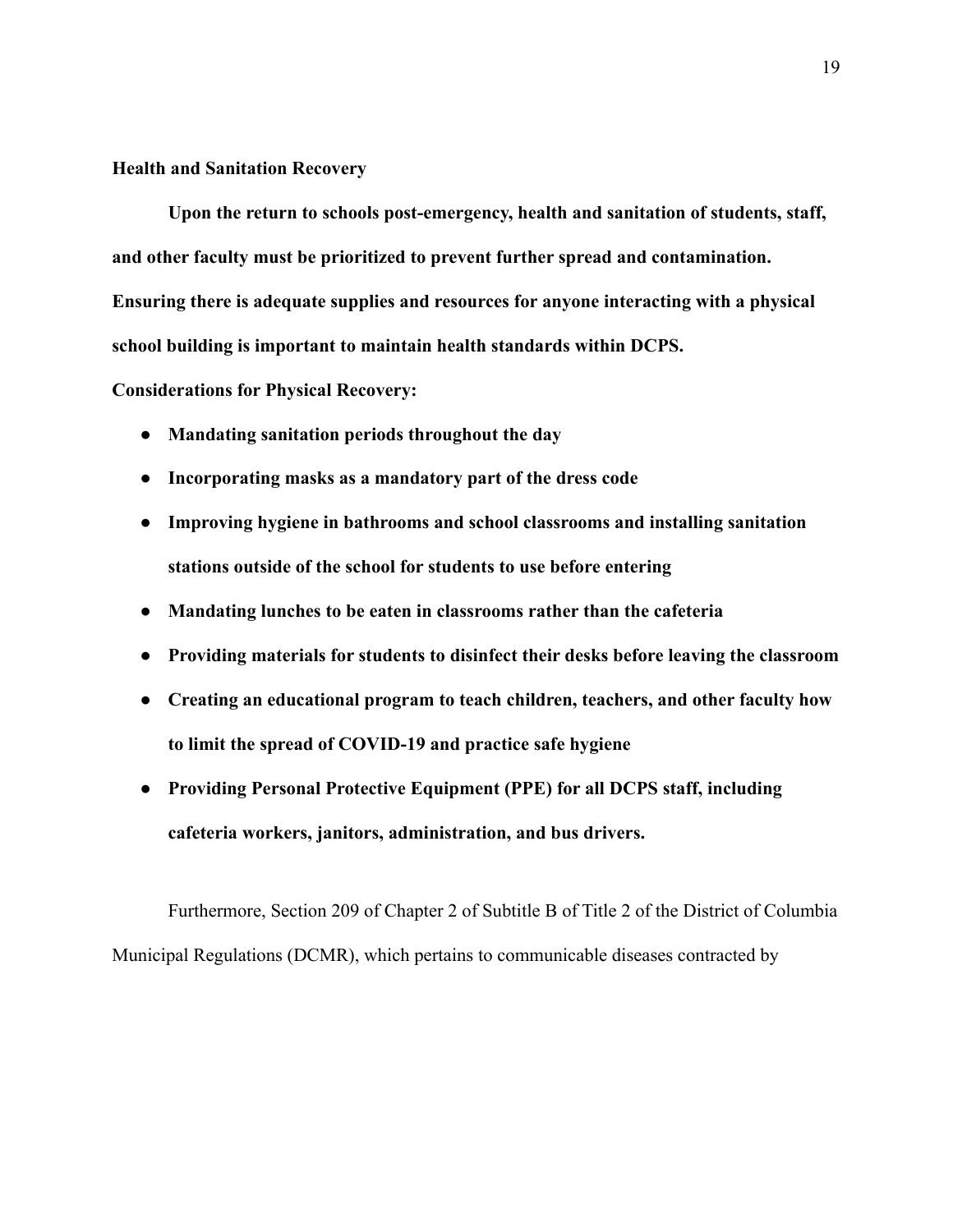students as was implemented in November  $2014<sup>43</sup>$ , must be amended to include COVID-19. Section 209.3 must be amended as follows:

Each school shall contact the parent or guardian of a minor student who exhibits any of the following symptoms, which may indicate the beginning of a communicable disease, for possible referral for medicinal examination:

- a. Sore throat;
- b. Runny eyes;
- c. Headache;
- d. Nausea;
- e. Vomiting;
- f. Diarrhea;
- g. Fever;
- h. Chills;
- i. Severe or chronic cough;
- j. Rash;
- k. Jaundice;
- l. Weeping or draining sores that cannot be covered; **and**

## **m. Difficulty breathing not caused by physical exertion or exercise.**

Section 209.6 must be amended as follows:

<sup>43</sup> *Department of Health Notice of Final Rulemaking*. District of Columbia Register, 28 Nov. 2014, doh.dc.gov/sites/default/files/dc/sites/doh/release\_content/attachments/DCMR%2022-B209%20Communicable%20 Diseases%20Contracted%20By%20Students%20rev.pdf.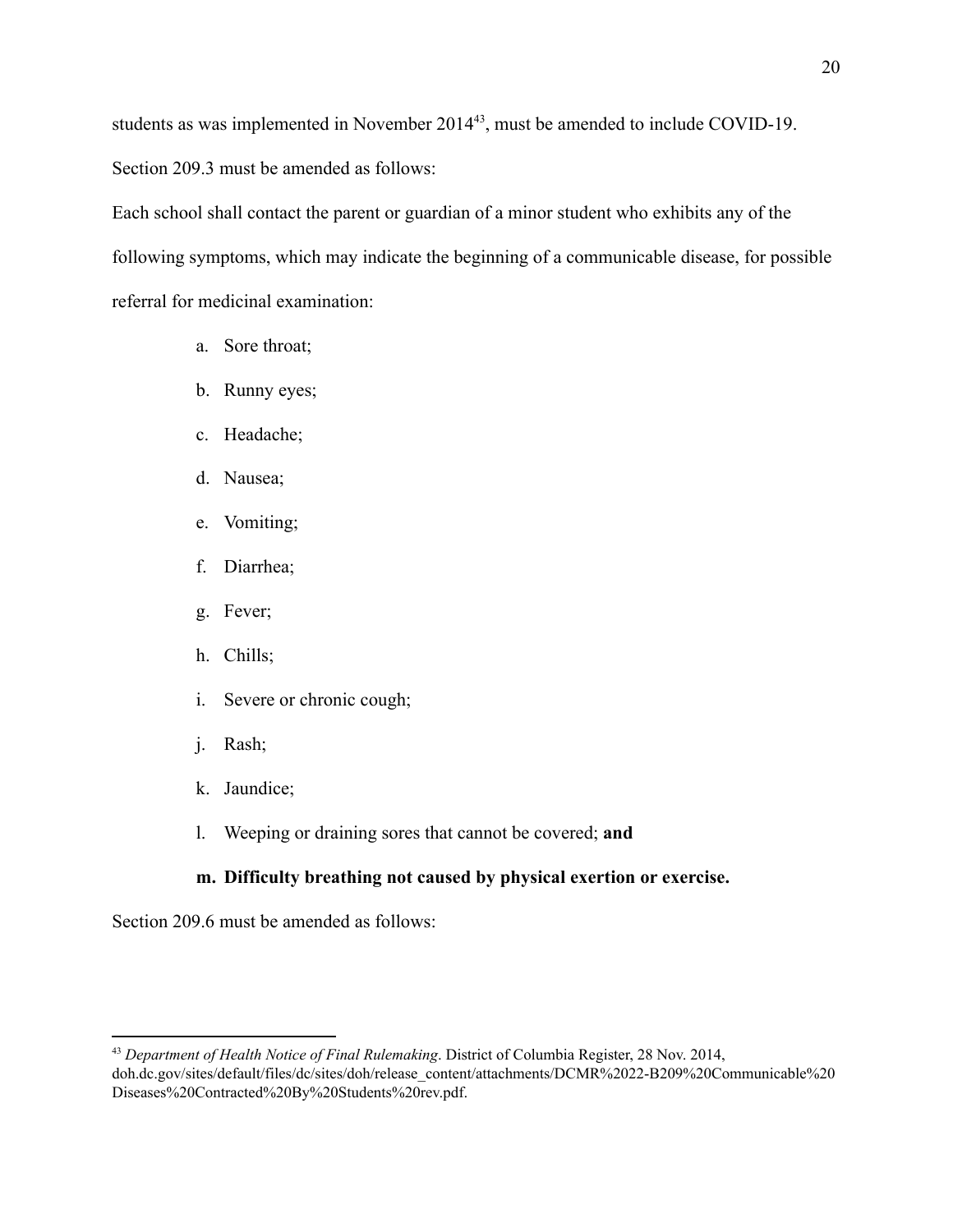A school shall inform the Director of the Department of Health within two (2) hours when any student has contracted any of the following diseases:

a. Measles;

- b. Meningococcal meningitis;
- c. Mumps;
- d. Pertussis;
- e. Rubella;
- f. Tuberculosis;
- g. Hepatitis A or any other food-borne illness; **or**
- **h. COVID-19**

Section 209.4, which dictates the amount of time that must pass since the end of an illness before a student may return and any other measures that must be taken, should be amended to include recommendations for COVID-19 that should be written in conjunction with COVID-19 experts.

Lastly, the Health Operations Director of DCPS will be in charge of implementing such measures in schools based on the specific resources of each school and the District of Columbia Department of Health must complete check-ups, frequency at their discretion, in all DCPS schools to ensure the proper implementation of health standard protocols.

#### Why is this something that should be addressed at the district level?

It is important for all public schools to follow a standard procedure to ensure that all students and faculty across the District of Columbia receive the same level of protection from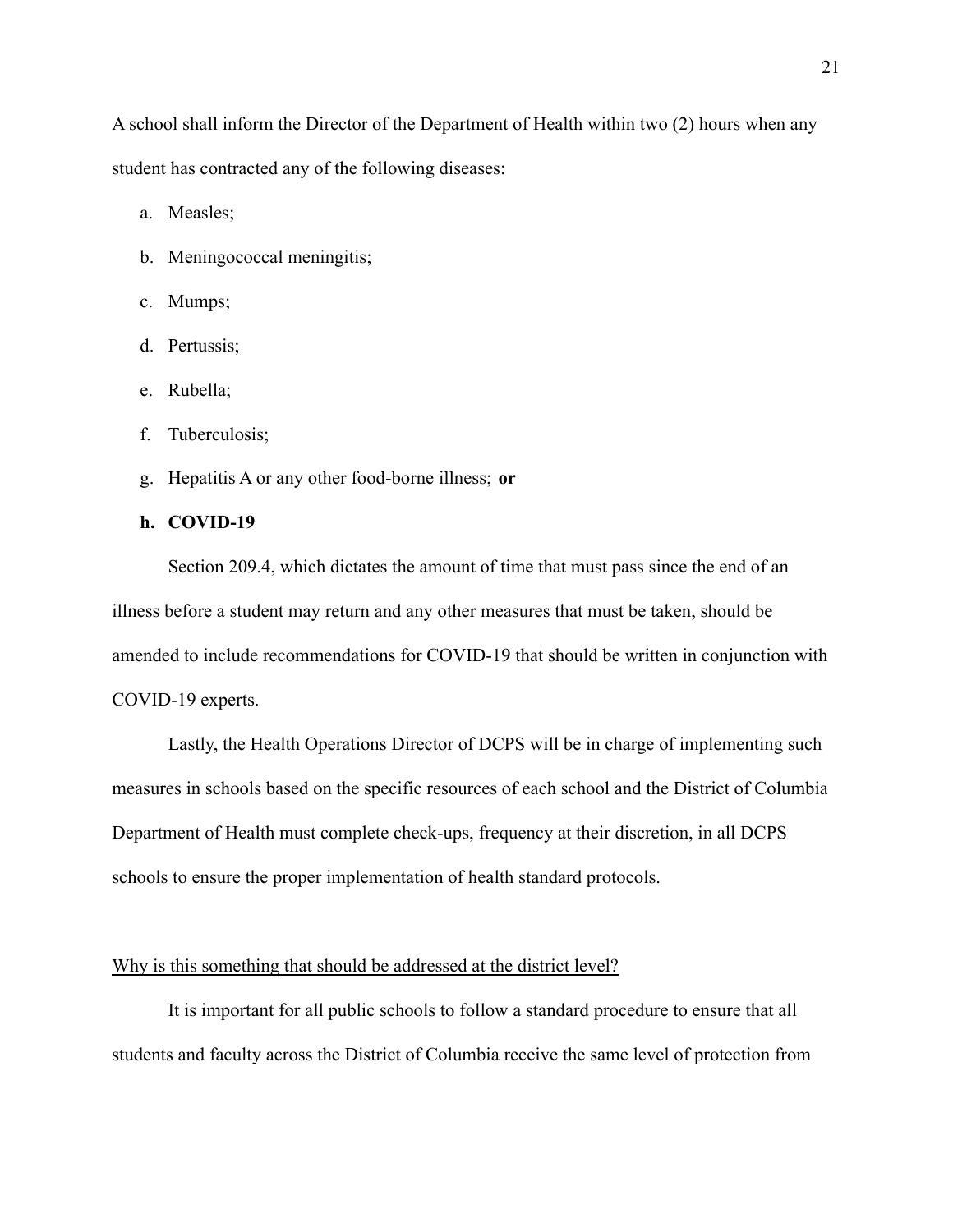COVID-19. Given the strong evidence indicating there will be a second, potentially worse wave in the Fall,  $44$  every D.C. public school should be equally prepared for a COVID-19 outbreak and equipped to protect its students. It is important that each school follows the CDC's guidelines for school safety, and this must be mandated at the city level in order to ensure no school neglects a measure or lacks the funding to implement all the guidelines. Furthermore, a recent study found that P.A.R.C.C. scores this year are likely to be far lower than previously estimated due to the disruption of distance learning.<sup> $45$ </sup> As such, uneven protective and preventive measures across schools could result directly in lower performance and test scores for certain schools if they are forced to engage in distance learning due to a COVID-19 outbreak. It could also result in certain regions of D.C. more affected than others by COVID-19. This must be addressed by the D.C. Board of Education rather than individual schools because it requires additional funding to be sent to schools to afford sanitation stations, larger supplies of soap and hand sanitizer, Personal Protective Equipment, informational posters, cleaning supplies, and any administrative costs that may be associated with implementing these new procedures. This funding and allocation of resources must be equitably distributed to equally protect all schools and communities in D.C. As such, DCPS must act on a city-wide level to ensure *all* schools receive the funding necessary to protect their students and staff and remain open upon return for the 2020-2021 school year.

<sup>44</sup> Coyne, M. (2020, April 2). The U.S. May Be Heading To A Second (Or Even Fourth) Wave Of The Coronavirus Epidemic. Here's What That Means. Retrieved May 1, 2020, from https://www.forbes.com/sites/marleycoyne/2020/04/02/ the-us-may-be-heading-to-a-second-or-even-fourth-wave-of-the-coronavirus-epidemic -heres-what-that-means/#2305e39616a0

<sup>45</sup> Truong, D. (2020, April 7). Achievement Could Drop In D.C. Schools During Coronavirus Closures, Study Finds. Retrieved from

https://wamu.org/story/20/04/07/heres-how-much-achievement-could-drop-in-d-c-schools-during-coronavirus-closu res/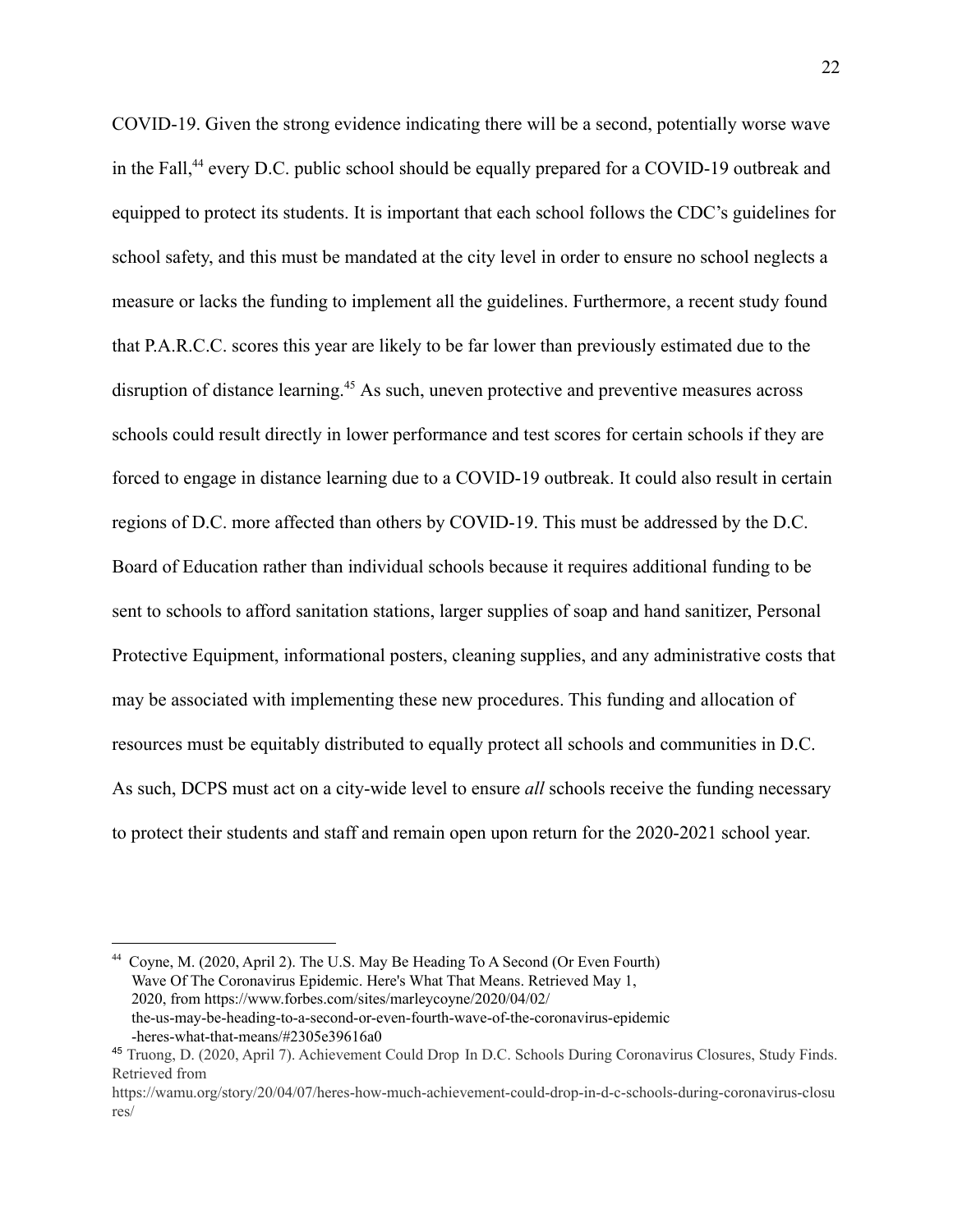#### Are there alternative responses that should be taken into account?

In regards to the safety and health concerns of DCPS, there are no outside measures that can be taken that protects students, staff, and faculty. The only alternative response to consider is simply recommending and encouraging schools to adopt these measures, rather than mandating. Although that may be more feasible for DCPS in the short-run, it's equally important to consider the imposing health risks if there is no specific mandate in regards to the health and sanitation aspect of return to schools. Another feasible option could be taking no action and resuming with the current DCPS School Emergency Response Plan and Management Guide. However, this document was written and published in October 2009, and has not been updated for the public since. In light of COVID-19 as an emergency crisis that affected DCPS greatly this past year, it is important to update this plan with specific and updated guidelines that comply with current governmental agencies (like the CDC or OSHA) standards with COVID-19, in order to prevent preventable school closures and more COVID-19 related cases and deaths.

# Why is the policy you have proposed the appropriate/best response to the problem you have identified?

This policy is the best response to the problem identified because it creates a standardized preparedness protocol with guidelines which have a high likelihood of being effective in all areas of D.C. Furthermore, the policy implements the CDC's COVID-19 school guidelines. These guidelines include posting the signs and symptoms of COVID-19, cleaning surfaces that are frequently touched, limiting events and meetings that require close contact, and assessing if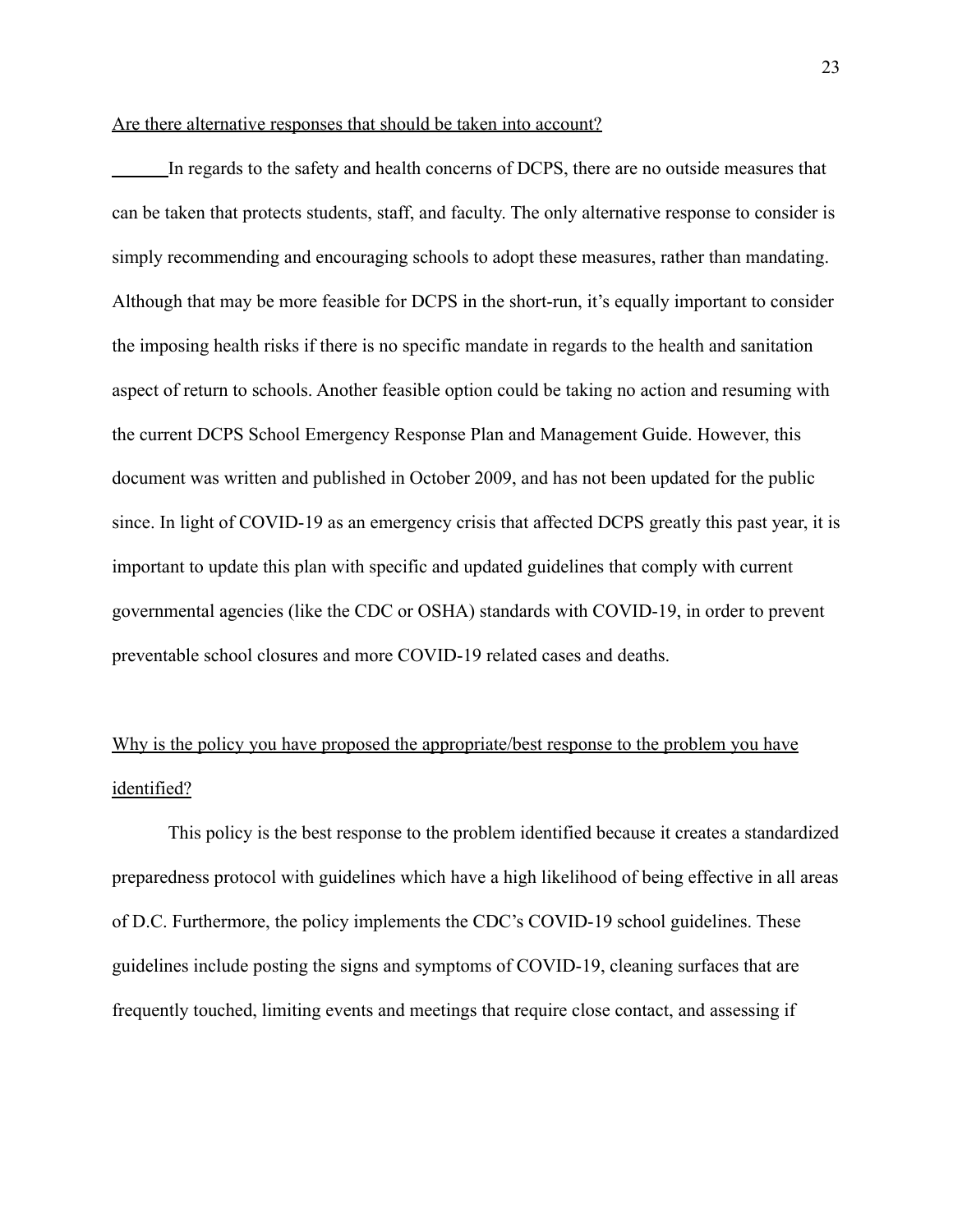community members are at higher risk and planning accordingly.<sup>46</sup> This policy implements these guidelines through the educational program to teach students how to recognize and limit the spread of COVID-19, the cleaning supplies provided to wipe down desks after the end of each class, the enforcement of lunch in the classroom, and the calculation of how much COVID-19 funding each school should get based on the size of the school and the vulnerability of the students, faculty, and their communities. Furthermore, many of these guidelines build on existing parts of D.C.'s influenza pandemic response plan. COVID-19 differs from the flu and thus requires its own tailored measures, but it shares the viral and infectious nature of the flu. Under this plan, existing measures like educational programs, increased supplies of sanitary equipment, and cleaning surfaces more frequently and effectively<sup>47</sup> are implemented and adjusted to target COVID-19 in particular.

#### What are the resources that will be needed to carry out this programmatic or policy response?

The costs of this policy will vary in accordance with CDC and other governmental agencies' guidelines at the time of recovery. While the costs of distributing masks, establishing sanitation stations, providing disinfecting wipes for masks, and printing informational WHO posters may vary based on business connections and evolving CDC guidelines, it is possible to make an approximate estimate given the available data.

It is essential to provide Personal Protective Equipment for all students and faculty in need. The approximate cost of \$25 per person - this includes 5 masks to rotate with throughout

<sup>46</sup> "School Settings." *Centers for Disease Control and Prevention*, Centers for Disease Control and Prevention, 30 Apr. 2020, www.cdc.gov/coronavirus/2019-ncov/community/schools-childcare/index.html.

<sup>47</sup> *School Emergency Response Plan and Management Guide*. Emergency and Safety Alliance, Jan. 2010, esa.dc.gov/sites/default/files/dc/sites/esa/publication/attachments/school\_emergency\_response\_plan-1-5-10.pdf.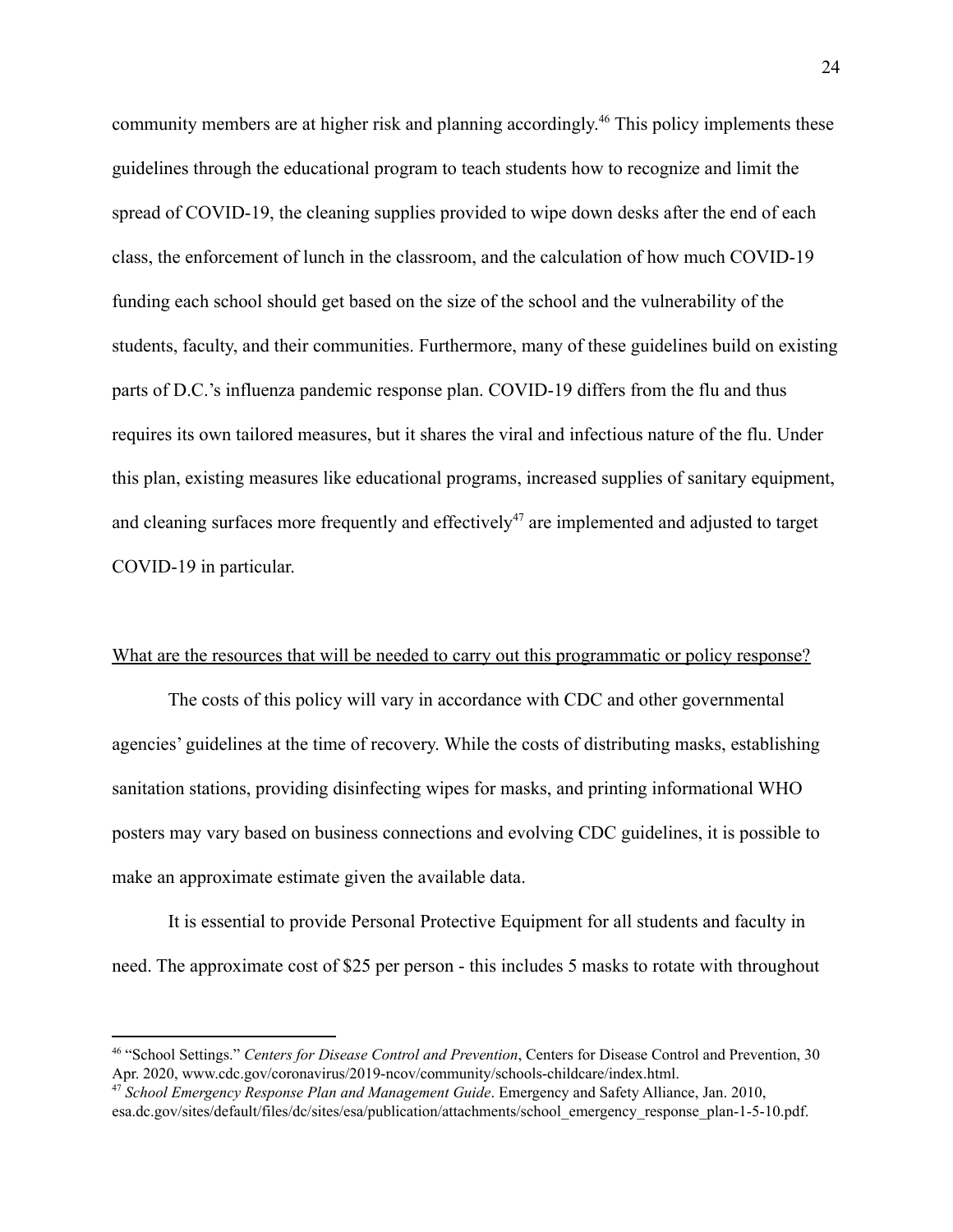the week to prevent further exposure for the virus. 77% of DCPS students are economically disadvantaged<sup>48</sup>, making a total of 38,512 of the estimated 50,016 students in DCPS<sup>49</sup> eligible for free masks. Paired with the entirety of DCPS faculty<sup>50</sup>, who are also given free masks under this plan, the total number of people who would be given free masks amounts to approximately 43,152 people, making the total initial cost of masks \$1,078,800. Additional costs may arise depending on new information about how long masks are effective and how often students and faculty lose masks.

The number of sanitation stations each school should receive should follow the ratio of one station per 50 students. This is low enough to limit any disruption to learning caused by students having to line up outside of schools to use sanitation stations before entering. The combined cost of a Purell sanitizer station stand<sup>51</sup> and the hand sanitizer dispenser itself<sup>52</sup> is around \$144. With a ratio of one sanitation station outside of the school per 50 students and faculty, this is approximately 1,100 sanitation stations needed for all  $55,000$  students<sup>53</sup> and faculty.<sup>54</sup> This would result in a cost of approximately \$158,400 to provide sanitation stations to every public school in DC. These stations serve  $40\sigma z$  of sanitizer<sup>55</sup>, and each student and faculty member should use the recommended amount of .1010z (3ml) of sanitizer. This means each

<sup>51</sup> PURELL LTX or TFX Touch-Free Dispenser Floor Stand, Lt Gray, 23 3/4 x 16 3/5 x 5 29/100 (2424DS). (n.d.). Retrieved from https://www.officecrave.com/purell-2424ds.html

<sup>52</sup> PURELL LTX-12 Touch-Free Dispenser, 1200mL, White (192004). (n.d.). Retrieved from https://www.officecrave.com/purell-192004.html

<sup>53</sup> FY20 Budget Update. (2019, April). Retrieved from

<sup>49</sup>FY20 Budget Update. (2019, April). Retrieved from <sup>48</sup> DCPS at a Glance: Enrollment. (n.d.). Retrieved from https://dcps.dc.gov/page/dcps-glance-enrollment

<sup>50</sup>Our Schools. (n.d.). Retrieved from https://dcps.dc.gov/page/our-schools https://dcps.dc.gov/sites/default/files/dc/sites/dcps/page\_content/attachments/FY20 Budget\_Public Deck.pdf

<sup>54</sup> Our Schools. (n.d.). Retrieved from https://dcps.dc.gov/page/our-schools https://dcps.dc.gov/sites/default/files/dc/sites/dcps/page\_content/attachments/FY20 Budget\_Public Deck.pdf

<sup>55</sup> PURELL LTX-12 Touch-Free Dispenser, 1200mL, White (192004). (n.d.). Retrieved from https://www.officecrave.com/purell-192004.html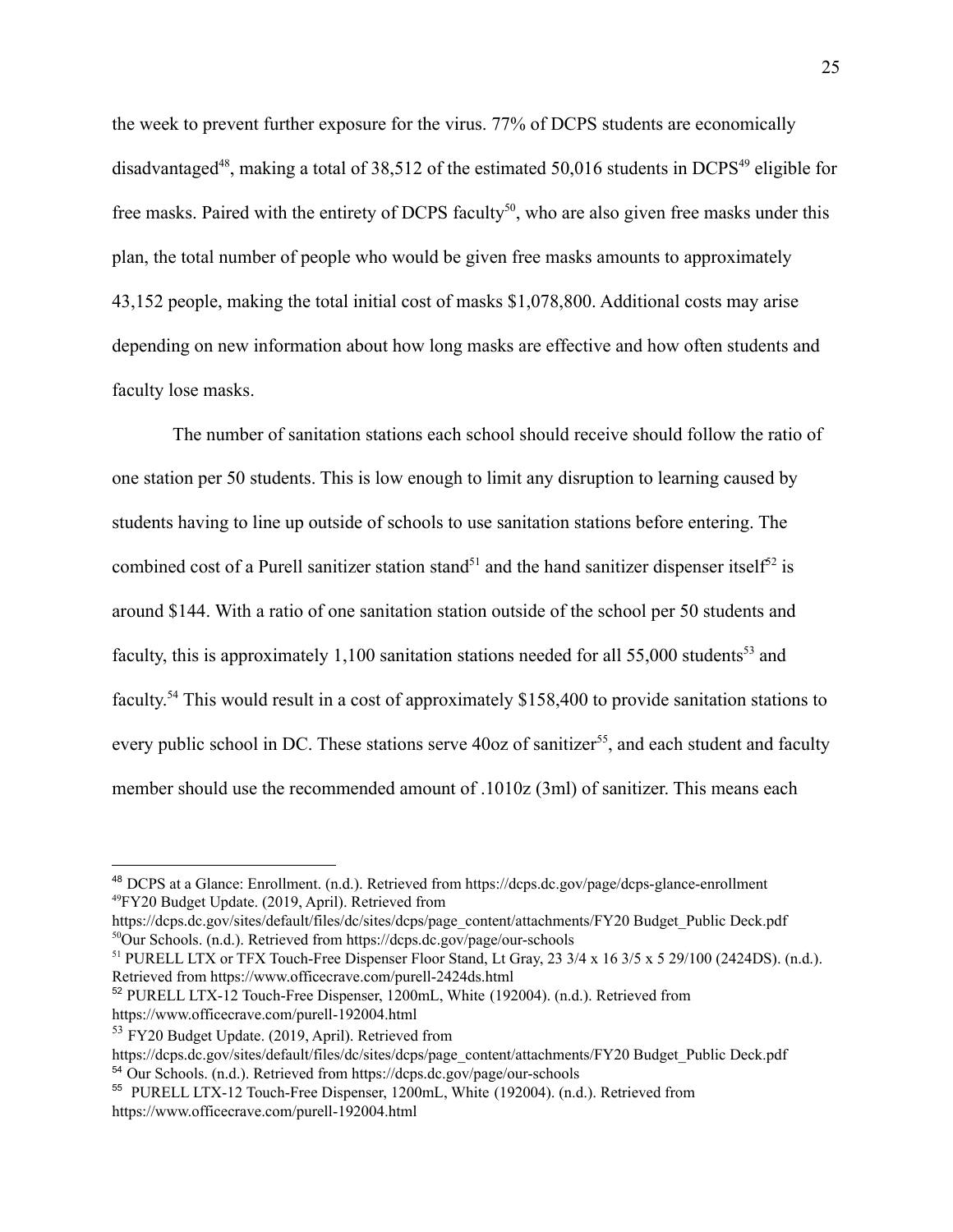station would run out every 8 school days, and would have to be refilled around 22.6 times<sup>56</sup> throughout the school year. This sanitizer is 70% alcohol<sup>57</sup>, meeting the NFID<sup>58</sup> and CDC<sup>59</sup> recommendations. A refill costs  $$34^{60}$ , and refilling all 1,100 stations roughly 23 times a year would cost \$846,175. This would result in a combined cost of approximately \$1,004,575 to provide sanitation stations outside of all DCPS schools that students and faculty must use before entering.

Furthermore, this plan includes wiping down every desk between classes. The Diversey™ Oxivir TB Disinfectant Wipes comply with both the OCP sustainable purchasing guidelines and with the DCPS Green Cleaning Purchasing Guidelines<sup>61</sup>, and are specifically disinfecting wipes rather than all-purpose cleaning wipes. While each school has a different schedule, these calculations will estimate that each student will wipe down an average of 6 desks a day. With 60 wipes per pack<sup> $62$ </sup>, this means each student will go through a canister of wipes every 10 school days, resulting in approximately 18 canisters per student. These canisters can be bought in packs of 12 for \$87 (7.25 per canisters). 18 canisters per student for 50,016 students at a cost of 7.25 per canister yields an overall cost of \$6,527,088 for the 2020-2021 school year.

<sup>56</sup>2019-2020 School Year Calendar. (2020, April 29). Retrieved from

https://dcps.dc.gov/publication/2019-2020-school-year-calendar

<sup>57</sup> PURELL Advanced Hand Sanitizer Foam, LTX-12 1200 mL Refill, Clear (190502EA). (n.d.). Retrieved from https://www.officecrave.com/purell-190502ea.html

<sup>58</sup> Frequently Asked Questions About Novel Coronavirus (COVID-19). (2020, May 8). Retrieved from

https://www.nfid.org/infectious-diseases/frequently-asked-questions-about-novel-coronavirus-2019-ncov/

<sup>60</sup> PURELL Advanced Hand Sanitizer Foam, LTX-12 1200 mL Refill, Clear (190502EA). (n.d.). Retrieved from <sup>59</sup> Frequently Asked Questions About Novel Coronavirus (COVID-19). (2020, May 8). Retrieved from https://www.nfid.org/infectious-diseases/frequently-asked-questions-about-novel-coronavirus-2019-ncov/

https://www.officecrave.com/purell-190502ea.html

<sup>&</sup>lt;sup>61</sup> These products comply with the OCP Sustainable Purchasing Guidelines and the DCPS Green Cleaning Purchasing Guidelinese. (n.d.). Retrieved from

https://dcps.dc.gov/sites/default/files/dc/sites/dcps/publication/attachments/Short List of Approved Green Cleaning Products.pdf

<sup>&</sup>lt;sup>62</sup> Diversey™ Oxivir TB Disinfectant Wipes, 6 x 7, White, 60/Canister, 12 Canisters/Carton. (n.d.). Retrieved from https://www.wbmason.com/ProductDetail.aspx?ItemID=DVO5388471&uom=CT&se=1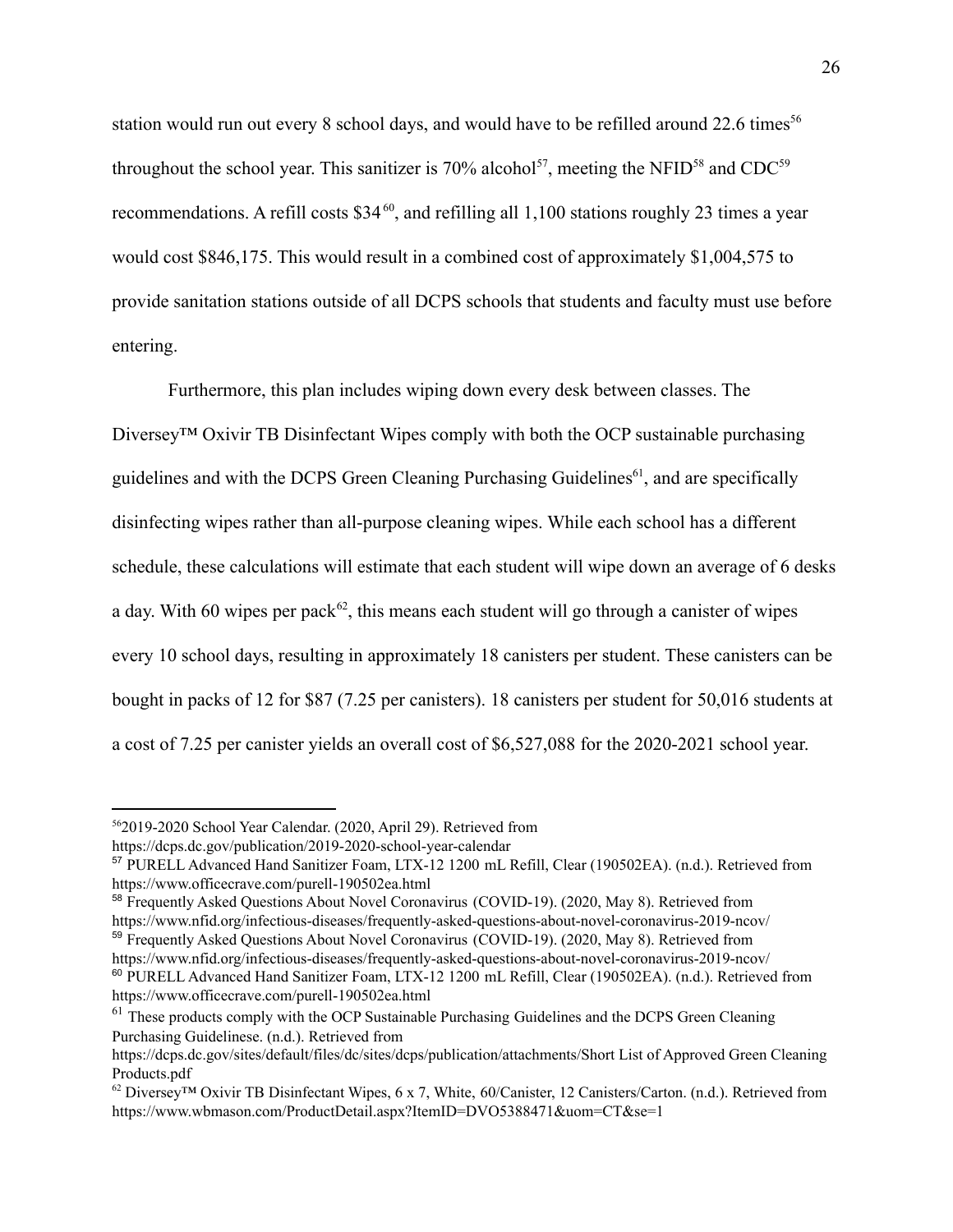This price does seem steep. However, since COVID-19 can last on hard surfaces for up to 72 hours, <sup>63</sup> it is vitally important to keep surfaces clean to prevent the spread of the virus.

Finally, the cost of implementing physical sanitation education posters would be dependent on current DCPS partnerships with office supply or resource companies. A rough estimate for a laminated poster the size of  $12$ "x $18$ " is \$13.99<sup>64</sup>, while a laminated poster the size of  $18"x24"$  is approximately \$26.72<sup>65</sup>; these prices can be discounted by rising quantity. Following the same ratio as sanitation stations, one poster per 50 students, the total cost of these education posters to DCPS would be from \$15,389 to \$29,392.

Based on these calculations, the total cost of providing masks, sanitation stations, disinfecting wipes, and educational WHO posters for all DC public schools for the 2020-2021 school year would be approximately \$8,625,853 to \$8,655,245 USD. However, these are approximations, and as aforementioned, in addition to the existing 9 factors used to calculate each school's allocation, a 10th factor should be added that thoroughly calculates the cost of implementing these COVID-19 prevention and protection measures given the school's population and possible existing shortfalls in health and sanitation measures. These costs can also be decreased through pre-existing DCPS partnerships with businesses and the formation of new partnerships to provide masks and sanitation stations to students and faculty. Local organizations<sup>66</sup> to consider are: MedSupplyDrive, an initiative launched by Georgetown medical

<sup>&</sup>lt;sup>63</sup> Aubrey, A. (2020, March 18). How Long Can Coronavirus Survive On Hard Surfaces? Retrieved from https://www.npr.org/2020/03/18/817934601/how-long-can-coronavirus-survive-on-hard-surfaces

<sup>65</sup>Custom Posters. (n.d.). Retrieved from <sup>64</sup> Posters: Custom Posters: Staples®. (n.d.). Retrieved from https://www.staples.com/services/printing/posters/

https://www.vistaprint.com/signs-posters/posters?couponAutoload=1&GP=05/08/2020+11:58:04&GPS=567578573 5&GNF=0

<sup>66</sup>Recker, J. (2020, March 27). Here's How You Can Get Face Masks to Healthcare Workers. Retrieved from https://www.washingtonian.com/2020/03/23/heres-how-you-can-get-face-masks-to-healthcare-workers/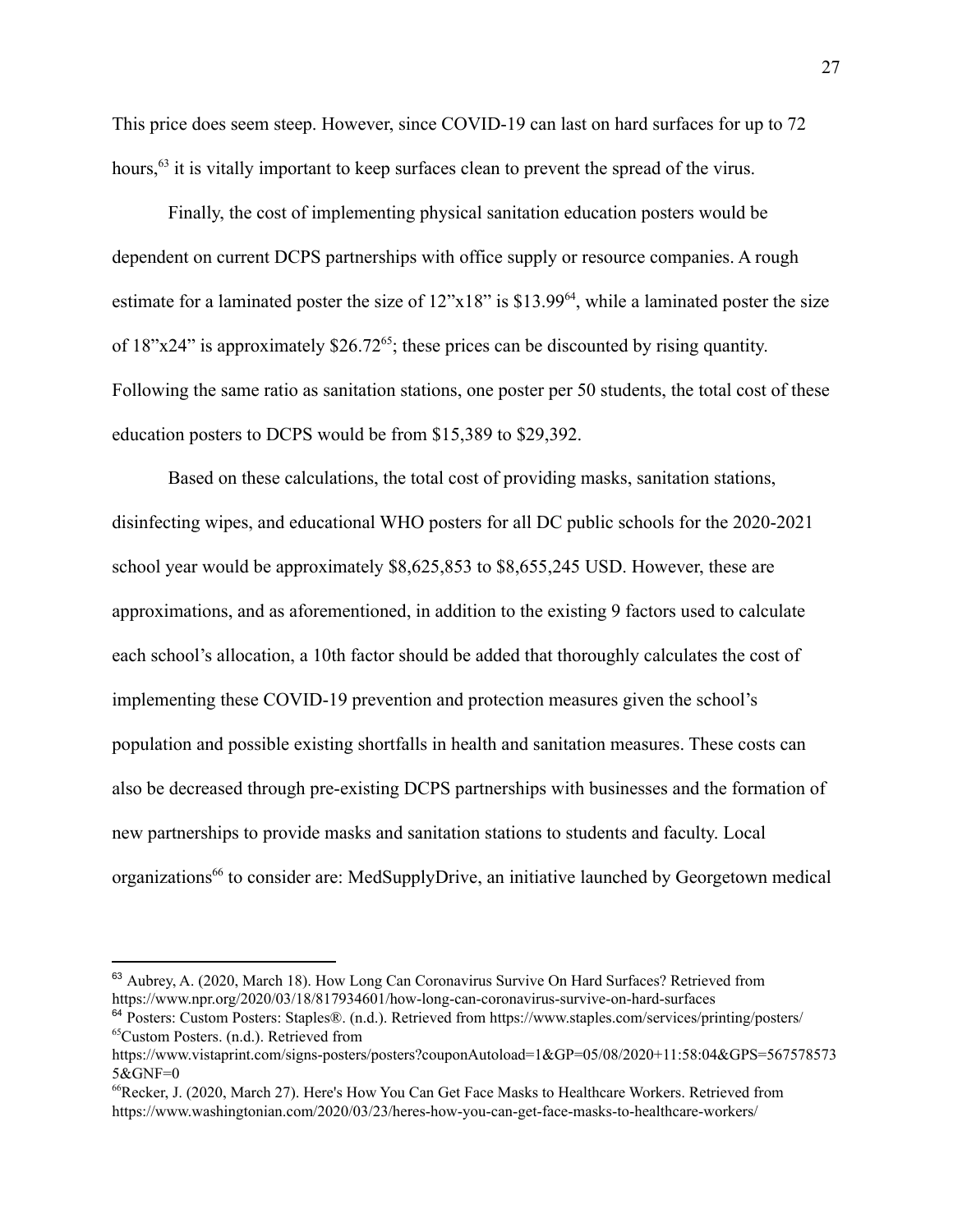students; GetUsPPE, a national organization with DC area connections; Hack the Pandemic, a crowdsourcing platform for PPE equipment. Furthermore, these costs would constitute a minute increase to DCPS's  $$1,052,000,000$  FY20 budget,<sup>67</sup> and would contribute to saving countless lives and protecting the health of DC's students, faculty, and vulnerable communities.

#### What criteria are you using to determine if your policy is successful?

This policy will be considered successful primarily if no schools must close due to a COVID-19 outbreak. As aforementioned, the Health Operations Director of DCPS will be in charge of implementing such measures in schools based on the specific resources of each school and the District of Columbia Department of Health must complete check-ups, frequency at their discretion, in all DCPS schools to ensure the proper implementation of health standard protocols. Completely eliminating all COVID-19 cases within D.C. public schools is a near impossibility due to the highly infectious nature of the virus<sup>68</sup>, the probability of a second wave<sup>69</sup>, and the highly dense and metropolitan nature of DC. However, if these cases are kept to a small enough number and are handled efficiently enough that school closures aren't necessary, this makes the policy successful. Another measurement of success is to compare the rates of infection within DC public schools with the rates of infection in DC at large. If the rates within schools are at or below the rates in DC, the policy will be successful. As of April 7, this rate was 172.4 cases per

<sup>67</sup> FY20 Budget Update. (2019, April). Retrieved from

<sup>68</sup> Haelle, Tara. "The COVID-19 Coronavirus Disease May Be Twice As Contagious As We Thought." *Forbes*, Forbes Magazine, 9 Apr. 2020, https://dcps.dc.gov/sites/default/files/dc/sites/dcps/page\_content/attachments/FY20 Budget\_Public Deck.pdf

www.forbes.com/sites/tarahaelle/2020/04/07/the-covid19-coronavirus-disease-may-be-twice-as-contagious-as-we-th ought/.

<sup>69</sup> Kelly, Caroline, and Jen Christensen. "CDC Chief Says There Could Be Second, Possibly Worse Coronavirus Outbreak This Winter." *CNN*, Cable News Network, 21 Apr. 2020,

www.cnn.com/2020/04/21/politics/second-coronavirus-cdc-director-robert-redfield/index.html.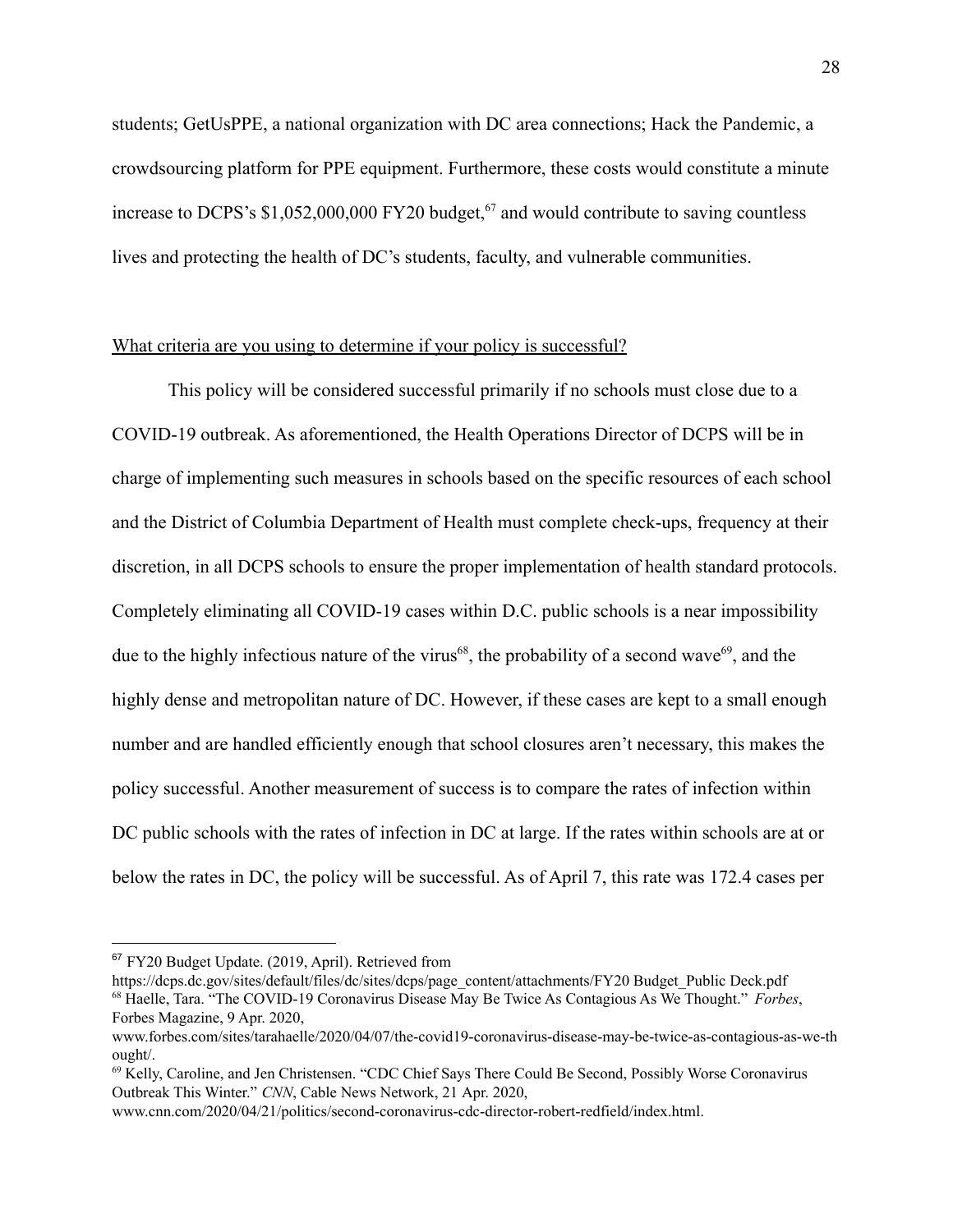100,000 population<sup>70</sup>, but the rates will likely change and should be monitored in relation to DCPS cases. This policy will further be considered successful if no school is disproportionately impacted by COVID-19. A final measure of success would be if no DCPS student or staff member dies of COVID-19 during the 2020-2021 school year. This would indicate both a successful mitigation of the spread of the disease and effective informational measures that help students and staff know when they should call a doctor or be hospitalized.

# What would happen with the problem if no action is taken and the problem were to continue on unchanged and undisturbed?

Bearing in mind the aforementioned statistics of DC citizens and students, families, and communities affected directly by DCPS, if there is no action taken to solve this problem, there is only a greater and concrete risk of transmitting COVID-19 and similar viruses that may arise in the future. Although the population segmentation of DCPS is mostly students, these same students directly reach parents, grandparents, coaches, mentors, and other community members. Likewise, without this policy, there are no active prevention tools that start with a significant root of contact: students. Furthermore, if no action is taken, schools will most likely have to close again, with no new directions yielded by the current DCPS School Emergency Response Plan. In order to maintain the integrity of DCPS and put the lives of the communities affected by COVID-19 as a priority, it is important to devise policy to address pressing matters like sanitation and health in schools upon return.

<sup>70</sup> "Geographic Differences in COVID-19 Cases, Deaths, and Incidence — United States, February 12–April 7, 2020." *Center for Disease Control and Prevention*, Center for Disease Control and Prevention, 17 Apr. 2020, www.cdc.gov/mmwr/volumes/69/wr/mm6915e4.htm#T1\_down.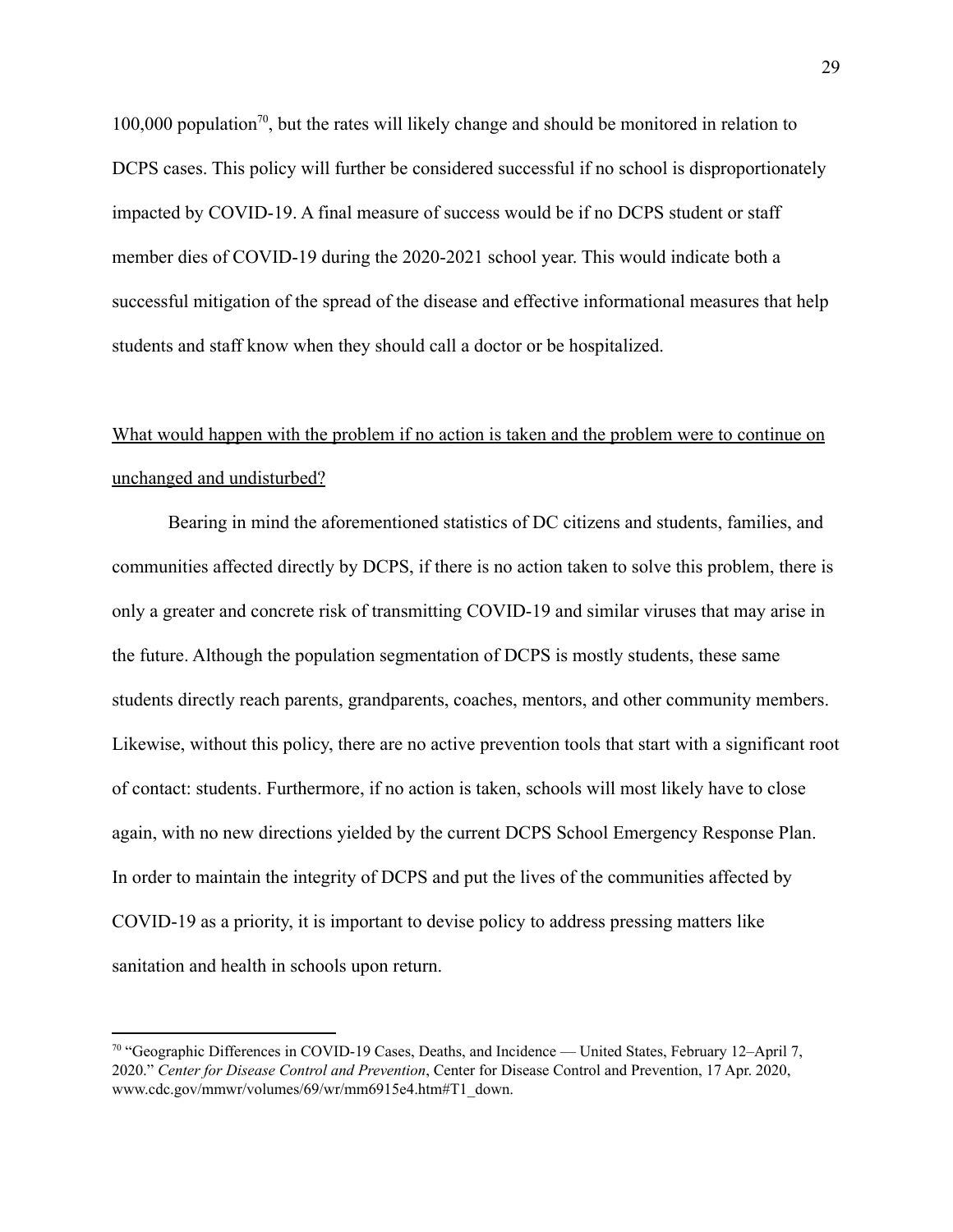#### **CONCLUSION**

Upon passage, the updated DCPS Preparedness, Protection, and Recovery Plan will ensure proper safety measures are taken for all communities affected by DC Public Schools. With adequate sanitation practices and awareness campaigns for students and staff, DCPS will be ensuring that the safety of their faculty and students is their first priority, and further build a community of trust in the education system. This policy takes concrete steps to: **prepare** for a next wave of COVID-19 and any pandemic thereafter, **protect** all members of DCPS (students, staff, extended faculty, and family) from contracting and spreading of COVID-19, and lastly, facilitate **recovery** in DCPS schools and mandate proper instruction on sanitation upon return to schools. By implementing these necessary protocols, DCPS will be taking the appropriate measures to maintain the health of its community and limit preventable COVID-19 cases and deaths.

By making amendments to the DCPS School Emergency Response Plan and Management Guide, which has not been updated since January 2010, DCPS is making an updated safety procedure available to the public. Furthermore, if no action is taken, the 55,000 students and faculty members in direct contact with schools are at risk to contract and spread COVID-19, which is dangerous for not only children and staff, but their families, neighbors, coaches, and more. Leaving DC's schools vulnerable could have a ripple effect into thousands of D.C. households and ultimately into every community. Many of the most vulnerable populations, including people of color, the economically disadvantaged, and the elderly, either attend DCPS schools or are present in the households of DCPS students. Passing the PPR plan will protect not only DCPS students but DC at large.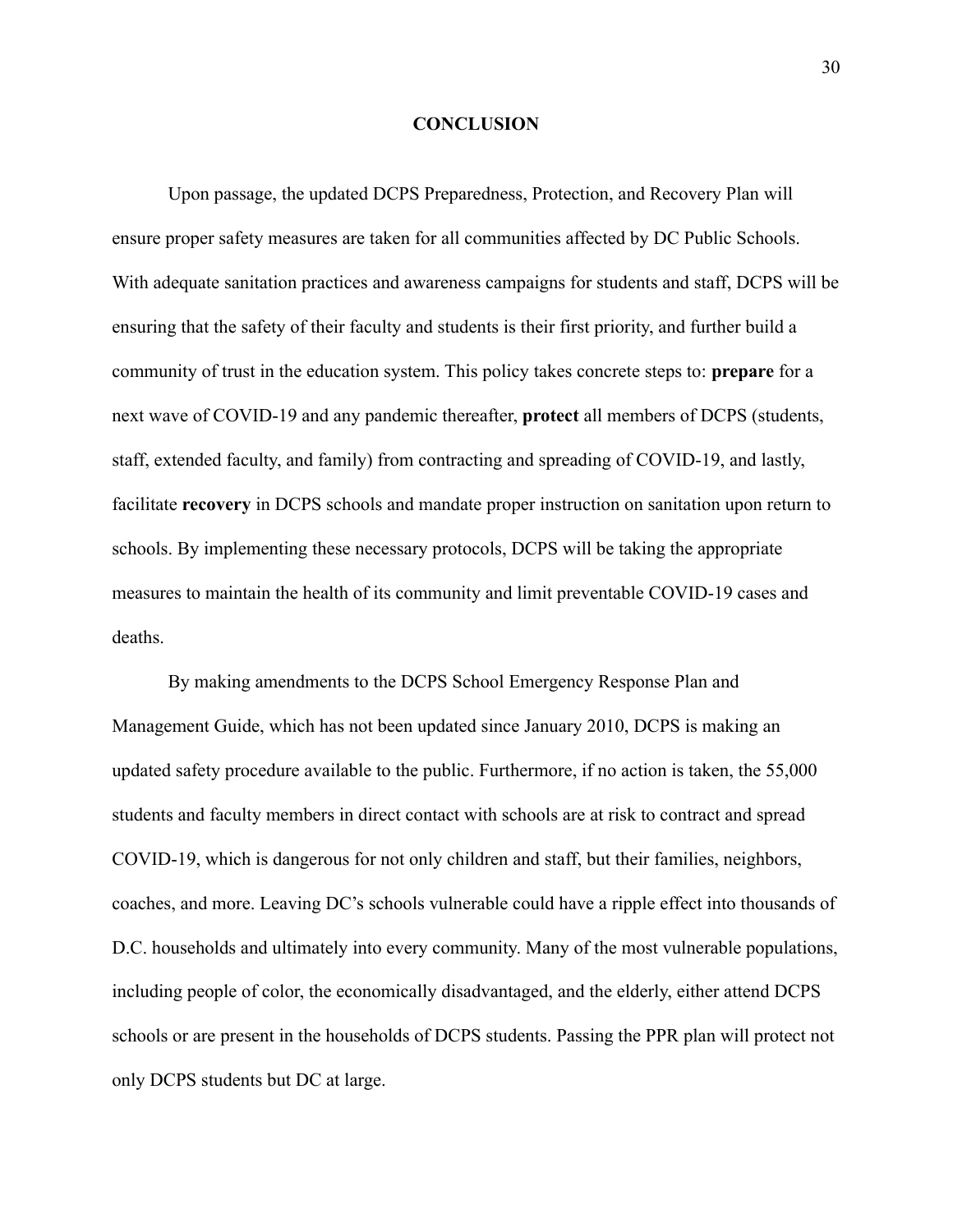#### **REFERENCES**

#### **POLICY BRIEF:**

(2010). Retrieved from

[https://esa.dc.gov/sites/default/files/dc/sites/esa/publication/attachments/school\\_emergenc](https://esa.dc.gov/sites/default/files/dc/sites/esa/publication/attachments/school_emergency_response_plan-1-5-10.pdf) [y\\_response\\_plan-1-5-10.pdf](https://esa.dc.gov/sites/default/files/dc/sites/esa/publication/attachments/school_emergency_response_plan-1-5-10.pdf)

Biggerstaff, M., Cauchemez, S., Reed, C., Gambhir, M., & Finelli, L. (2014, September 4). Estimates of the reproduction number for seasonal, pandemic, and zoonotic influenza: a systematic review of the literature. Retrieved from

<https://www.ncbi.nlm.nih.gov/pubmed/25186370>

Coronavirus (COVID-19) Situational Update. (2020, April 22). Retrieved from [https://coronavirus.dc.gov/sites/default/files/dc/sites/coronavirus/page\\_content/attachment](https://coronavirus.dc.gov/sites/default/files/dc/sites/coronavirus/page_content/attachments/COVID19-Situational-Update-Presentation_042220.pdf) [s/COVID19-Situational-Update-Presentation\\_042220.pdf](https://coronavirus.dc.gov/sites/default/files/dc/sites/coronavirus/page_content/attachments/COVID19-Situational-Update-Presentation_042220.pdf)

DCPS at a Glance: Enrollment. (n.d.). Retrieved from <https://dcps.dc.gov/page/dcps-glance-enrollment>

Geographic Differences in COVID-19 Cases, Deaths, and Incidence - United States, February 12–April 7, 2020. (2020, April 16). Retrieved from [https://www.cdc.gov/mmwr/volumes/69/wr/mm6915e4.htm#T1\\_down](https://www.cdc.gov/mmwr/volumes/69/wr/mm6915e4.htm#T1_down)

Grandfacts State fact sheets for grand families: District of Columbia. (2017, May). Retrieved from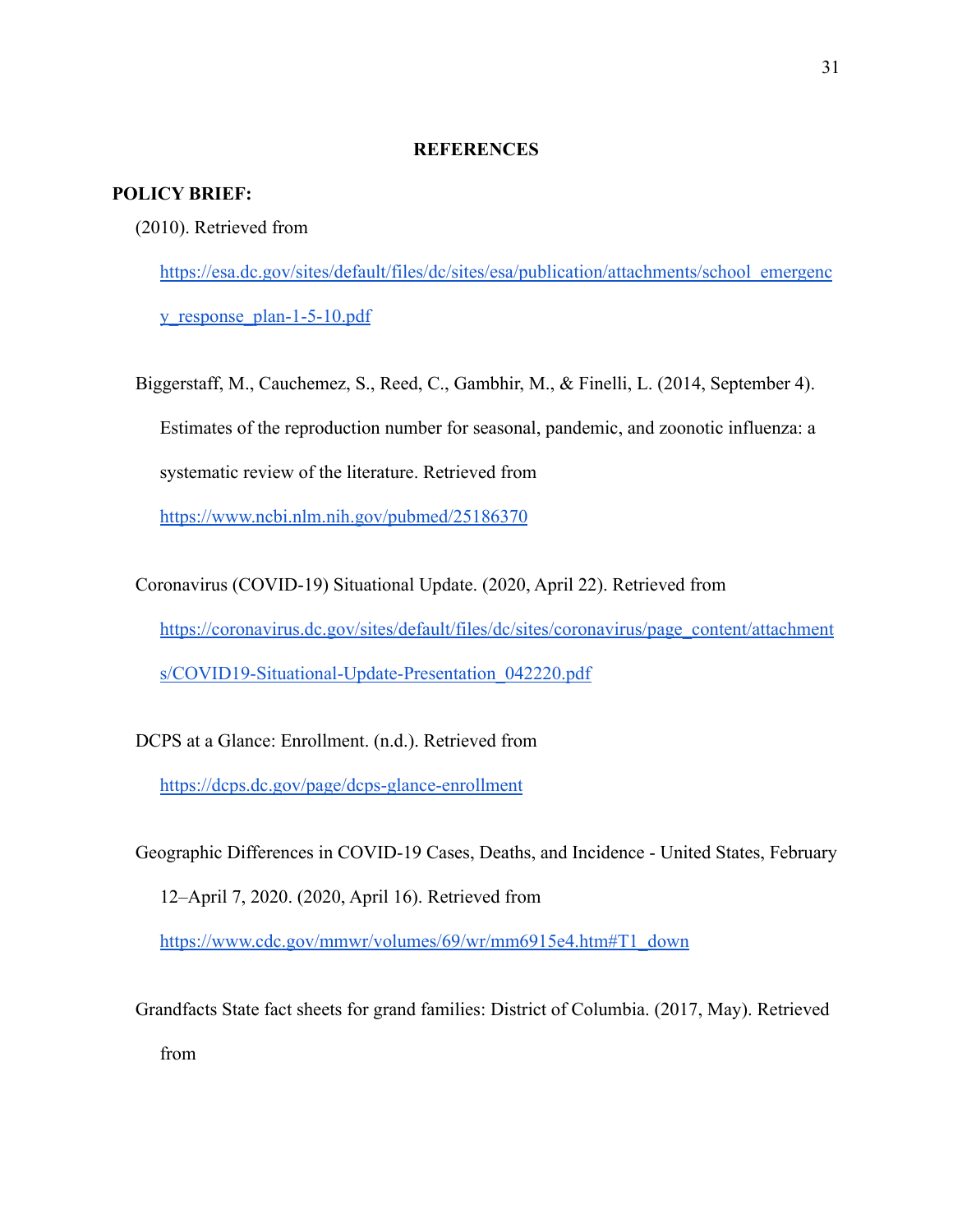[https://www.grandfamilies.org/Portals/0/State%20Fact%20Sheets/Grandfamilies-Fact-She](https://www.grandfamilies.org/Portals/0/State%20Fact%20Sheets/Grandfamilies-Fact-Sheet-District-of-Columbia.pdf) [et-District-of-Columbia.pdf](https://www.grandfamilies.org/Portals/0/State%20Fact%20Sheets/Grandfamilies-Fact-Sheet-District-of-Columbia.pdf)

- Kelly, C., & Christensen, J. (2020, April 21). CDC chief says there could be second, possibly worse coronavirus outbreak this winter. Retrieved from [https://www.cnn.com/2020/04/21/politics/second-coronavirus-cdc-director-robert-redfield/](https://www.cnn.com/2020/04/21/politics/second-coronavirus-cdc-director-robert-redfield/index.html) [index.html](https://www.cnn.com/2020/04/21/politics/second-coronavirus-cdc-director-robert-redfield/index.html)
- People Who Are at Higher Risk for Severe Illness. (2020, April 15). Retrieved from [https://www.cdc.gov/coronavirus/2019-ncov/need-extra-precautions/people-at-higher-risk.](https://www.cdc.gov/coronavirus/2019-ncov/need-extra-precautions/people-at-higher-risk.html) [html](https://www.cdc.gov/coronavirus/2019-ncov/need-extra-precautions/people-at-higher-risk.html)
- Portnoy, J., Sullivan, P., & Olivo, A. (2020, April 27). Coronavirus in the DMV: What you need to know. Retrieved from [https://www.washingtonpost.com/dc-md-va/2020/03/07/maryland-virginia-dc-coronavirus/](https://www.washingtonpost.com/dc-md-va/2020/03/07/maryland-virginia-dc-coronavirus/?arc404=true) [?arc404=true](https://www.washingtonpost.com/dc-md-va/2020/03/07/maryland-virginia-dc-coronavirus/?arc404=true)
- Q&A on coronaviruses (COVID-19). (2020, April 17). Retrieved from <https://www.who.int/news-room/q-a-detail/q-a-coronaviruses>

School Settings. (2020, April 30). Retrieved from

<https://www.cdc.gov/coronavirus/2019-ncov/community/schools-childcare/index.html>

Thompson, D. (2020, April 1). The Coronavirus Will Be a Catastrophe for the Poor. Retrieved from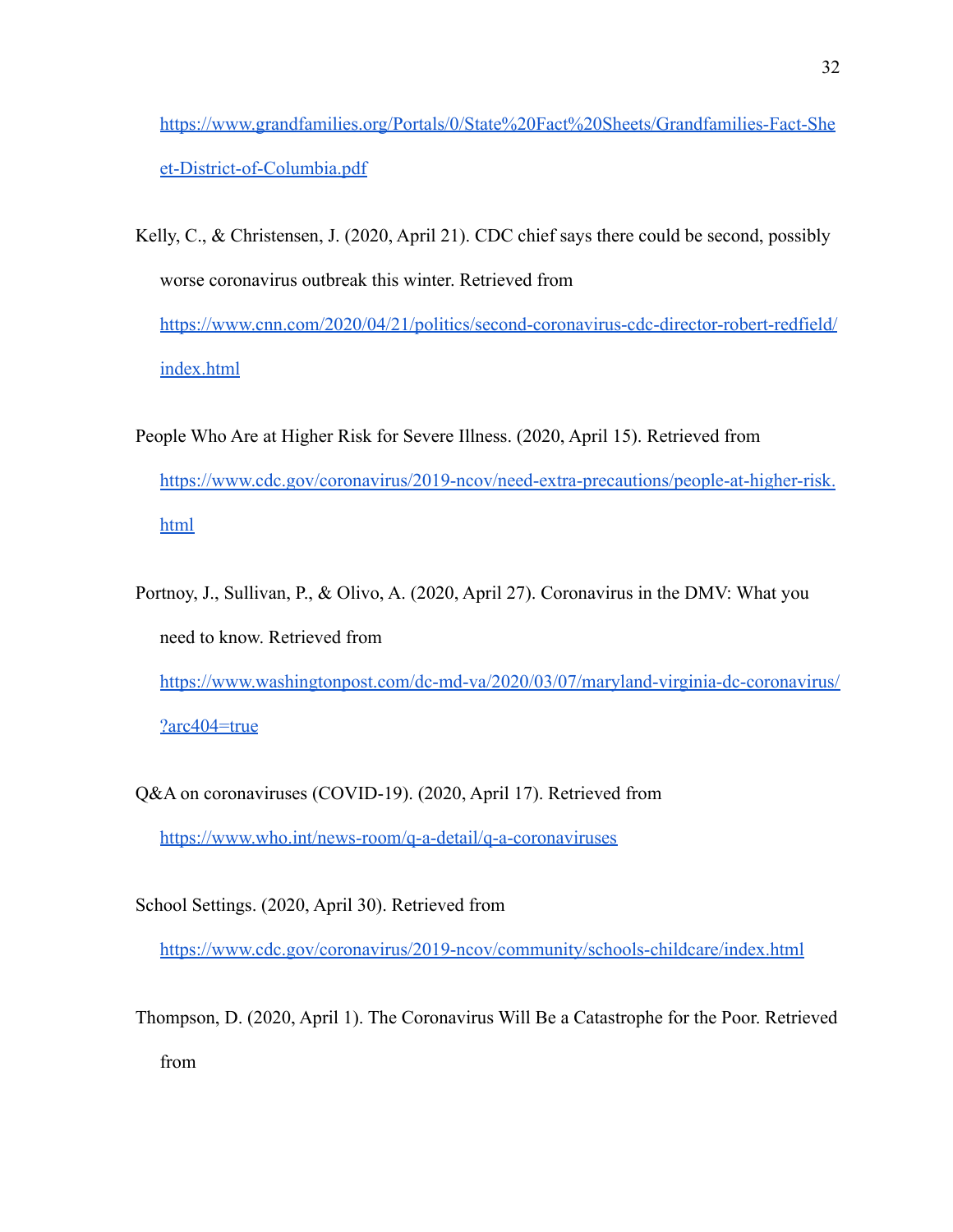[https://www.theatlantic.com/ideas/archive/2020/03/coronavirus-will-supercharge-american](https://www.theatlantic.com/ideas/archive/2020/03/coronavirus-will-supercharge-american-inequality/608419/) [-inequality/608419/](https://www.theatlantic.com/ideas/archive/2020/03/coronavirus-will-supercharge-american-inequality/608419/)

- Truong, D. (2020, April 7). Achievement Could Drop In D.C. Schools During Coronavirus Closures, Study Finds. Retrieved from [https://wamu.org/story/20/04/07/heres-how-much-achievement-could-drop-in-d-c-schools](https://wamu.org/story/20/04/07/heres-how-much-achievement-could-drop-in-d-c-schools-during-coronavirus-closures/)[during-coronavirus-closures/](https://wamu.org/story/20/04/07/heres-how-much-achievement-could-drop-in-d-c-schools-during-coronavirus-closures/)
- Zhang, S., Diao, M. Y., Yu, W., Pei, L., Lin, Z., & Chen, D. (2020, February 22). Estimation of the reproductive number of novel coronavirus (COVID-19) and the probable outbreak size on the Diamond Princess cruise ship: A data-driven analysis. Retrieved from <https://www.ncbi.nlm.nih.gov/pubmed/32097725>

#### **PRELIMINARY REPORT:**

- Reuell, P. (2019, September 4). Lessons in learning. Retrieved May 6, 2020, from [https://news.harvard.edu/gazette/story/2019/09/study-shows-that-students-learn-more-whe](https://news.harvard.edu/gazette/story/2019/09/study-shows-that-students-learn-more-when-taking-part-in-classrooms-that-employ-active-learning-strategies/) [n-taking-part-in-classrooms-that-employ-active-learning-strategies/](https://news.harvard.edu/gazette/story/2019/09/study-shows-that-students-learn-more-when-taking-part-in-classrooms-that-employ-active-learning-strategies/)
- Paduraru, C. (n.d.). The Advantages of Traditional Classroom Learning. Retrieved May 6, 2020, from

[https://classroom.synonym.com/advantages-traditional-classroom-learning-7964781.htm](https://classroom.synonym.com/advantages-traditional-classroom-learning-7964781.html)

What Are The Benefits Of Hands-On Learning? (n.d.). Retrieved May 6, 2020, from <https://newschoolarch.edu/blog/what-are-the-benefits-of-hands-on-learning/>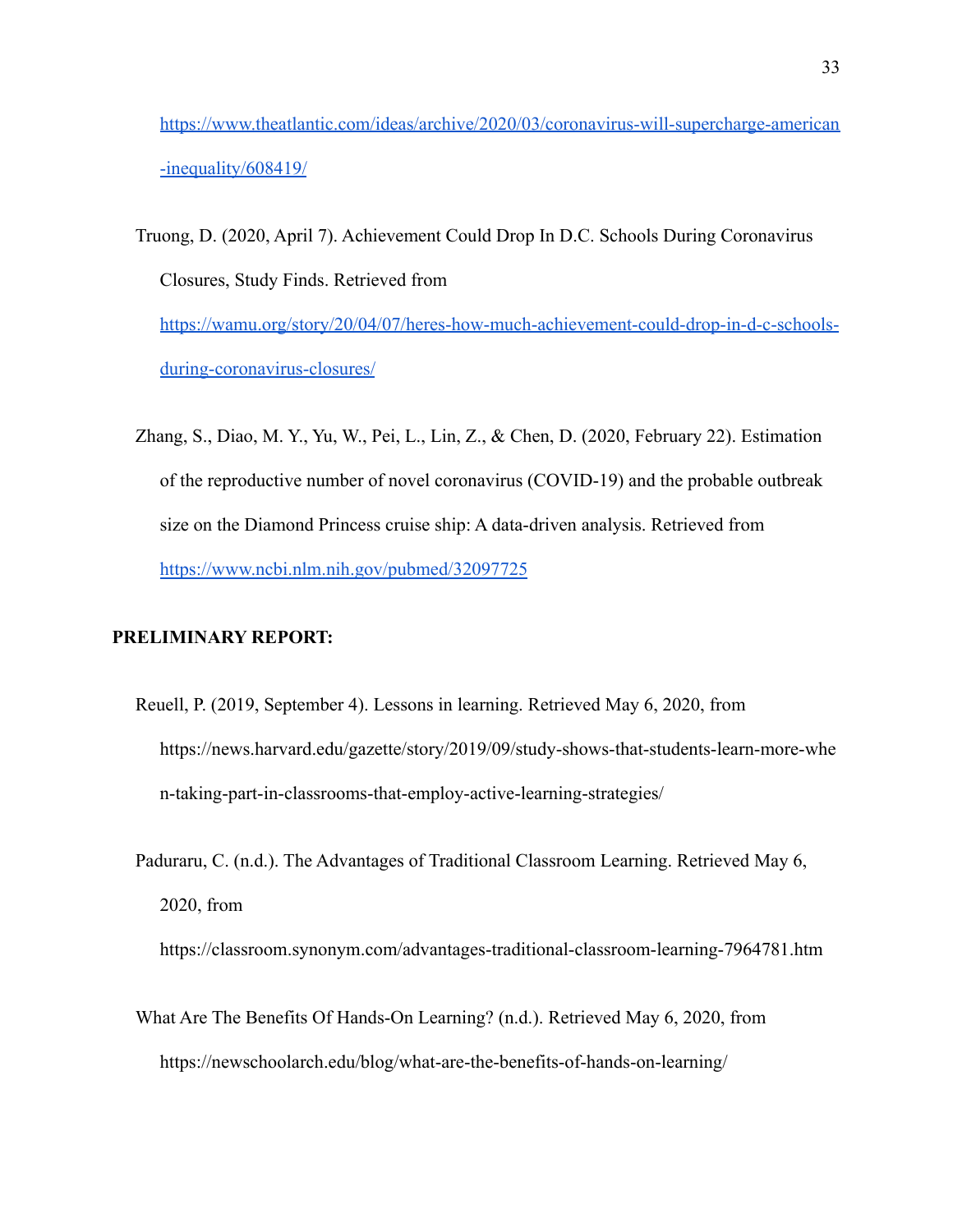- Truong, D. (2020, April 7). Achievement Could Drop In D.C. Schools During Coronavirus Closures, Study Finds. Retrieved May 6, 2020, from [https://wamu.org/story/20/04/07/heres-how-much-achievement-could-drop-in-d-c-schools](https://wamu.org/story/20/04/07/heres-how-much-achievement-could-drop-in-d-c-schools-during-coronavirus-closures/)[during-coronavirus-closures/](https://wamu.org/story/20/04/07/heres-how-much-achievement-could-drop-in-d-c-schools-during-coronavirus-closures/)
- People Who Are at Higher Risk for Severe Illness. (n.d.). Retrieved May 6, 2020, from [https://www.cdc.gov/coronavirus/2019-ncov/need-extra-precautions/people-at-higher-risk.](https://www.cdc.gov/coronavirus/2019-ncov/need-extra-precautions/people-at-higher-risk.html) [html](https://www.cdc.gov/coronavirus/2019-ncov/need-extra-precautions/people-at-higher-risk.html)
- Free and Reduced Price Meals (FARM). (n.d.). Retrieved May 1, 2020, from <https://dcps.dc.gov/farm>
- Learn the Process & Analyze the Data. (n.d.). Retrieved May 1, 2020, from [https://www.dcpsdatacenter.com/budget\\_process.html](https://www.dcpsdatacenter.com/budget_process.html)
- Sanche, S., Lin, Y. T., Xu, C., Romero-Severson, E., Hengartner, N., & Ke, R. (2020, April 7). Early Release - High Contagiousness and Rapid Spread of Severe Acute Respiratory Syndrome Coronavirus 2 - Volume 26, Number 7-July 2020 - Emerging Infectious Diseases journal - CDC. Retrieved May 7, 2020, from [https://wwwnc.cdc.gov/eid/article/26/7/20-0282\\_article](https://wwwnc.cdc.gov/eid/article/26/7/20-0282_article)
- Campbell, A. M. (2020, April 12). An increasing risk of family violence during the Covid-19 pandemic: Strengthening community collaborations to save lives. Retrieved May 7, 2020, from

[https://reader.elsevier.com/reader/sd/pii/S2665910720300384?token=ACE27956E027FC1](https://reader.elsevier.com/reader/sd/pii/S2665910720300384?token=ACE27956E027FC15415292C4A726C98426A3E3D6CDC9609595B79EA0B562F0FE91AD5AEAC5C97B54ACE417D785CF75FE)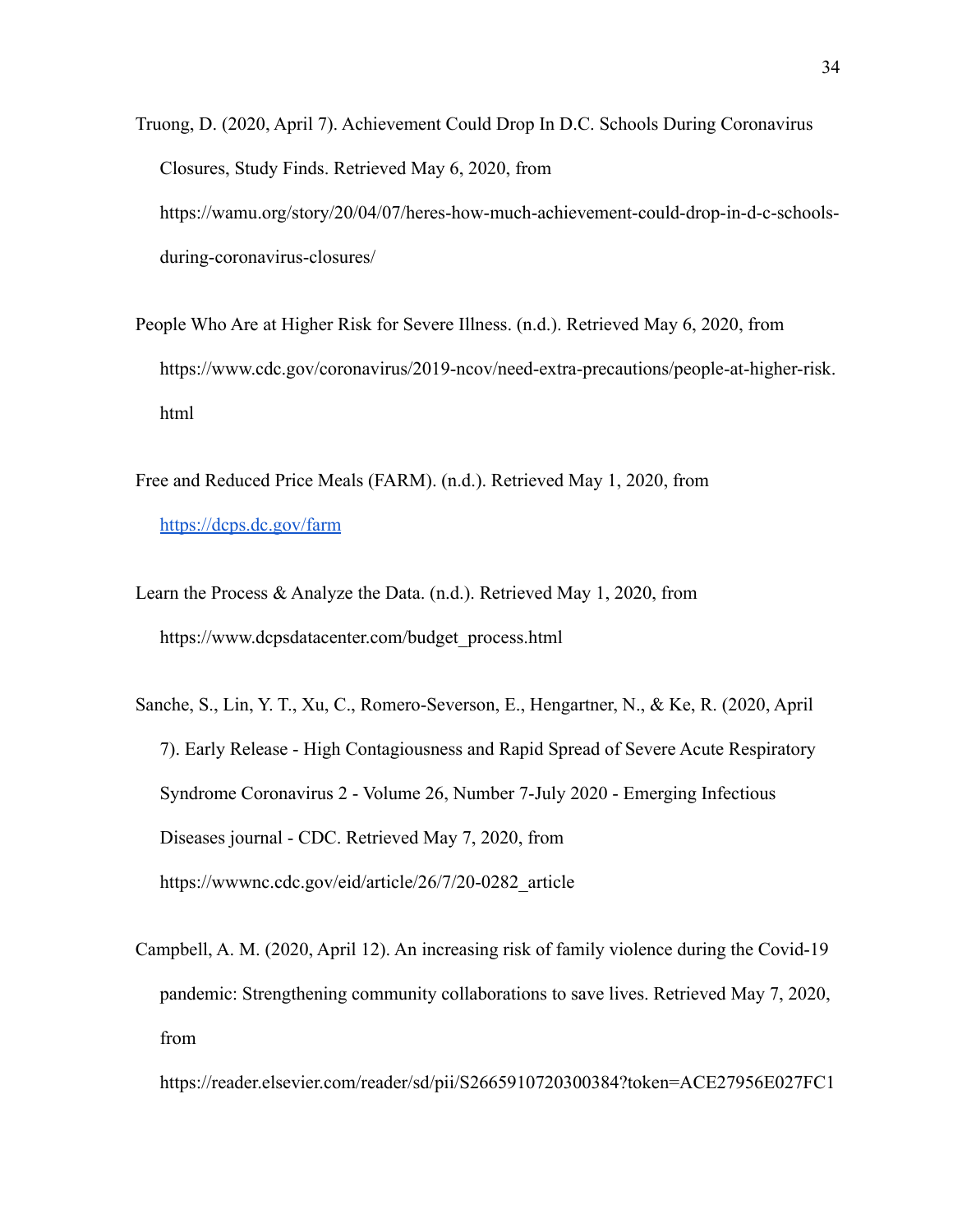# [5415292C4A726C98426A3E3D6CDC9609595B79EA0B562F0FE91AD5AEAC5C97B5](https://reader.elsevier.com/reader/sd/pii/S2665910720300384?token=ACE27956E027FC15415292C4A726C98426A3E3D6CDC9609595B79EA0B562F0FE91AD5AEAC5C97B54ACE417D785CF75FE) [4ACE417D785CF75FE](https://reader.elsevier.com/reader/sd/pii/S2665910720300384?token=ACE27956E027FC15415292C4A726C98426A3E3D6CDC9609595B79EA0B562F0FE91AD5AEAC5C97B54ACE417D785CF75FE)

- Leung, K., Wu, J. T., Liu, D., & Leung, G. M. (2020). First-wave COVID-19 transmissibility and severity in China outside Hubei after control measures, and second-wave scenario planning: a modelling impact assessment. *Lancet*, 1–12. Retrieved from [https://reader.elsevier.com/reader/sd/pii/S0140673620307467?token=735D046C995D750](https://reader.elsevier.com/reader/sd/pii/S0140673620307467?token=735D046C995D750A6D9DCAAD361F5B3CC7F975FD71357BB948359D291EA1A3E288C2BD1A1D67978DACBD7A706FB4B043) [A6D9DCAAD361F5B3CC7F975FD71357BB948359D291EA1A3E288C2BD1A1D6797](https://reader.elsevier.com/reader/sd/pii/S0140673620307467?token=735D046C995D750A6D9DCAAD361F5B3CC7F975FD71357BB948359D291EA1A3E288C2BD1A1D67978DACBD7A706FB4B043) [8DACBD7A706FB4B043](https://reader.elsevier.com/reader/sd/pii/S0140673620307467?token=735D046C995D750A6D9DCAAD361F5B3CC7F975FD71357BB948359D291EA1A3E288C2BD1A1D67978DACBD7A706FB4B043)
- Coyne, M. (2020, April 2). The U.S. May Be Heading To A Second (Or Even Fourth) Wave Of The Coronavirus Epidemic. Here's What That Means. Retrieved May 1, 2020, from [https://www.forbes.com/sites/marleycoyne/2020/04/02/the-us-may-be-heading-to-a-secon](https://www.forbes.com/sites/marleycoyne/2020/04/02/the-us-may-be-heading-to-a-second-or-even-fourth-wave-of-the-coronavirus-epidemic-heres-what-that-means/#2305e39616a0) [d-or-even-fourth-wave-of-the-coronavirus-epidemic-heres-what-that-means/#2305e39616](https://www.forbes.com/sites/marleycoyne/2020/04/02/the-us-may-be-heading-to-a-second-or-even-fourth-wave-of-the-coronavirus-epidemic-heres-what-that-means/#2305e39616a0) [a0](https://www.forbes.com/sites/marleycoyne/2020/04/02/the-us-may-be-heading-to-a-second-or-even-fourth-wave-of-the-coronavirus-epidemic-heres-what-that-means/#2305e39616a0)
- Sun, L. (2020, April 21). CDC director warns second wave of coronavirus is likely to be even more devastating. The Washington Post, Health. Retrieved from https://www.washingtonpost.com/health/2020/04/21/coronavirus-secondwave-cdcdirector/
- DCPS. (n.d.). DCPS at a Glance: Enrollment. Retrieved April, 2020, from <https://dcps.dc.gov/page/dcps-glance-enrollment>
- Thompson, D. (2020, March 20). The Coronavirus Will Be a Catastrophe for the Poor. The Atlantic. Retrieved from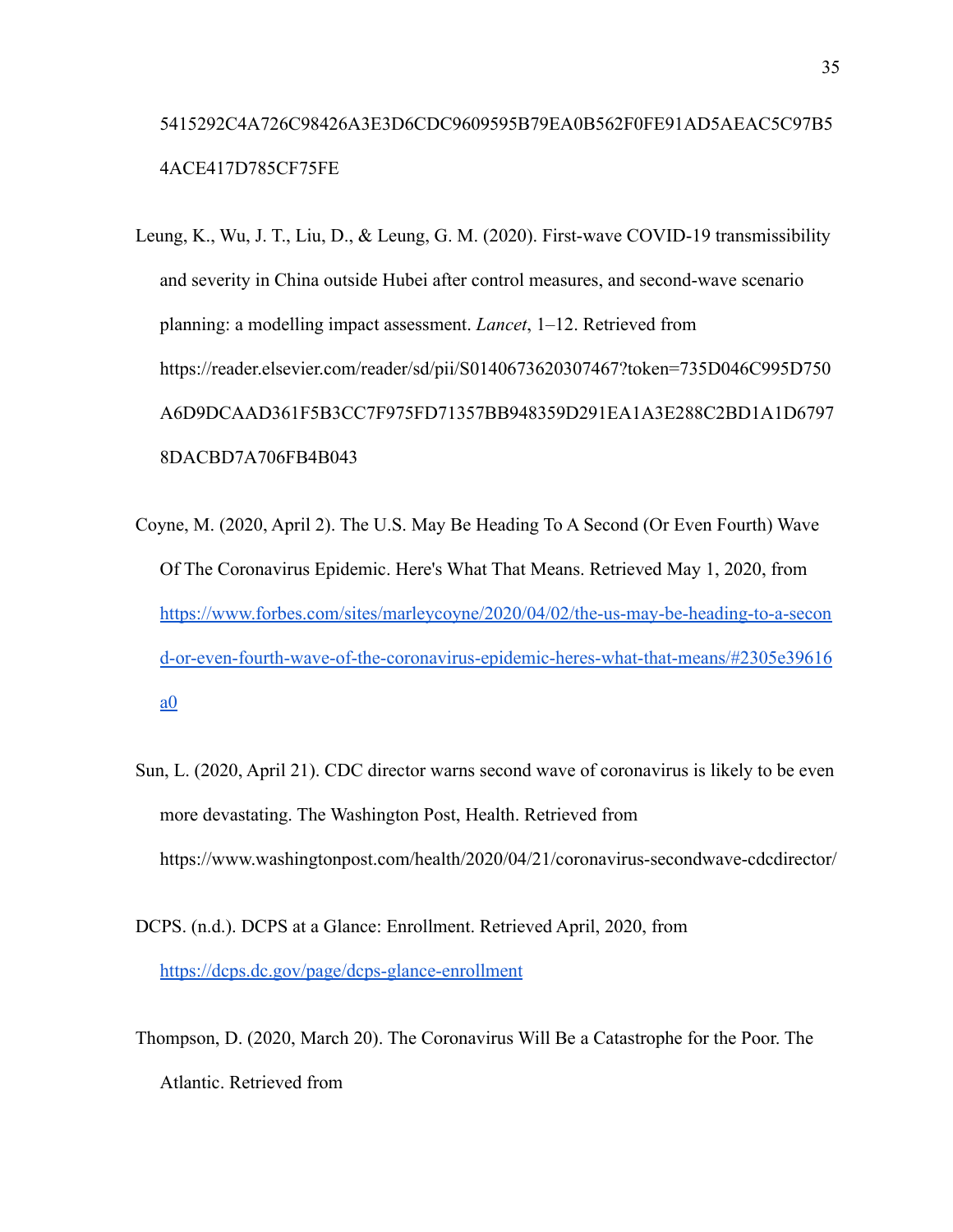https://www.theatlantic.com/ideas/archive/2020/03/coronavirus-will-supercharge-american -inequality/608419/

- Yglesias, M. (2020, April). Prolonged school closures could be very costly for America's students. Vox. Retrieved from https://www.vox.com/2020/4/21/21223585/school-closure-impact-students-children
- Safai, Y., Dr. (2020, April). How school closures put children at risk. ABC News. Retrieved from <https://abcnews.go.com/US/school-closures-put-children-risk/story?id=70329613>
- All Things Considered [Radio program transcript]. (2020, March 27). NPR. CDC. (2020, March 19). Interim Guidance for Administrators of US K-12 Schools and Child Care Programs. Retrieved May 8, 2020, from https://www.cdc.gov/coronavirus/2019-ncov/community/schools-childcare/guidance-for-s chools.html
- DCPS. (2009, October). School Emergency Response Plan & Management Guide. Retrieved May 8, 2020, from

<https://esa.dc.gov/page/school-emergency-response-plan-management-guide>

#### **POLICY PROPOSAL AND ANALYSIS:**

Free and Reduced Price Meals (FARM). (n.d.). Retrieved May 1, 2020, from <https://dcps.dc.gov/farm>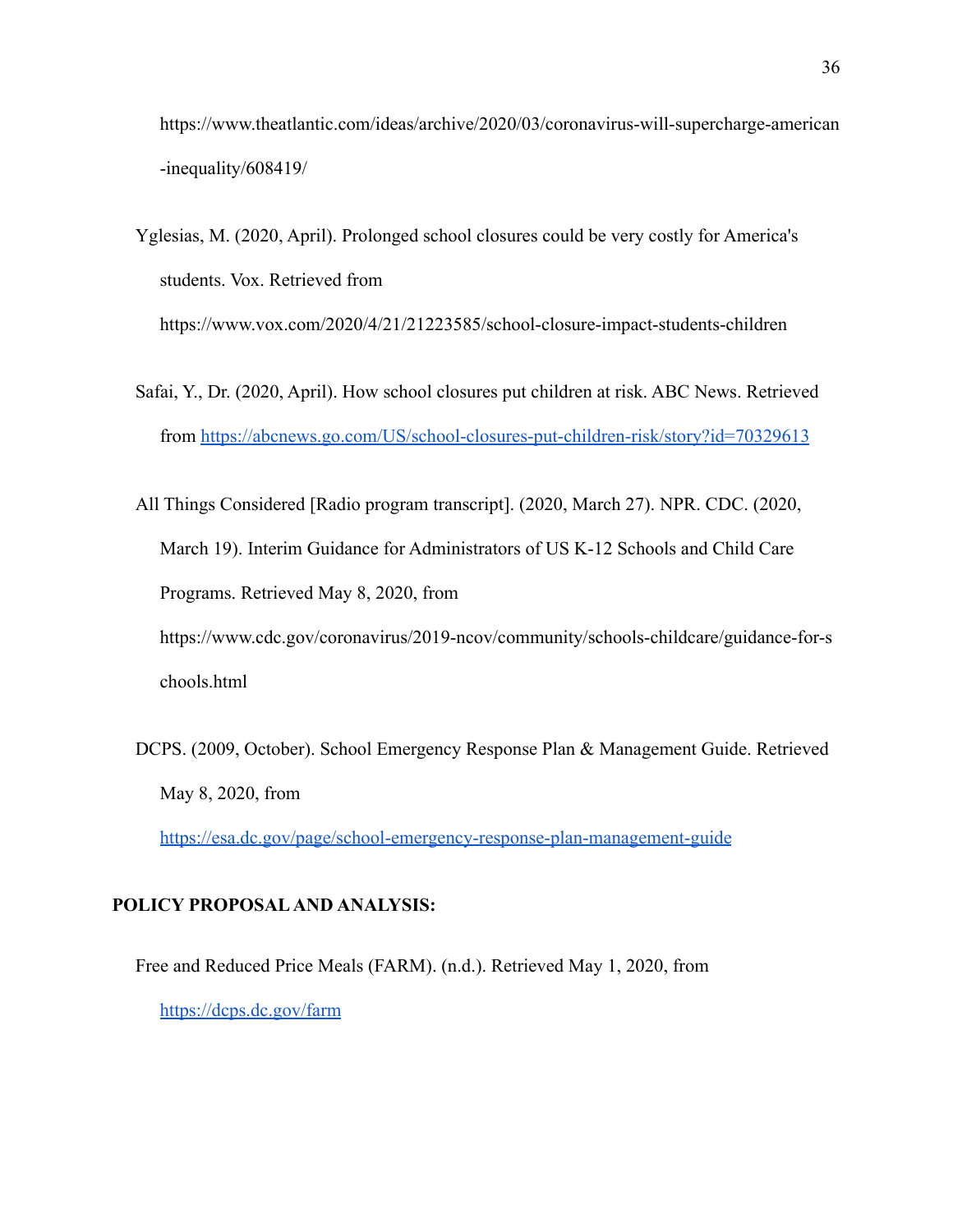- Coyne, M. (2020, April 2). The U.S. May Be Heading To A Second (Or Even Fourth) Wave Of The Coronavirus Epidemic. Here's What That Means. Retrieved May 1, 2020, from [https://www.forbes.com/sites/marleycoyne/2020/04/02/the-us-may-be-heading-to-a-secon](https://www.forbes.com/sites/marleycoyne/2020/04/02/the-us-may-be-heading-to-a-second-or-even-fourth-wave-of-the-coronavirus-epidemic-heres-what-that-means/#2305e39616a0) [d-or-even-fourth-wave-of-the-coronavirus-epidemic-heres-what-that-means/#2305e39616](https://www.forbes.com/sites/marleycoyne/2020/04/02/the-us-may-be-heading-to-a-second-or-even-fourth-wave-of-the-coronavirus-epidemic-heres-what-that-means/#2305e39616a0)  $a<sub>0</sub>$
- Truong, D. (2020, April 7). Achievement Could Drop In D.C. Schools During Coronavirus Closures, Study Finds. Retrieved from

[https://wamu.org/story/20/04/07/heres-how-much-achievement-could-drop-in-d-c-schools](https://wamu.org/story/20/04/07/heres-how-much-achievement-could-drop-in-d-c-schools-during-coronavirus-closures/)[during-coronavirus-closures/](https://wamu.org/story/20/04/07/heres-how-much-achievement-could-drop-in-d-c-schools-during-coronavirus-closures/)

- *Introduction School Emergency Response Plan and Management Guide*. Jan. 2010, esa.dc.gov/sites/default/files/dc/sites/esa/publication/attachments/school\_emergency\_respo nse  $plan-1-5-10.pdf.$
- "When and How to Use Masks." *World Health Organization*, World Health Organization, [www.who.int/emergencies/diseases/novel-coronavirus-2019/advice-for-public/when-and-h](http://www.who.int/emergencies/diseases/novel-coronavirus-2019/advice-for-public/when-and-how-to-use-masks) [ow-to-use-masks.](http://www.who.int/emergencies/diseases/novel-coronavirus-2019/advice-for-public/when-and-how-to-use-masks)
- "Myth Busters." *World Health Organization*, World Health Organization, [www.who.int/emergencies/diseases/novel-coronavirus-2019/advice-for-public/myth-buster](http://www.who.int/emergencies/diseases/novel-coronavirus-2019/advice-for-public/myth-busters) [s](http://www.who.int/emergencies/diseases/novel-coronavirus-2019/advice-for-public/myth-busters).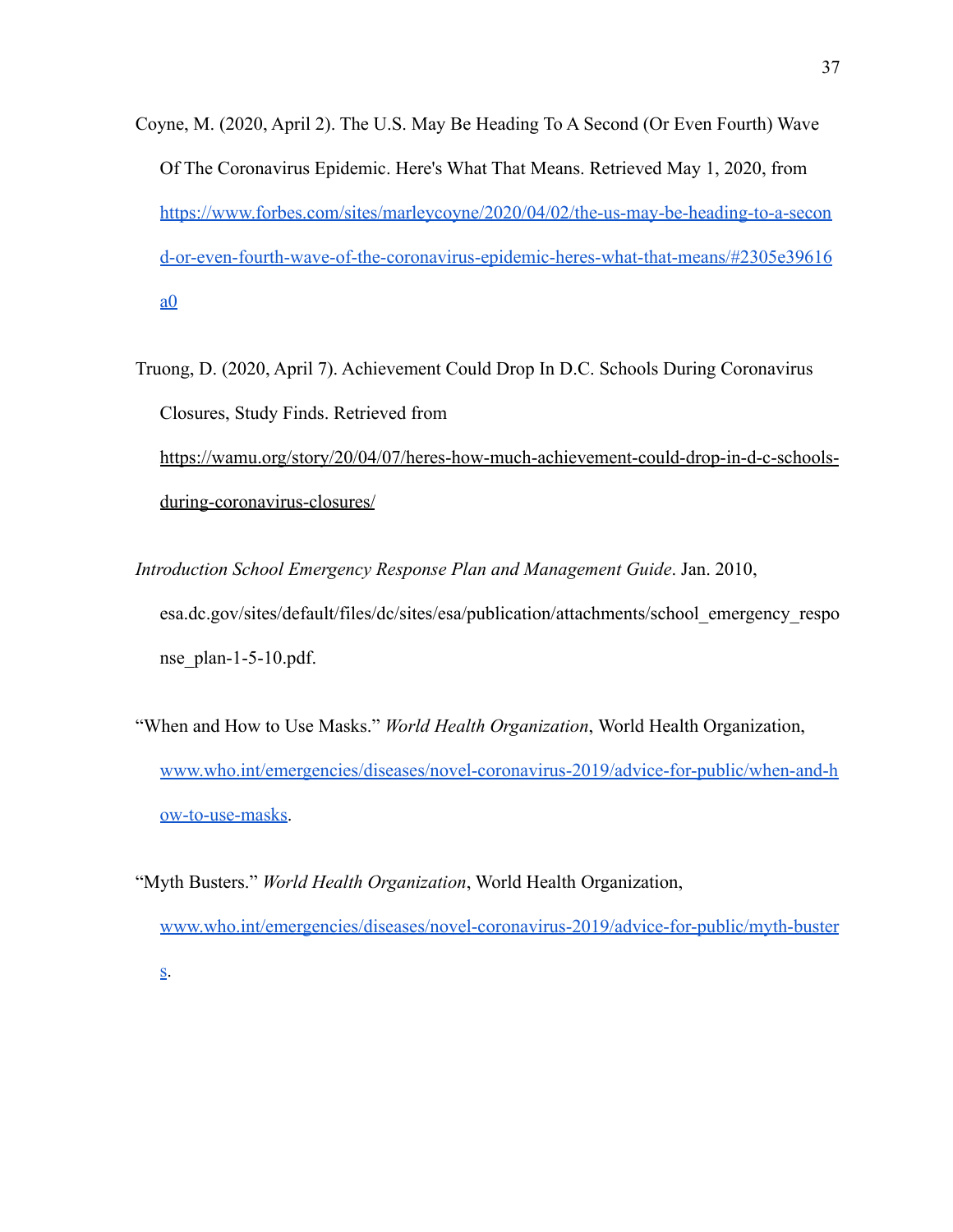"How to Protect Yourself & Others." *Centers for Disease Control and Prevention*, Centers for Disease Control and Prevention, 24 Apr. 2020,

[www.cdc.gov/coronavirus/2019-ncov/prevent-getting-sick/prevention.html.](http://www.cdc.gov/coronavirus/2019-ncov/prevent-getting-sick/prevention.html)

"What to Do If You Are Sick | CDC." *Center for Disease Control and Prevention*, Center for Disease Control and Prevention, 6 May 2020,

[www.cdc.gov/coronavirus/2019-ncov/if-you-are-sick/steps-when-sick.html.](http://www.cdc.gov/coronavirus/2019-ncov/if-you-are-sick/steps-when-sick.html)

"Learn the Process & Analyze the Data." *Learn the Process - DCPS Interactive Data Center*, District of Columbia Public Schools, 2020,

[www.dcpsdatacenter.com/budget\\_process.html](http://www.dcpsdatacenter.com/budget_process.html).

"Cleaning and Disinfecting Your Facility | CDC." *Center for Disease Control and Prevention*, Center for Disease Control and Prevention, 2020,

[www.cdc.gov/coronavirus/2019-ncov/community/disinfecting-building-facility.html](http://www.cdc.gov/coronavirus/2019-ncov/community/disinfecting-building-facility.html).

*Department of Health Notice of Final Rulemaking*. District of Columbia Register, 28 Nov.

2014,

- doh.dc.gov/sites/default/files/dc/sites/doh/release\_content/attachments/DCMR%2022-B20 9%20Communicable%20Diseases%20Contracted%20By%20Students%20rev.pdf.
- "School Settings." *Centers for Disease Control and Prevention*, Centers for Disease Control and Prevention, 30 Apr. 2020,

[www.cdc.gov/coronavirus/2019-ncov/community/schools-childcare/index.html.](http://www.cdc.gov/coronavirus/2019-ncov/community/schools-childcare/index.html)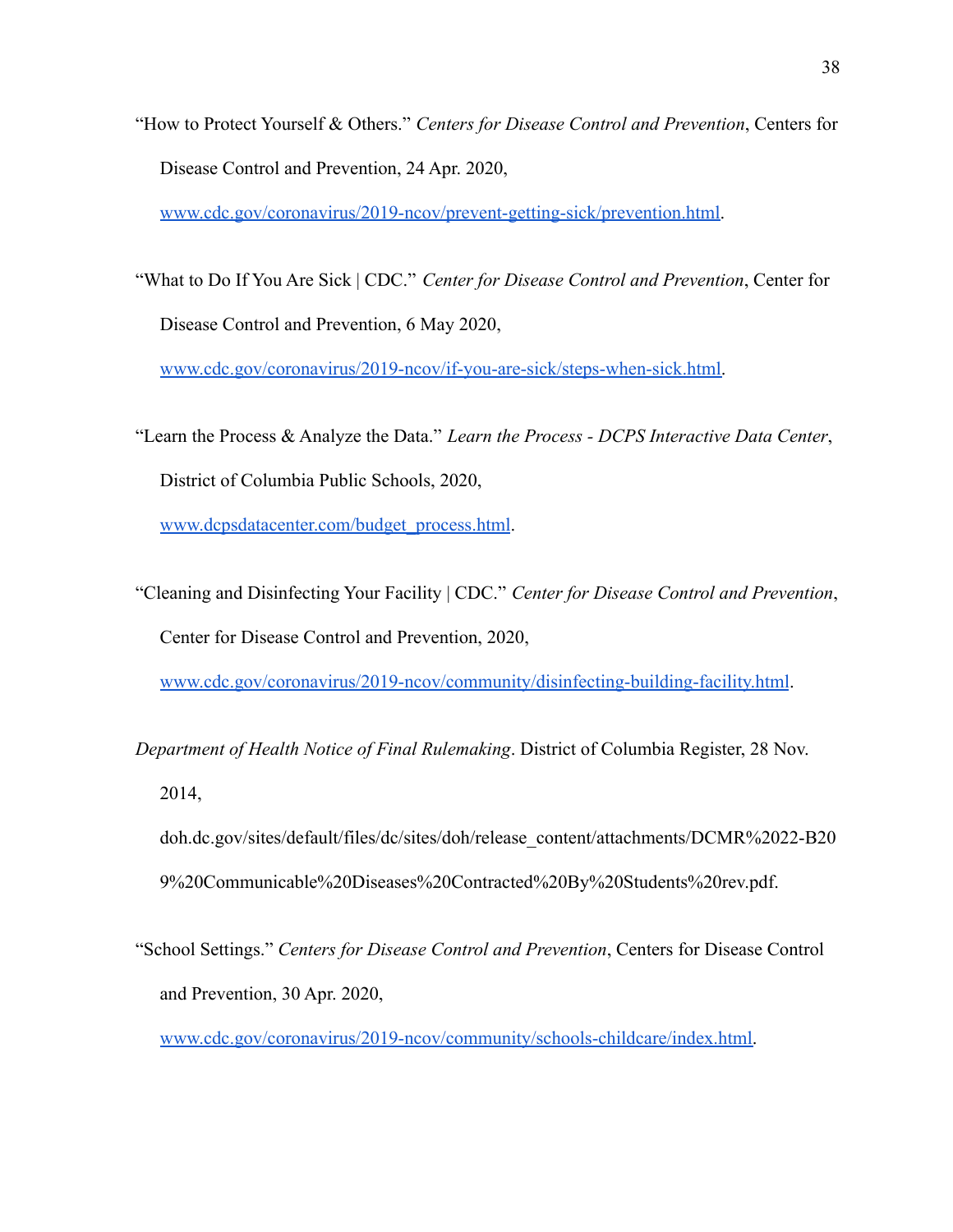*School Emergency Response Plan and Management Guide*. Emergency and Safety Alliance, Jan. 2010,

esa.dc.gov/sites/default/files/dc/sites/esa/publication/attachments/school\_emergency\_respo nse  $plan-1-5-10.pdf.$ 

Berklan, James M. "Analysis: PPE Costs Increase over 1,000% during COVID-19 Crisis - News." *McKnight's Long Term Care News*, 9 Apr. 2020,

[www.mcknights.com/news/analysis-ppe-costs-increase-over-1000-during-covid-19-crisis/.](http://www.mcknights.com/news/analysis-ppe-costs-increase-over-1000-during-covid-19-crisis/)

- Haelle, Tara. "The COVID-19 Coronavirus Disease May Be Twice As Contagious As We Thought." *Forbes*, Forbes Magazine, 9 Apr. 2020, [www.forbes.com/sites/tarahaelle/2020/04/07/the-covid19-coronavirus-disease-may-be-twi](http://www.forbes.com/sites/tarahaelle/2020/04/07/the-covid19-coronavirus-disease-may-be-twice-as-contagious-as-we-thought/) [ce-as-contagious-as-we-thought/](http://www.forbes.com/sites/tarahaelle/2020/04/07/the-covid19-coronavirus-disease-may-be-twice-as-contagious-as-we-thought/).
- Kelly, Caroline, and Jen Christensen. "CDC Chief Says There Could Be Second, Possibly Worse Coronavirus Outbreak This Winter." *CNN*, Cable News Network, 21 Apr. 2020, [www.cnn.com/2020/04/21/politics/second-coronavirus-cdc-director-robert-redfield/index.](http://www.cnn.com/2020/04/21/politics/second-coronavirus-cdc-director-robert-redfield/index.html) [html.](http://www.cnn.com/2020/04/21/politics/second-coronavirus-cdc-director-robert-redfield/index.html)
- "Geographic Differences in COVID-19 Cases, Deaths, and Incidence United States, February 12–April 7, 2020." *Center for Disease Control and Prevention*, Center for Disease Control and Prevention, 17 Apr. 2020,

[www.cdc.gov/mmwr/volumes/69/wr/mm6915e4.htm#T1\\_down.](http://www.cdc.gov/mmwr/volumes/69/wr/mm6915e4.htm#T1_down)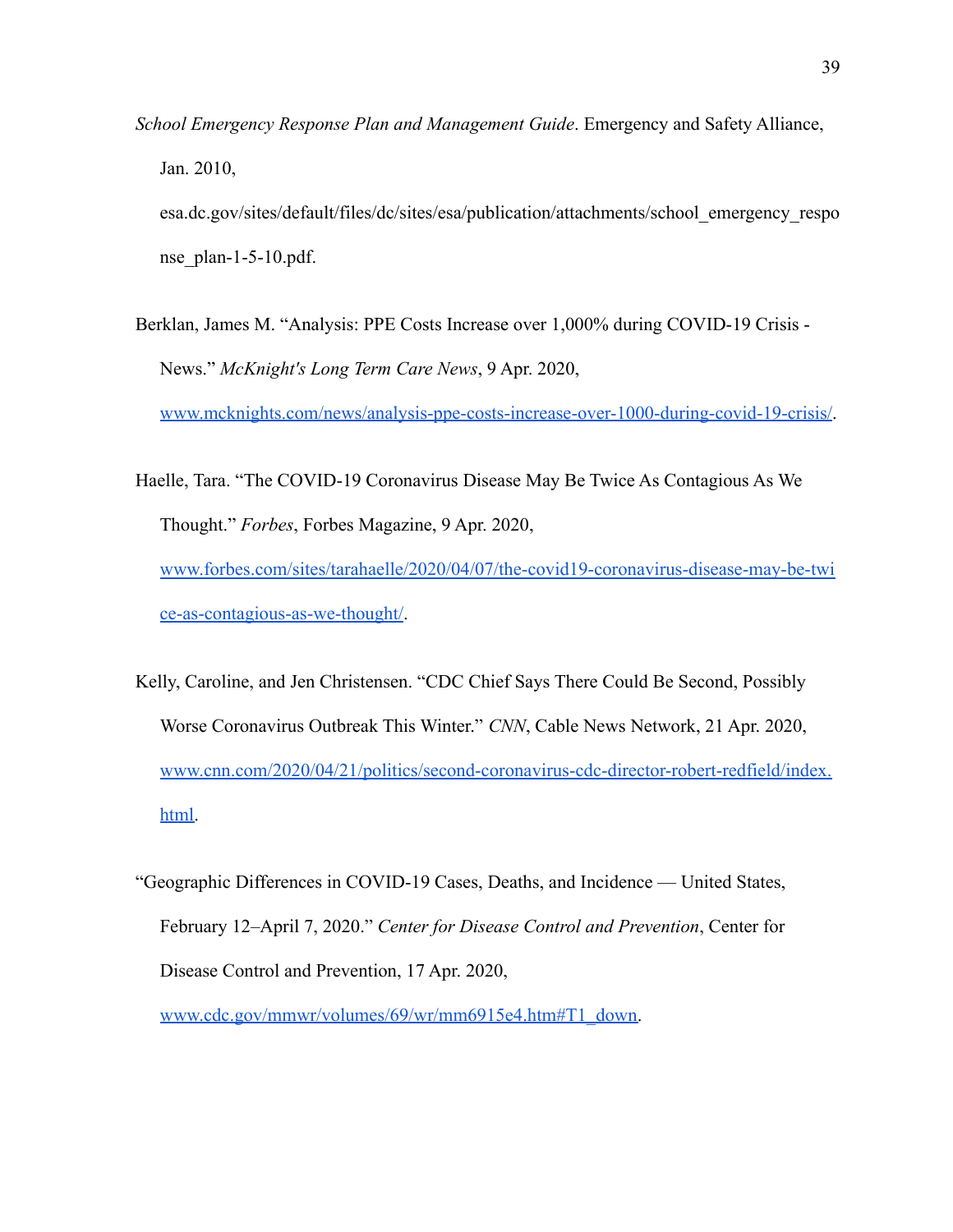2019-2020 School Year Calendar. (2020, April 29). Retrieved from <https://dcps.dc.gov/publication/2019-2020-school-year-calendar>

Aubrey, A. (2020, March 18). How Long Can Coronavirus Survive On Hard Surfaces? Retrieved from [https://www.npr.org/2020/03/18/817934601/how-long-can-coronavirus-survive-on-hard-su](https://www.npr.org/2020/03/18/817934601/how-long-can-coronavirus-survive-on-hard-surfaces) [rfaces](https://www.npr.org/2020/03/18/817934601/how-long-can-coronavirus-survive-on-hard-surfaces)

Custom Posters. (n.d.). Retrieved from [https://www.vistaprint.com/signs-posters/posters?couponAutoload=1&GP=05/08/2020+11](https://www.vistaprint.com/signs-posters/posters?couponAutoload=1&GP=05/08/2020+11:58:04&GPS=5675785735&GNF=0) [:58:04&GPS=5675785735&GNF=0](https://www.vistaprint.com/signs-posters/posters?couponAutoload=1&GP=05/08/2020+11:58:04&GPS=5675785735&GNF=0)

Diversey™ Oxivir TB Disinfectant Wipes, 6 x 7, White, 60/Canister, 12 Canisters/Carton.

(n.d.). Retrieved from

<https://www.wbmason.com/ProductDetail.aspx?ItemID=DVO5388471&uom=CT&se=1>

Frequently Asked Questions About Novel Coronavirus (COVID-19). (2020, May 8).

Retrieved from

[https://www.nfid.org/infectious-diseases/frequently-asked-questions-about-novel-coronavi](https://www.nfid.org/infectious-diseases/frequently-asked-questions-about-novel-coronavirus-2019-ncov/) [rus-2019-ncov/](https://www.nfid.org/infectious-diseases/frequently-asked-questions-about-novel-coronavirus-2019-ncov/)

FY20 Budget Update. (2019, April). Retrieved from [https://dcps.dc.gov/sites/default/files/dc/sites/dcps/page\\_content/attachments/FY20](https://dcps.dc.gov/sites/default/files/dc/sites/dcps/page_content/attachments/FY20) [Budget\\_Public Deck.pdf](https://dcps.dc.gov/sites/default/files/dc/sites/dcps/page_content/attachments/FY20)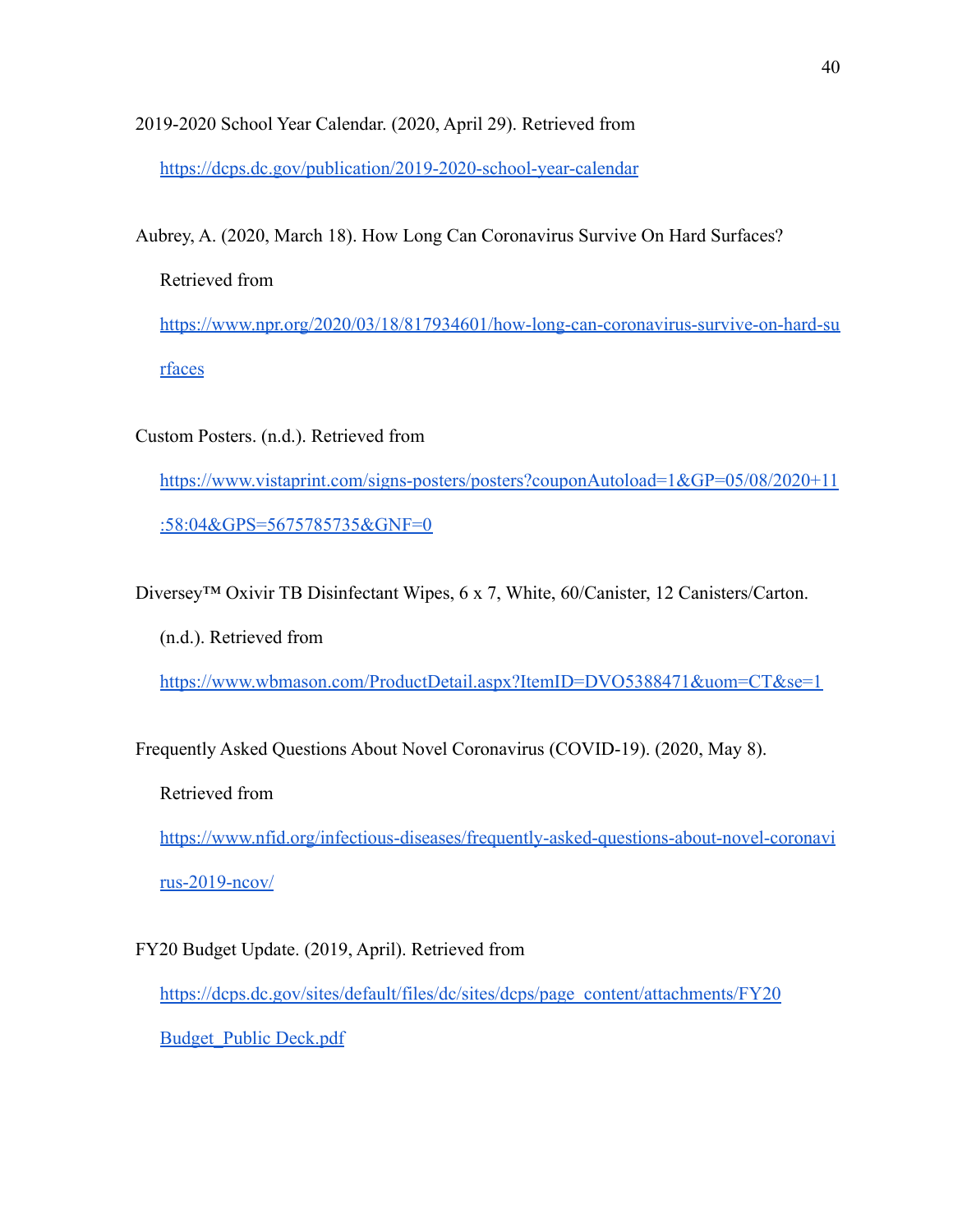Guidance for Healthcare Providers about Hand Hygiene and COVID-19. (2020, April 27). Retrieved from <https://www.cdc.gov/coronavirus/2019-ncov/hcp/hand-hygiene.html>

Our Schools. (n.d.). Retrieved from <https://dcps.dc.gov/page/our-schools>

Posters: Custom Posters: Staples®. (n.d.). Retrieved from <https://www.staples.com/services/printing/posters/>

- PURELL Advanced Hand Sanitizer Foam, LTX-12 1200 mL Refill, Clear (190502EA). (n.d.). Retrieved from <https://www.officecrave.com/purell-190502ea.html>
- PURELL LTX or TFX Touch-Free Dispenser Floor Stand, Lt Gray, 23 3/4 x 16 3/5 x 5 29/100 (2424DS). (n.d.). Retrieved from <https://www.officecrave.com/purell-2424ds.html>
- PURELL LTX-12 Touch-Free Dispenser, 1200mL, White (192004). (n.d.). Retrieved from <https://www.officecrave.com/purell-192004.html>
- Recker, J. (2020, March 27). Here's How You Can Get Face Masks to Healthcare Workers. Retrieved from

[https://www.washingtonian.com/2020/03/23/heres-how-you-can-get-face-masks-to-health](https://www.washingtonian.com/2020/03/23/heres-how-you-can-get-face-masks-to-healthcare-workers/) [care-workers/](https://www.washingtonian.com/2020/03/23/heres-how-you-can-get-face-masks-to-healthcare-workers/)

These products comply with the OCP Sustainable Purchasing Guidelines and the DCPS Green Cleaning Purchasing Guidelines. (n.d.). Retrieved from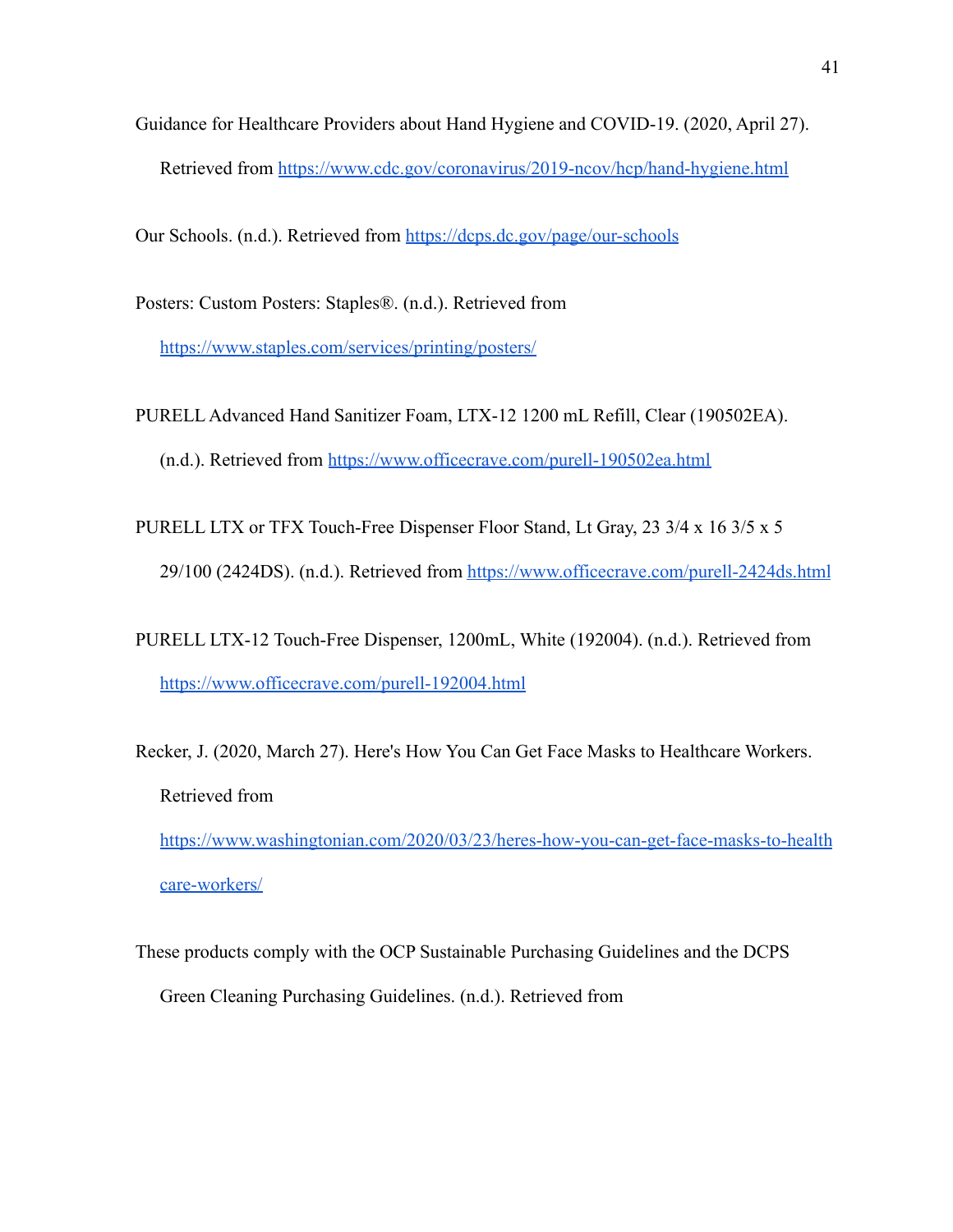[https://dcps.dc.gov/sites/default/files/dc/sites/dcps/publication/attachments/Short List of](https://dcps.dc.gov/sites/default/files/dc/sites/dcps/publication/attachments/Short)

[Approved Green Cleaning Products.pdf](https://dcps.dc.gov/sites/default/files/dc/sites/dcps/publication/attachments/Short)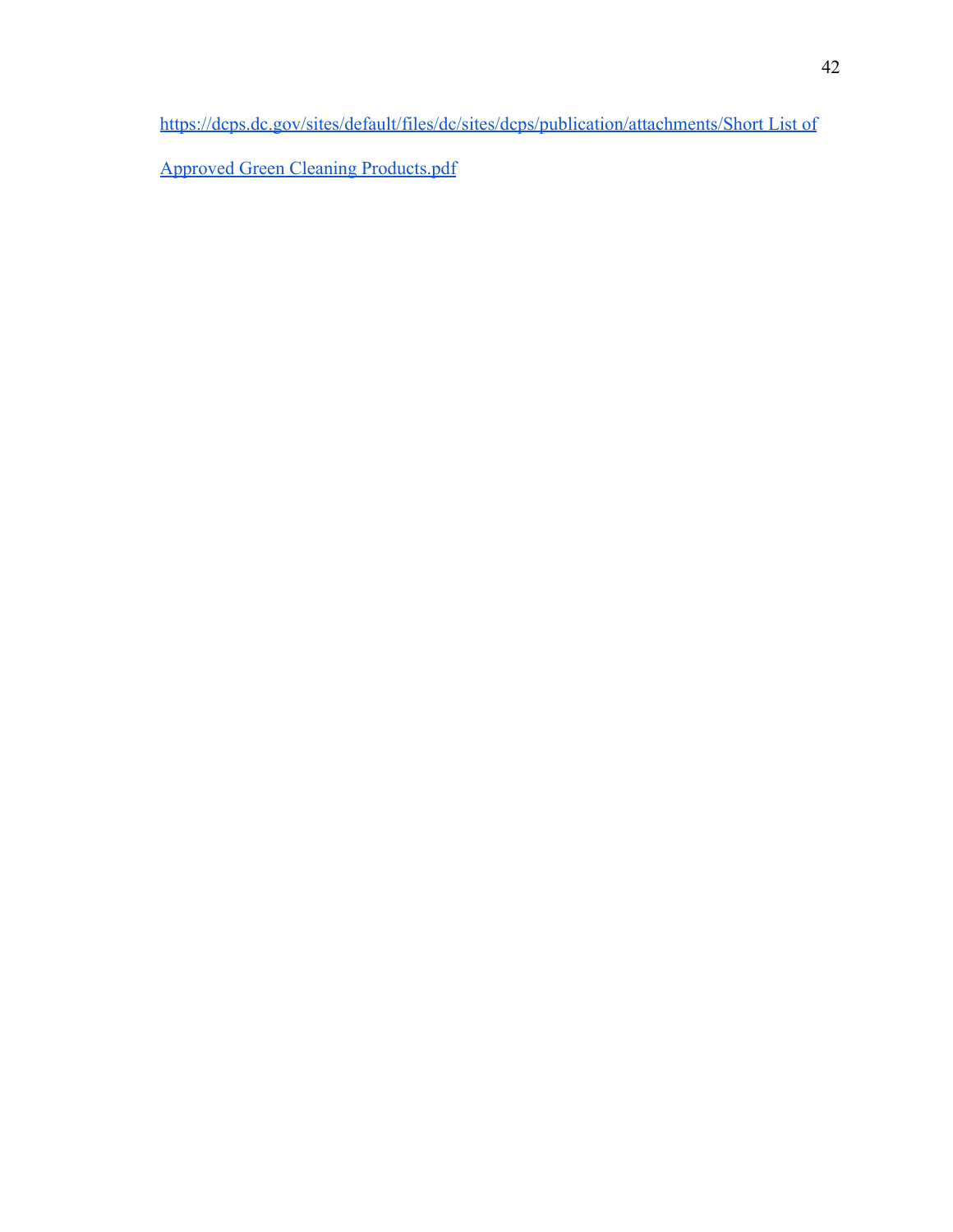#### **APPENDIX**

#### **A. Code of DCPS School Emergency Response Plan and Management Guide**

"Section 2: Executive Support Planning Unit 4: Pandemic Flu Response Planning,

Command and Control"

Upon notification that a pandemic is occurring, the EST and affected facility SERTs must do the following:

- Set up prominent notices at all entry points to facility, advising staff, students, and visitors not to enter if they have symptoms of influenza.
- Educate employees, students, parents, and visitors on how to stop the spread of the virus. Notices may be placed around the school (including entrances, notice boards, meeting rooms, and restrooms). Notices should contain information regarding hand hygiene, covering coughs and sneezes, and student spacing. More promising educational measures include educational programs using school technology through morning news shows, mandatory 5-minute educational videos to be shown at one point during the day, or health and physical education classes. Such measures will vary based on individual school resources.
- Adapt masks into DCPS dress code. For students without access to masks or mouth coverings, DCPS will provide these students with such masks or mouth coverings based on the criteria of free and reduced lunches. This addition is not permanent, but to be activated at the discretion of the D.C. mayor and DCPS superintendent and officials.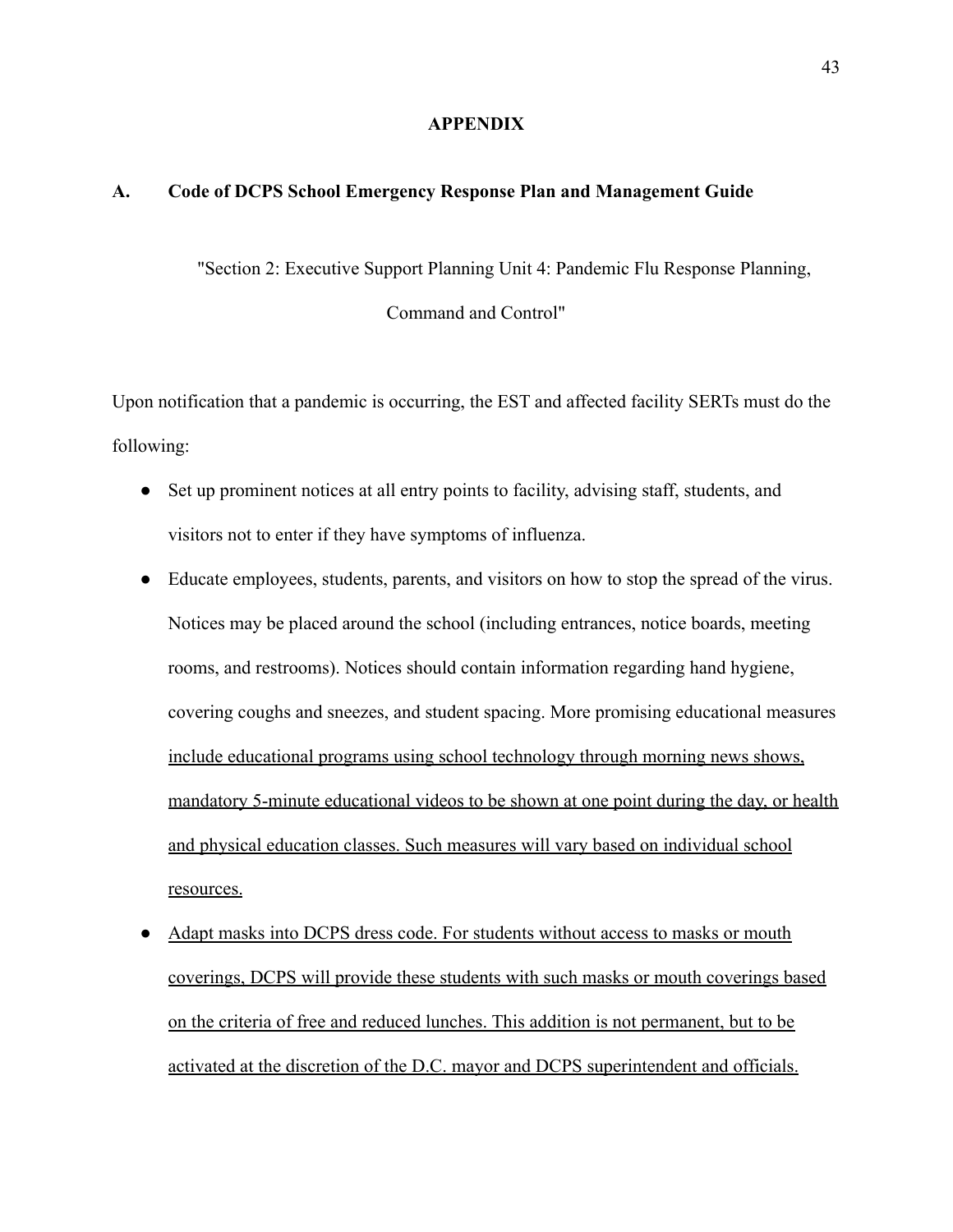- Ensure adequate supplies of tissues, hand sanitizing gels, soap, water, and cleaning supplies are available for employees and students. These sanitation measures must follow CDC guidelines including use of any alcohol-based hand sanitizer must contain at least 60% alcohol, and also comply with OSHA's standards on Bloodborne Pathogens, including proper disposal of regulated waste, and PPE.
- Ensure mandatory Personal Protective Equipment (PPE) for ALL DCPS staff including but not limited to: teachers, administration, cafeteria workers, bus drivers, etc.
- The EST and SERT should ensure that employee, student, and parent education includes a pandemic influenza fact sheet containing information regarding stopping the spread of the virus and performing effective student spacing.
- Shared work areas such as desktops, tables, door knobs, stair rails, etc., should be cleaned with a disinfectant at least daily, more often if possible. Upon return to schools after emergency leave, all shared work areas must be disinfected at the end of each period, and otherwise maintained periodically throughout the day.
- Consider and prepare for how the school may function with 30 percent of the workforce absent.
- Consider alternatives such as staggered school times, changes in busing, and telecommunications.
- Consider establishing policies and procedures for implementing containment measures (canceling sports events and other mass gatherings).
- Consider developing alternative procedures to assure continuity of instruction, distance learning methods (web-based, telephone trees, mailed lessons and assignments, and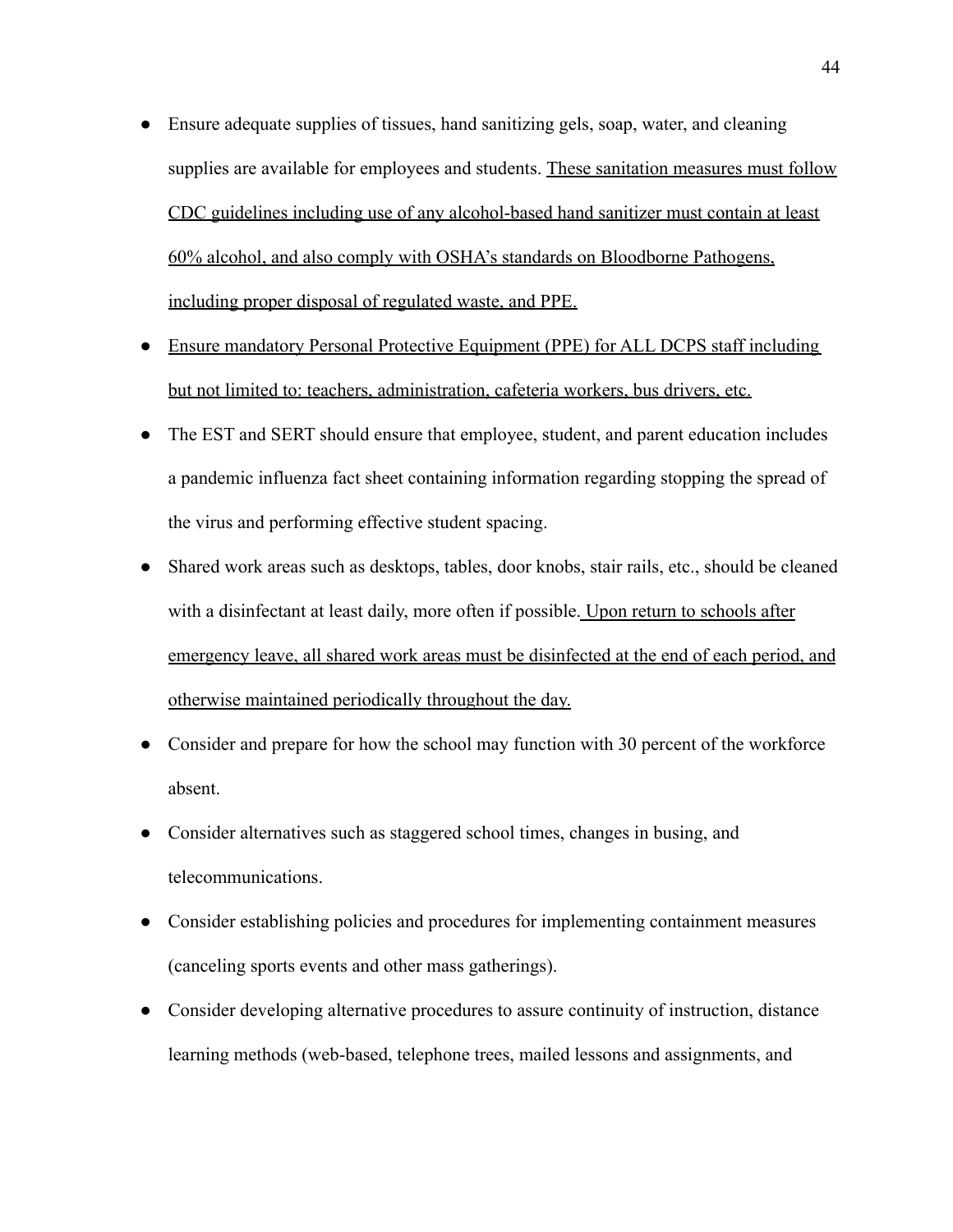instruction via local radio and TV stations) in the event of widespread absenteeism or school closure. Start transitioning into online learning at early stages of possible emergency to ease the situations at home with technology to come.

- Depending on the significance of the outbreak, as a last resort and in consultation with public health officials, consider if/when the school will close. School closures may actually increase disease transmission if not orchestrated correctly.
- Provide education, communication, and guidance to the community that closing schools is a last resort and is only effective for disease containment if the staff and students are directed to stay at home during the school closure. If there is a school closure, ensure daily updates surrounding the crisis to students and families through various use of technology and traditional methods. These include but are not limited to: social media, email newsletters, local TV, or phone calls.

"Section 5: Recovery, Unit 1: Recovery, Health and Sanitation Recovery"

Health and Sanitation Recovery

Upon the return to schools post-emergency, health and sanitation of students, staff, and other faculty must be prioritized to prevent further spread and contamination. Ensuring there is adequate supplies and resources for anyone interacting with a physical school building is important to maintain health standards within DCPS.

Considerations for Physical Recovery:

- Mandating sanitation periods throughout the day
- Incorporating masks as a mandatory part of the dress code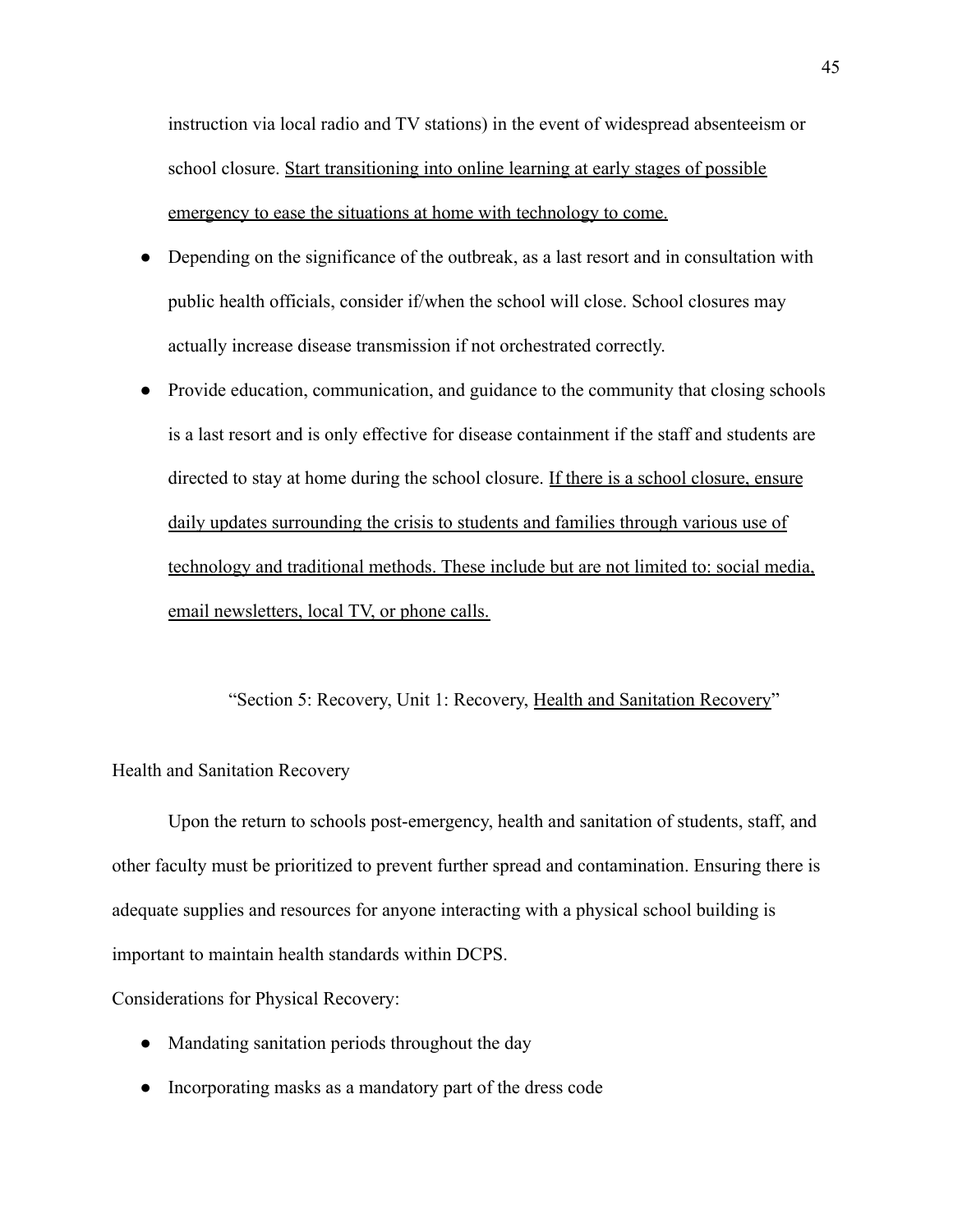- Improving hygiene in bathrooms and school classrooms and installing sanitation stations outside of the school for students to use before entering
- Mandating lunches to be eaten in classrooms rather than the cafeteria
- Providing materials for students to disinfect their desks before leaving the classroom
- Creating an educational program to teach children, teachers, and other faculty how to limit the spread of COVID-19 and practice safe hygiene
- Providing Personal Protective Equipment (PPE) for all DCPS staff, including cafeteria workers, janitors, administration, and bus drivers.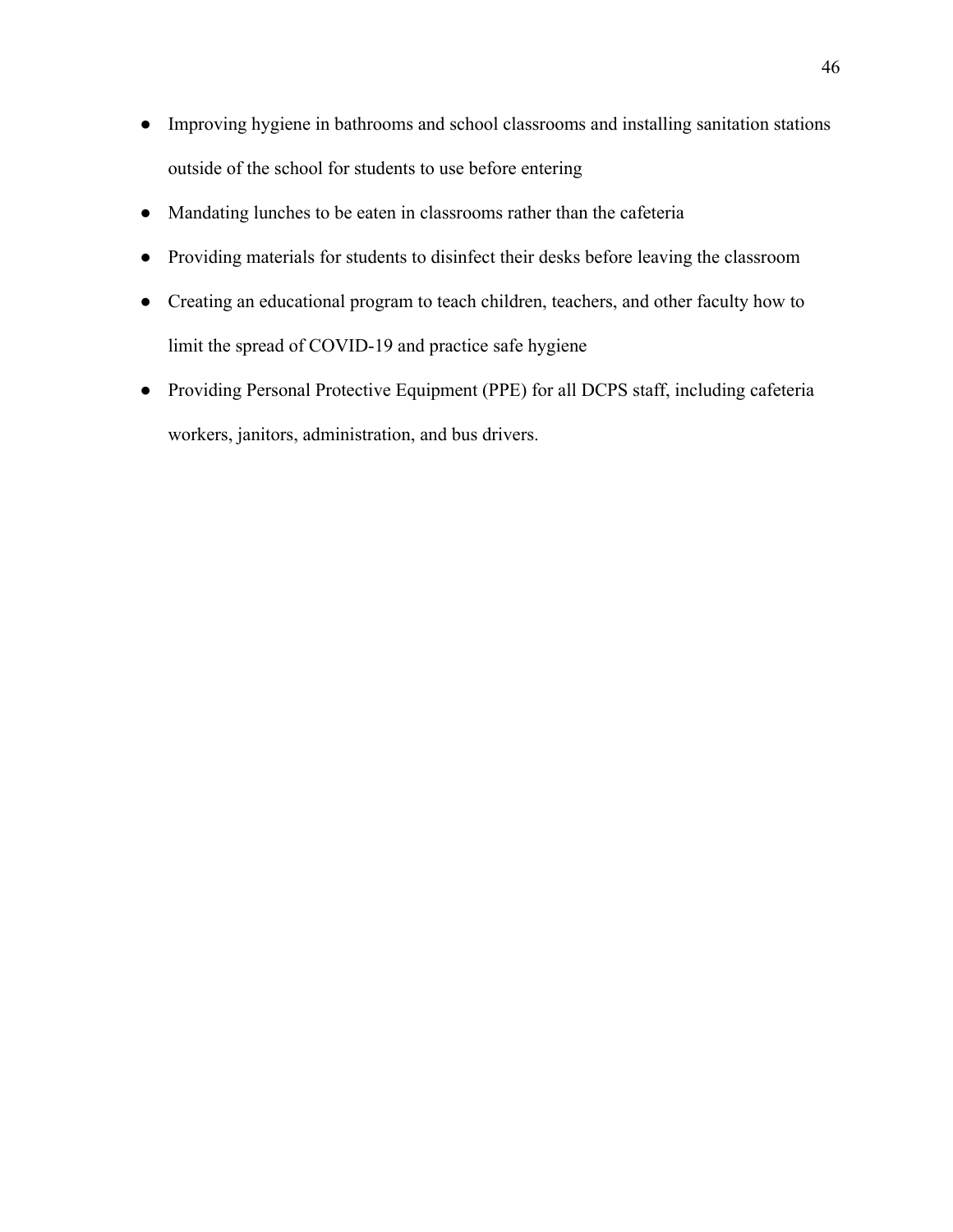#### **B. Title 2 of the District of Columbia Municipal Regulations (DCMR)**

"Section 209.3 of Chapter 2 of Subtitle B of Title 2 of the District of Columbia

Municipal Regulations (DCMR)"

Each school shall contact the parent or guardian of a minor student who exhibits any of the following symptoms, which may indicate the beginning of a communicable disease, for possible referral for medicinal examination:

- a. Sore throat;
- b. Runny eyes;
- c. Headache;
- d. Nausea;
- e. Vomiting;
- f. Diarrhea;
- g. Fever;
- h. Chills;
- i. Severe or chronic cough;
- j. Rash;
- k. Jaundice;
- l. Weeping or draining sores that cannot be covered; and
- m. Difficulty breathing not caused by physical exertion or exercise.

Section 209.6 must be amended as follows: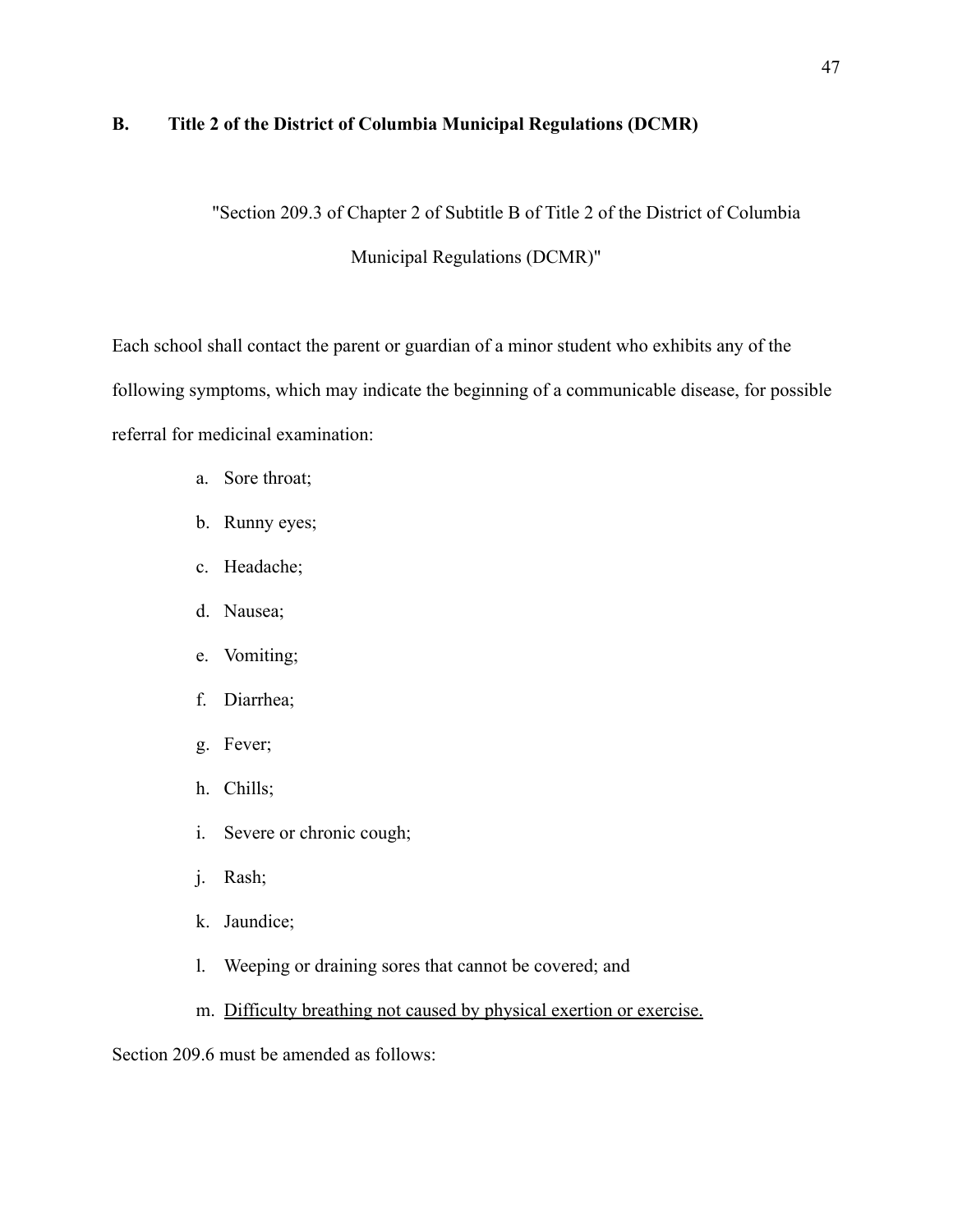A school shall inform the Director of the Department of Health within two (2) hours when any student has contracted any of the following diseases:

- a. Measles;
- b. Meningococcal meningitis;
- c. Mumps;
- d. Pertussis;
- e. Rubella;
- f. Tuberculosis;
- g. Hepatitis A or any other food-borne illness; or
- h. COVID-19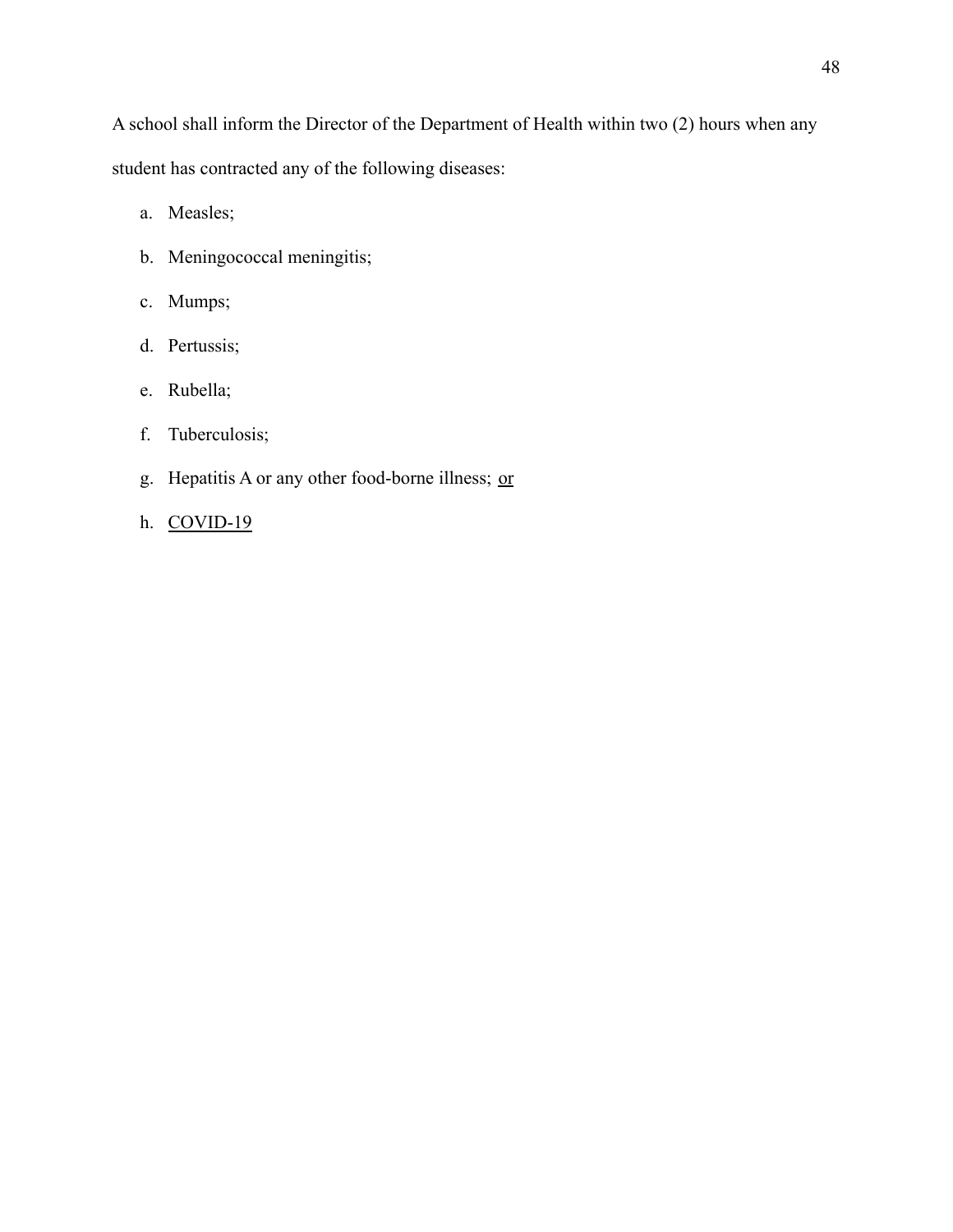#### **C. Press Release**

### Reopening of DCPS: COVID-19 Preparedness, Protection, and Recovery

FAIRFAX COUNTY, Virginia, May 18, 2020 **—** The highly communicable and sometimes lethal COVID-19 virus has upended public health systems, the economy, family life, and school systems Spreading through contact and respiration, COVID-19 has proved to be one of the greatest challenges our nation has faced in the past decade in the vast effects it has had on every facet of normal life.

Upon the reopening of schools, significant measures will need to be enacted to ensure the safety of students, staff and the community at large. The Greater Good Initiative's DCPS COVID-19 Preparedness, Protection, and Recovery (PPR) Plan seeks to implement measures to mitigate an influx of cases upon the reopening of schools and prepare for the next possible public health emergency. The policy recommends best practices including requiring masks as part of the dress code and supplying them free of charge to those who meet the criteria for free and reduced lunches, installing sanitation stations outside of schools for use upon entering the building, providing sanitation materials and PPE to students and staff, and creating an educational program to provide instruction on stopping the spread of COVID-19. In addition, the policy proposes changes to the DCPS School Emergency Response Plan and Management Guide and the allocation of funding to schools during the COVID -19 crisis.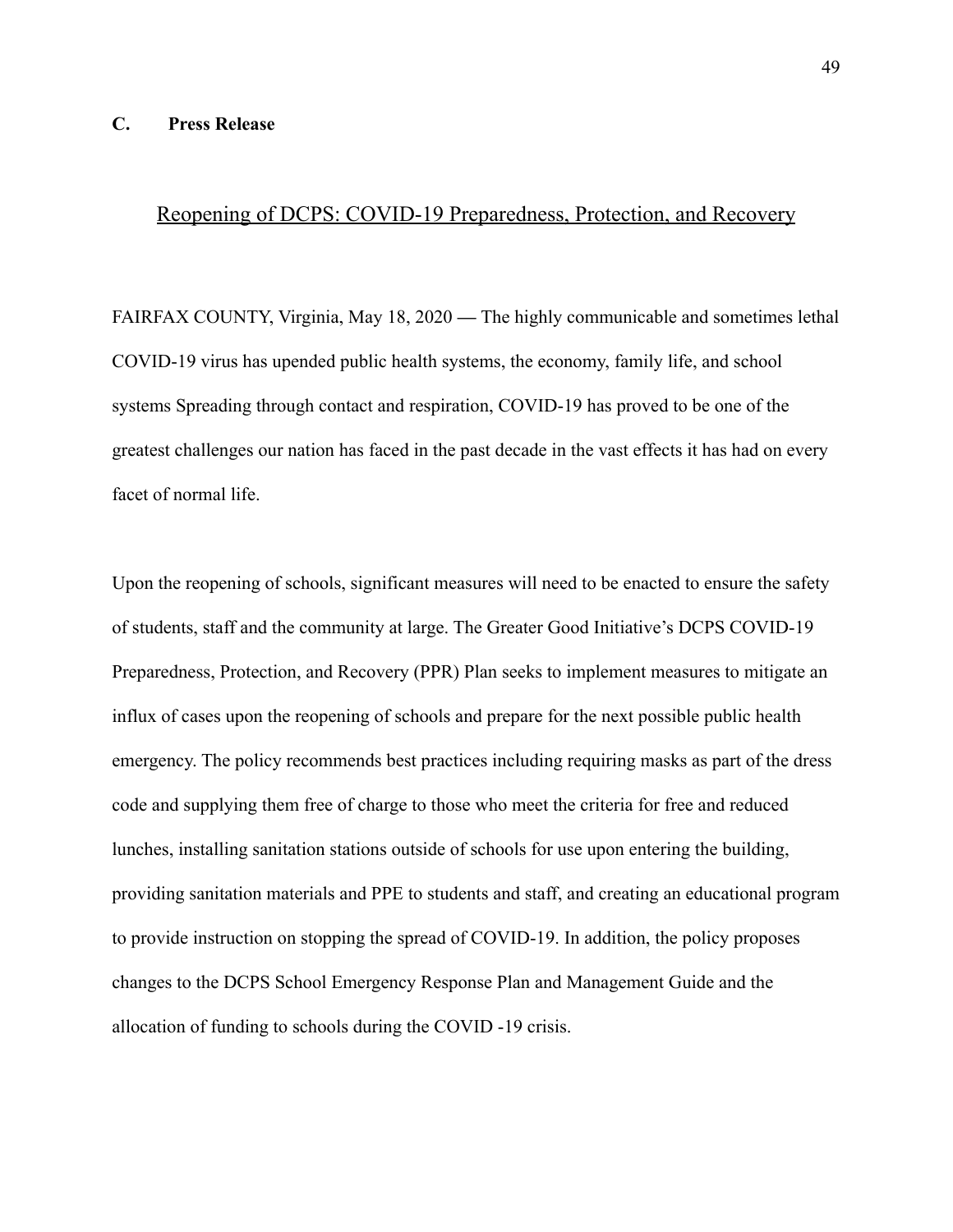Seniors, communities of color, and low income communities are particularly vulnerable to COVID-19. D.C.P.S. is highly connected to these populations: 11% of children in DC reside with grandparents, 77% of students are economically disadvantaged, and 86% are African American or Latino. Strategic and comprehensive policy put in place now will benefit DC and the future of its citizens.

Standard sanitation procedures and vital support for students and staff are needed in the formative reopening months and possibly years. DCPS has an existing framework for a pandemic response that can be built on and improved to save lives and resume the instruction and social services for its 46,000 students.

**About The Greater Good Initiative:** The Greater Good Initiative (GGI) is a youth-led, nonpartisan policy think tank working to create sustainable solutions to our nation's most pressing issues. Currently focusing on addressing issues related to COVID-19 in the realms of public health, education, and economy, GGI has coordinated with local, state, and federal legislators, policy professionals, and community leaders to craft realistic and effective policies that actively respond to the public's greatest concerns.